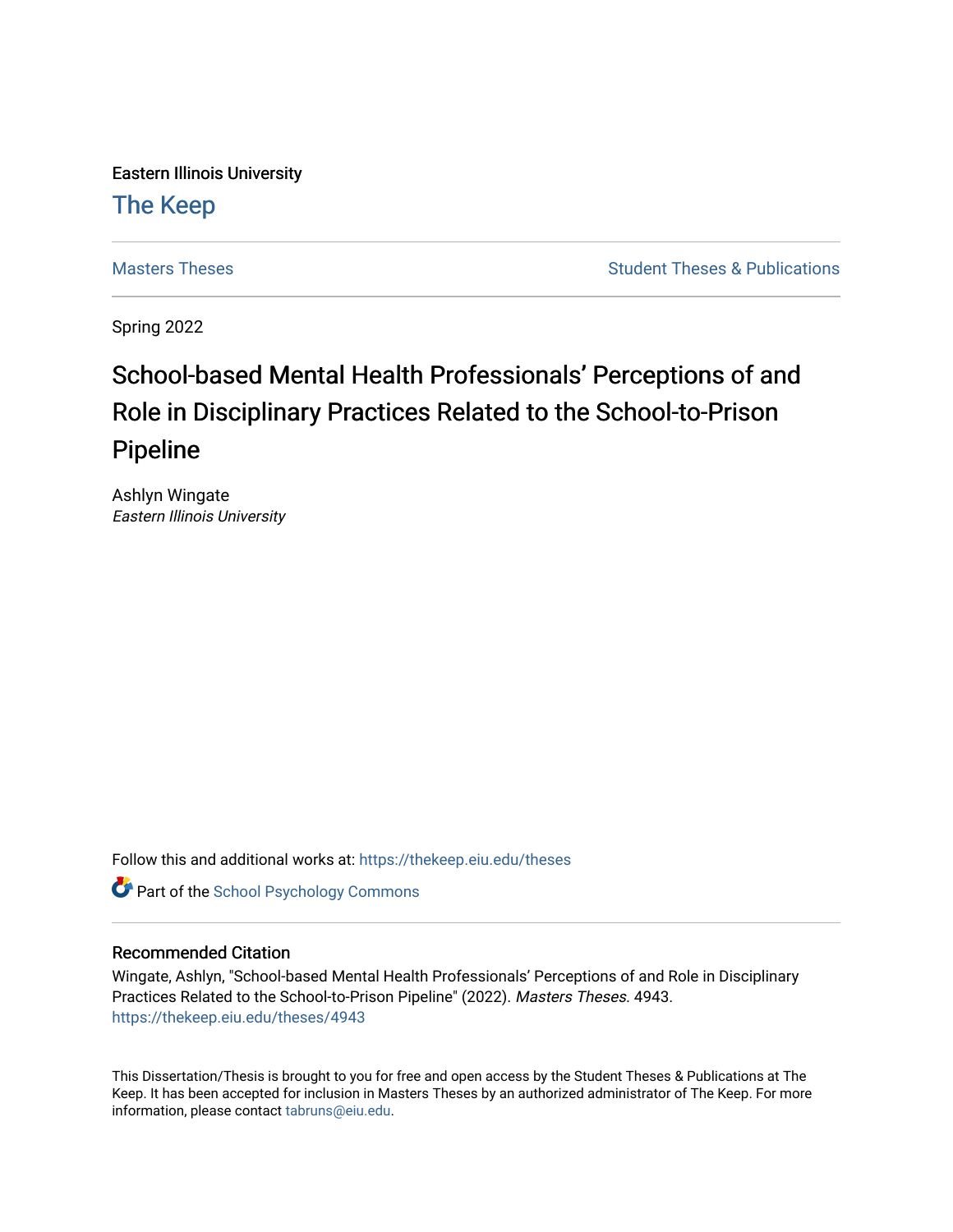School-based Mental Health Professionals' Perceptions of and Role in Disciplinary Practices

Related to the School-to-Prison Pipeline

Ashlyn Wingate

Eastern Illinois University

Specialist in School Psychology Thesis

Dr. HaileMariam

May 20th, 2021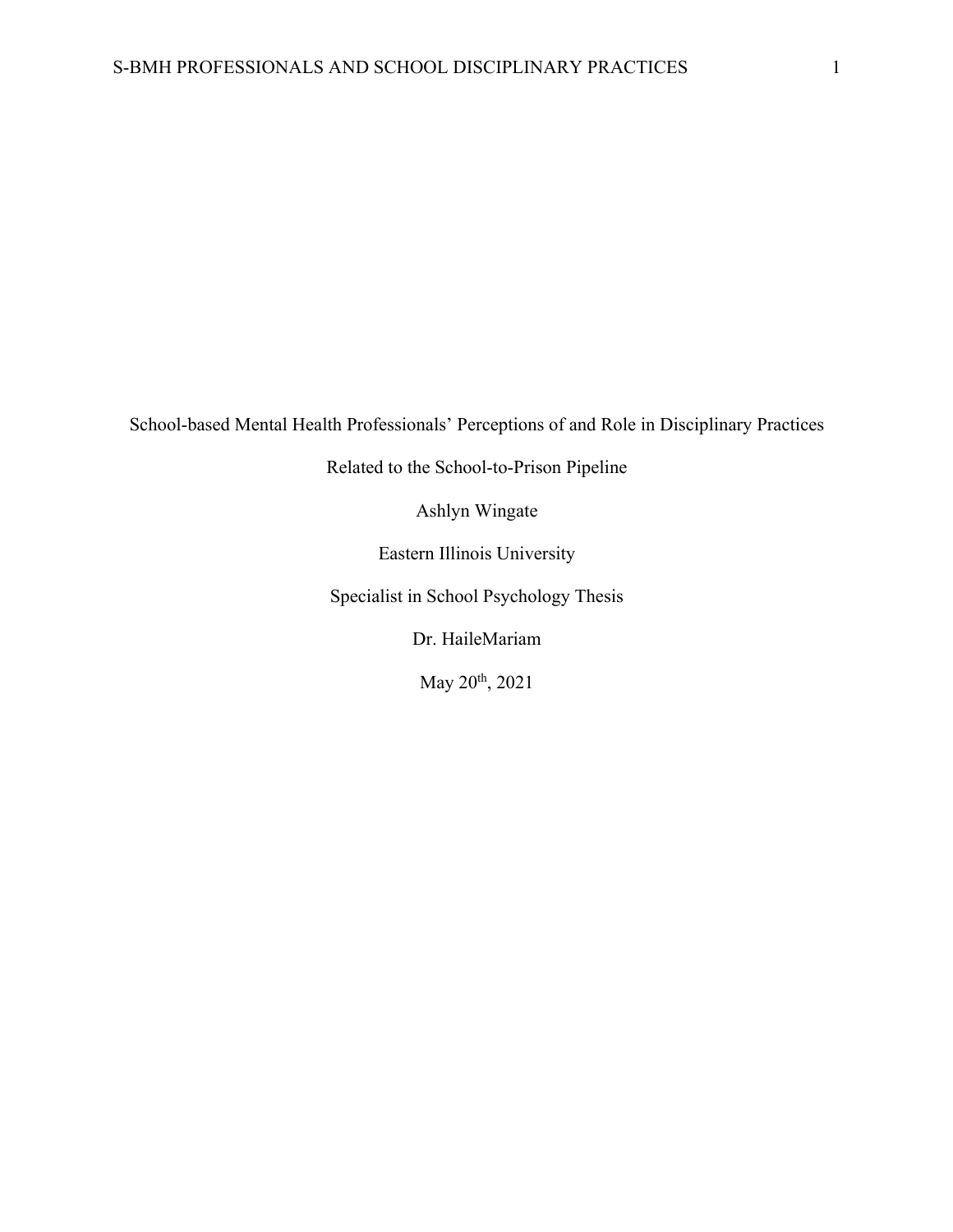#### **Abstract**

The school-to-prison pipeline is a process in which school children are funneled out of the school system and into the criminal justice system through suspension and expulsion, both forms of exclusionary discipline. Suspension and expulsion are ineffective disciplinary policies that have harmful effects on school children, contributing to grade retention, drop-out, involvement in the juvenile justice system, and higher unemployment and incarceration rates as adults. These damaging practices occur in the presence of school-based mental health professionals (school psychologists, school social workers, and school counselors) who are trained to promote the overall wellbeing and success of school children. In the current exploratory study, 341 schoolbased mental health professionals completed The Perceptions and Role in Disciplinary Practices Survey (PRDPS). Results indicate that school-based mental health professionals typically have perceptions of the disciplinary policies and practices related to the school-to-prison pipeline that are aligned with the current literature and favor disciplinary programs/practices that were preventative, rather than exclusionary in nature. Participants reported generally inadequate levels of graduate/professional development training in effective behavior management strategies, effective disciplinary policies, and training regarding the school-to-prison pipeline. Despite participants reports of advocating for best practices in school discipline, only 50% of participants felt they played a valuable role in school disciplinary practices. There were significant differences among school psychologists, school counselors, and school social workers on their perceptions of the school-to-prison pipeline, role in disciplinary practices in their schools, and in their reported levels of graduate and professional development training.

*Keywords:* school-based mental health professionals, school-to-prison pipeline, exclusionary discipline, zero tolerance policies, racial disproportionality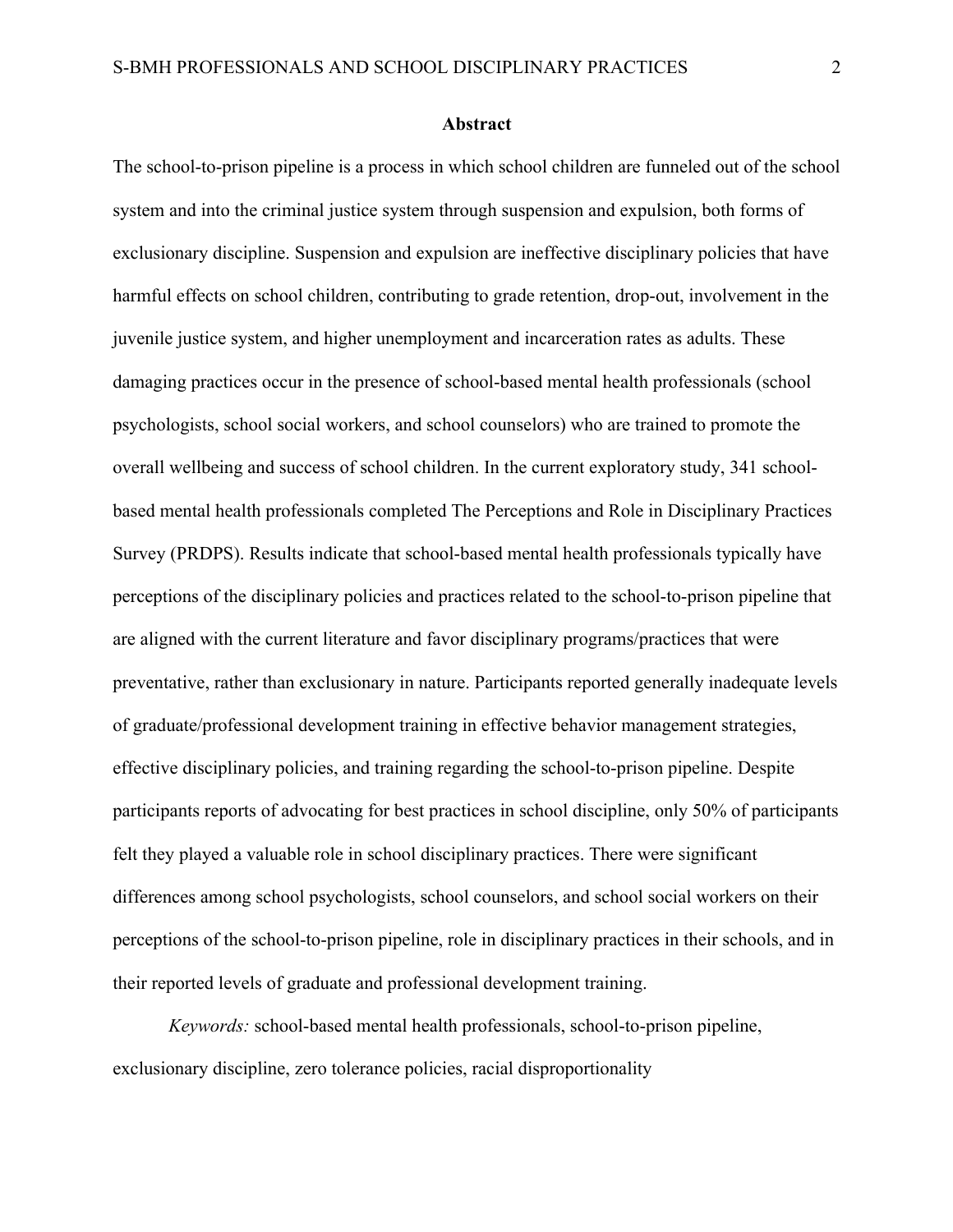#### **Acknowledgments**

First, I would like to express my gratitude to my thesis chair, Dr. HaileMariam, for her continued support and guidance over the course of the thesis process. Next, I would also like to thank my thesis committee members, Dr. Floress and Dr. Luh, for their thorough review and feedback of my thesis. Finally, I am forever thankful for my family, friends, and graduate school cohort who supported me throughout my thesis.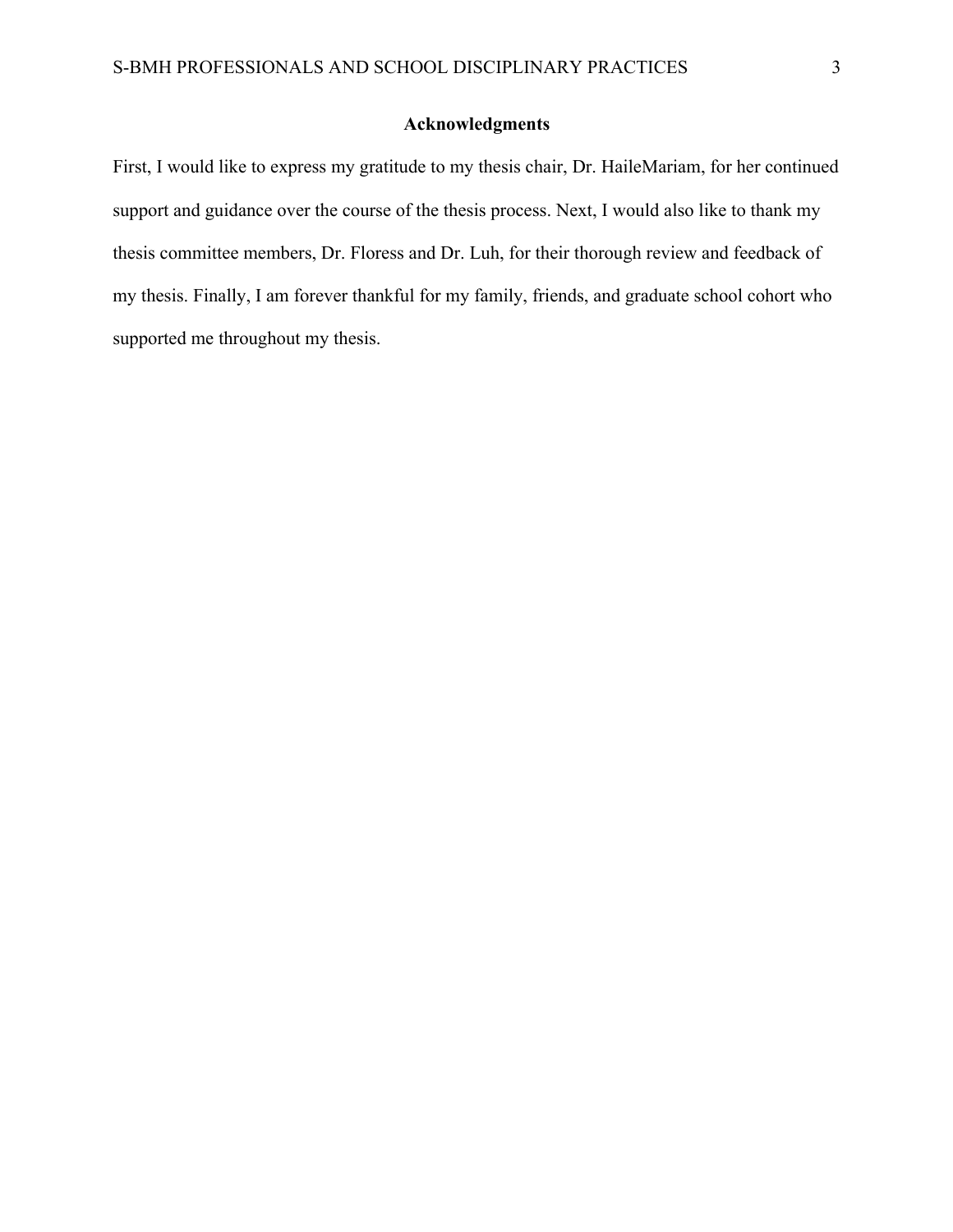### **Table of Contents**

| School-based Mental Health Professionals Role in Disciplinary Practice19 |  |
|--------------------------------------------------------------------------|--|
|                                                                          |  |
|                                                                          |  |
|                                                                          |  |
|                                                                          |  |
|                                                                          |  |
|                                                                          |  |
|                                                                          |  |
|                                                                          |  |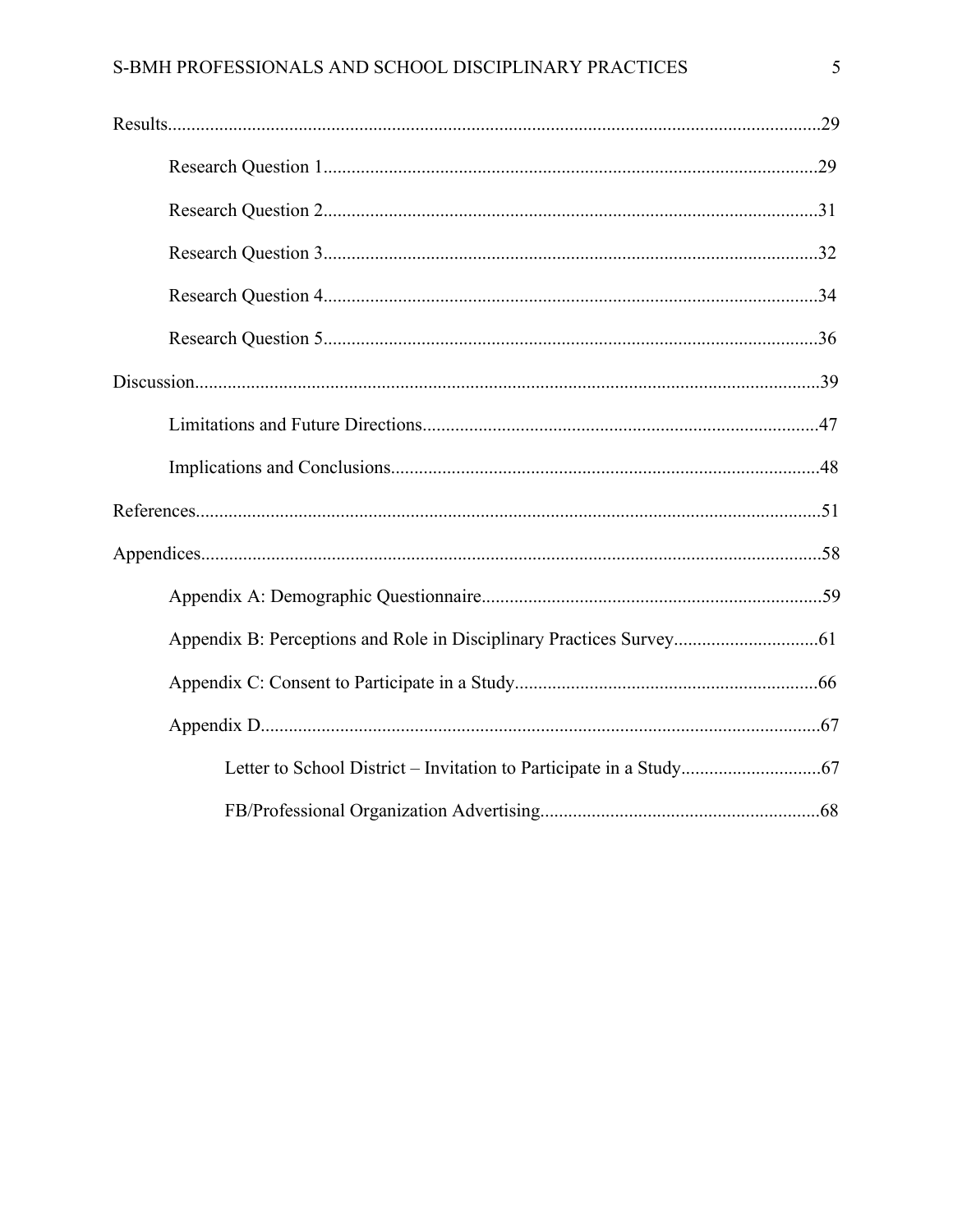| <b>Tables</b> |  |
|---------------|--|
|---------------|--|

| Table 2: PRDPS Questions Related to Disciplinary Policies/Practices and The STPP71         |
|--------------------------------------------------------------------------------------------|
|                                                                                            |
| Table 4: S-BMH Professionals' Perceptions of Exclusionary Discipline Practices75           |
|                                                                                            |
| Table 6: S-BMH Professionals' Perceptions on the Impact of Race/Ethnicity and Disciplinary |
|                                                                                            |
|                                                                                            |
| Table 8: S-BMH Professionals' Support of Programs/Practices to Maintain Discipline and     |
|                                                                                            |
| Table 9: S-BMH Professionals' Reports on the Adequacy of Graduate Level Training32         |
| Table 10: S-BMH Professionals' Reports on the Adequacy of Professional Development33       |
| Table 11: S-BMH Professionals Reported Role(s) in Disciplinary Practices35                 |
| Table 12: S-BMH Professionals' Reports on Perceived Role/Value in Disciplinary Practices   |
|                                                                                            |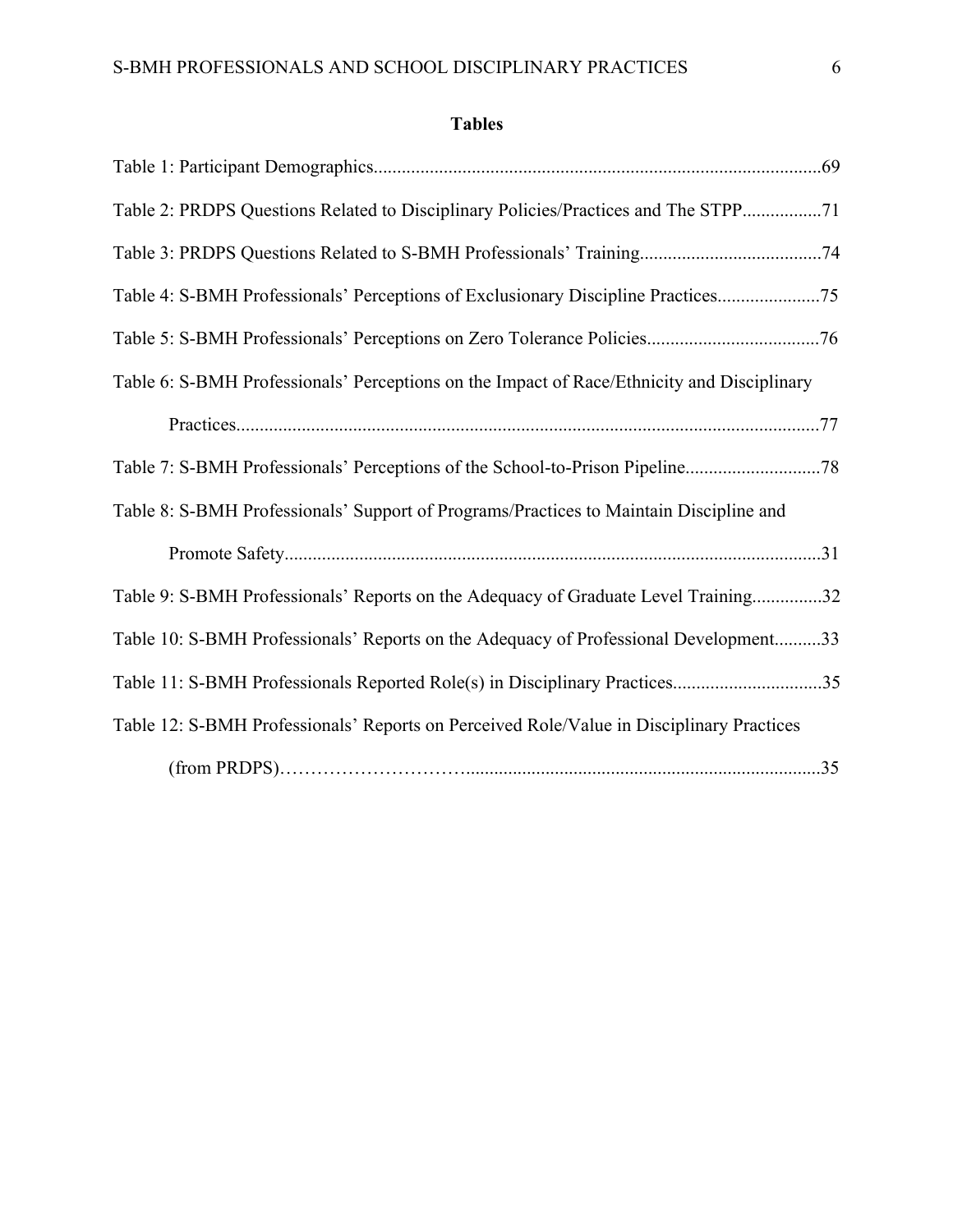## **School-based Mental Health Professionals' Perceptions of and Role in Disciplinary Practices Related to the School-to-Prison Pipeline**

In 2018, the United States Education Department Office of Civil Rights (OCR) reported that more than 2.7 million public school students received at least one out-of-school suspension and over 120,000 students were expelled in the 2015-2016 school year (OCR, 2018). Though Black students only made-up 16 percent of enrolled students in the 2015-2016 school year, they accounted for 39 percent of those students suspended and 33 percent of those students expelled during the school year (OCR, 2018). Suspension and expulsion, both forms of exclusionary discipline, are ineffective disciplinary policies that have harmful effects on school children, including an increased likelihood of repeating a grade, dropping out, and encountering the juvenile justice system (Losen et al., 2014). Specifically, students who have experienced a suspension or expulsion are eight times as likely to be incarcerated than students who have not been suspended or expelled (Castillo, 2013). This process, as outlined above, in which school children are funneled out of the school system and into the criminal justice system has been coined as the school-to-prison pipeline (STPP). The STPP is driven by harsh and ineffective disciplinary policies which disproportionately punish Black students (American Civil Liberties Union, 2008). These harmful effects occur in the presence of school-based mental health professionals (e.g., school psychologists, school social workers, and school counselors) who play a vital role in promoting the overall wellbeing and success of school children. Ideally, these school-based mental health professionals (S-BMH professionals) should be fierce advocates against any policies or practices that harm students. However, their perception of factors that maintain the STPP is not well understood. Thus, the present study aims to assess S-BMH professionals' perceptions and reported levels of training regarding school disciplinary practices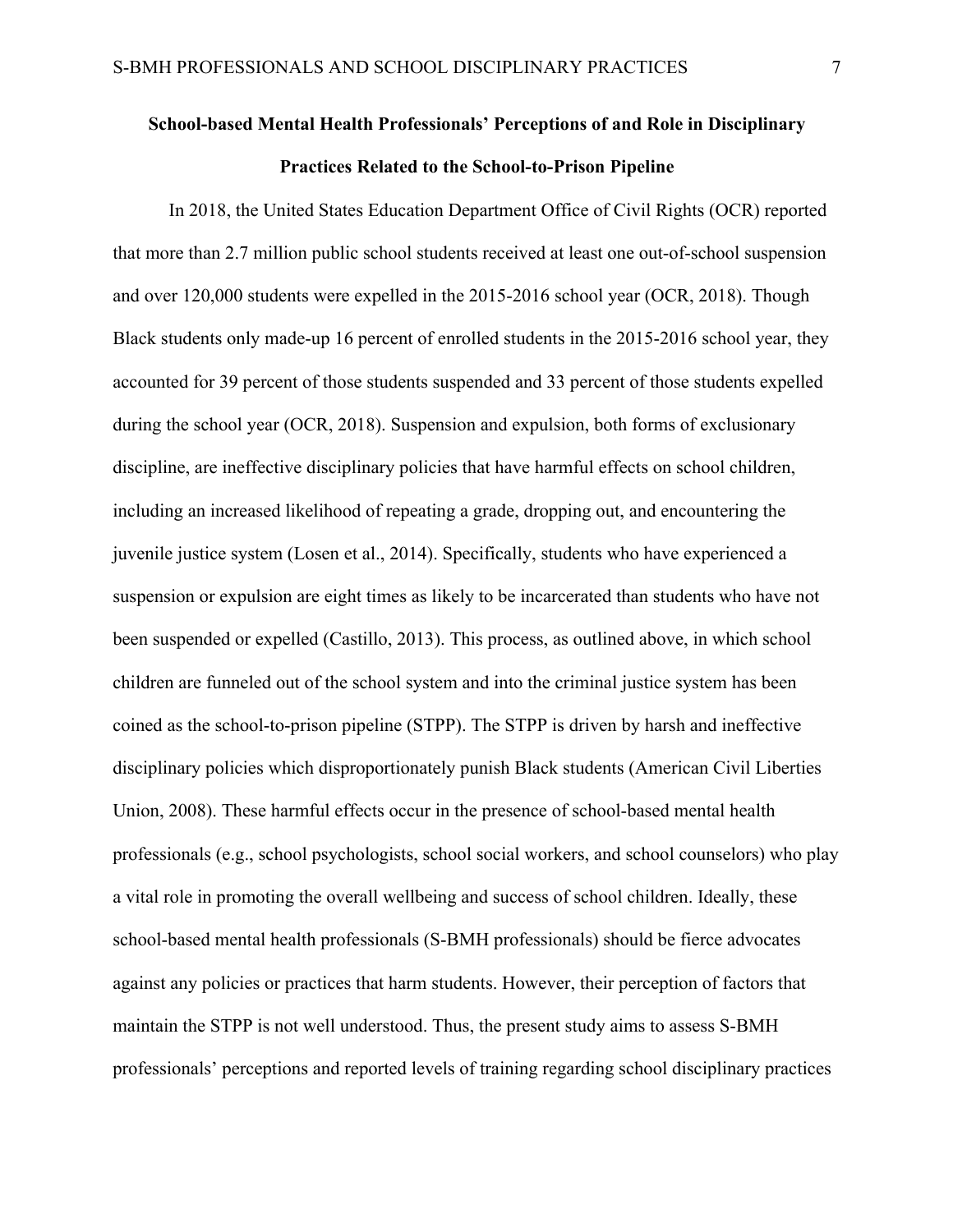that advance the STPP as well as their actual role and practice in disciplinary matters in their current school setting. The development and nature of the STPP is discussed in depth next.

#### **Review of Literature**

#### **School Disciplinary Policies and Their Consequences**

#### *Zero Tolerance Policies*

Zero-tolerance policies can be defined as disciplinary policies used to apply mandatory punishment for student disciplinary infractions without regard for the severity of the misconduct (American Psychological Association Zero Tolerance Task Force, 2008). Historically, borrowing rhetoric from the War on Drugs, these policies became integrated into U.S. schools in the late 1980s to combat what the nation perceived as increasing levels of violence and behavioral issues in schools (Heitzeg, 2009). High-profile school shootings, like the tragedy at Columbine High School, frightened the public and escalated the need to end the perceived increase in violence immediately (Birkland & Lawrence, 2009). In response, the Gun-Free Schools Act was passed in 1994, which mandated that any student who brought a firearm or weapon to school would be expelled for at least one year (Birkland & Lawrence, 2009; Heitzeg, 2009). Skiba and Knesting (2001) noted that state legislatures and local school districts quickly expanded these policies to cover a broader scope of violations, including drugs and alcohol, fighting, threats, swearing, and disruptive behavior. The core assumption of these policies was twofold: harsh sanctions would deter future student misconduct and removal of the most serious offenders from schools would improve the school climate (Skiba et al., 2011).

Heitzeg (2009) reported that zero-tolerance policies have generally included harsh disciplinary consequences like long-term suspension, expulsion, or arrest/referral to juvenile or adult court. Though these consequences may be considered fitting for a serious offense like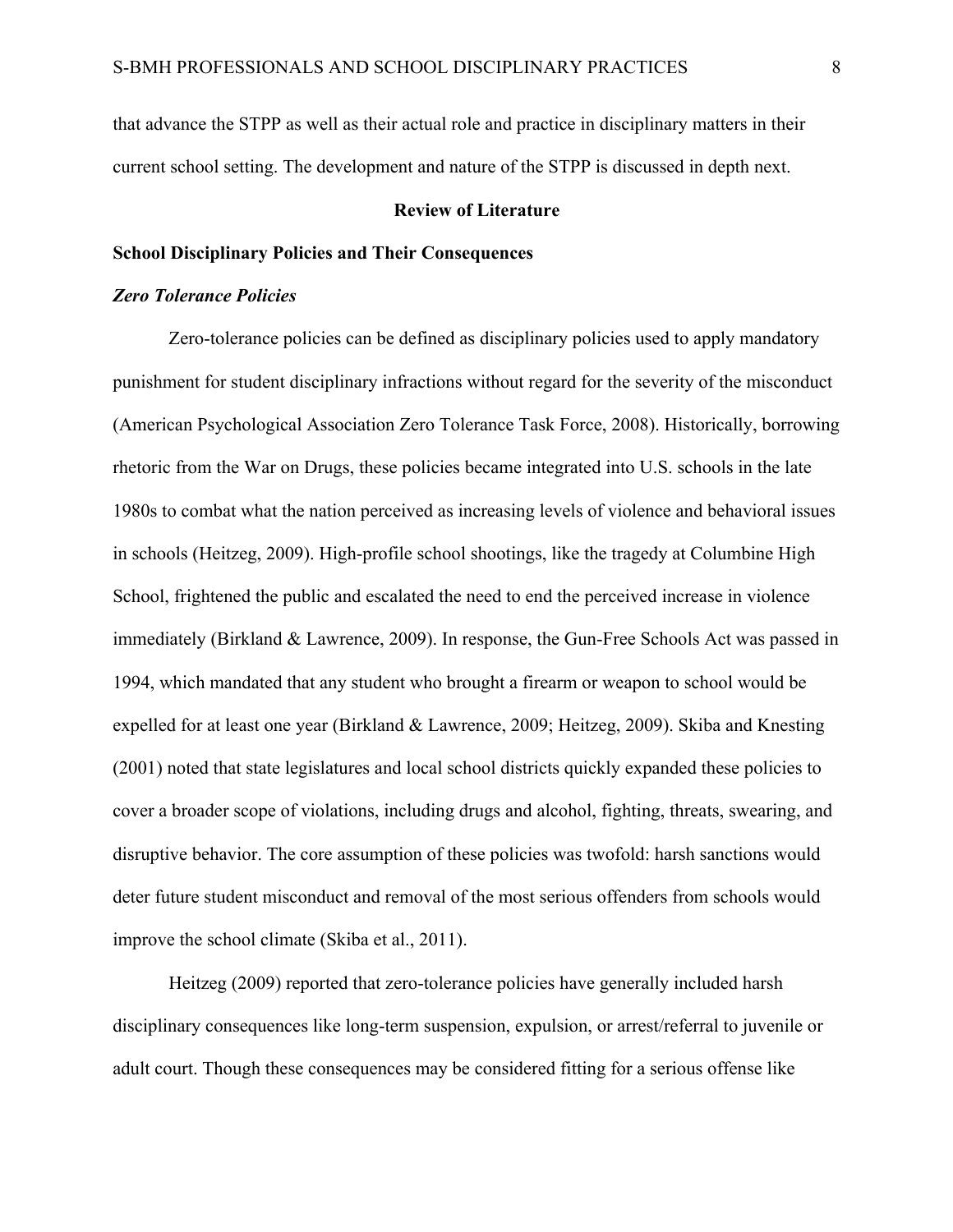bringing a gun into school, zero-tolerance policies often lack the discernment between serious and non-serious offenses (Skiba & Knesting, 2001; Skiba et al., 1999). Heitzeg (2009) listed examples of incidents of harsh consequences given for non-serious offenses that are summarized below:

- A Pennsylvania kindergartener told her friends she was going to shoot them with a Hello Kitty toy that makes soap bubbles. The kindergartener was initially suspended for two days before the incident was reclassified as a threat to harm others.
- Two 10-year-old boys from Arlington, Virginia were suspended for three days for putting soapy water in a teacher's drink. At the teacher's urging, police charged the boys with a felony that carried a maximum sentence of 20 years. The children were formally processed through the juvenile justice system before the case was dismissed months later.
- In St Petersburg Florida, a 5-year-old girl was handcuffed, arrested and taken into custody for having a tantrum and disrupting a classroom.

#### (Heitzeg, 2009)

Skiba and Knesting (2001) noted that serious punishments for non-serious infractions were, like the situations Heitzeg (2009) reported above, are an unfortunate characteristic in zero tolerance policies. Though serious infractions (weapons and drugs) were the primary target of zero tolerance, school disciplinary data at the district level (Skiba et al., 1997) and national level (Heaviside et al., 1998) showed that these infractions occur relatively infrequently. Instead, most infractions subjected to zero tolerance policy include tardiness, class absence, disrespect, and noncompliance (Skiba & Knesting, 2001).

Since the introduction of the Gun-Free Schools Act, approximately 94 percent of U.S. public schools have adopted zero tolerance policies (Skiba et al., 2011). Despite the widespread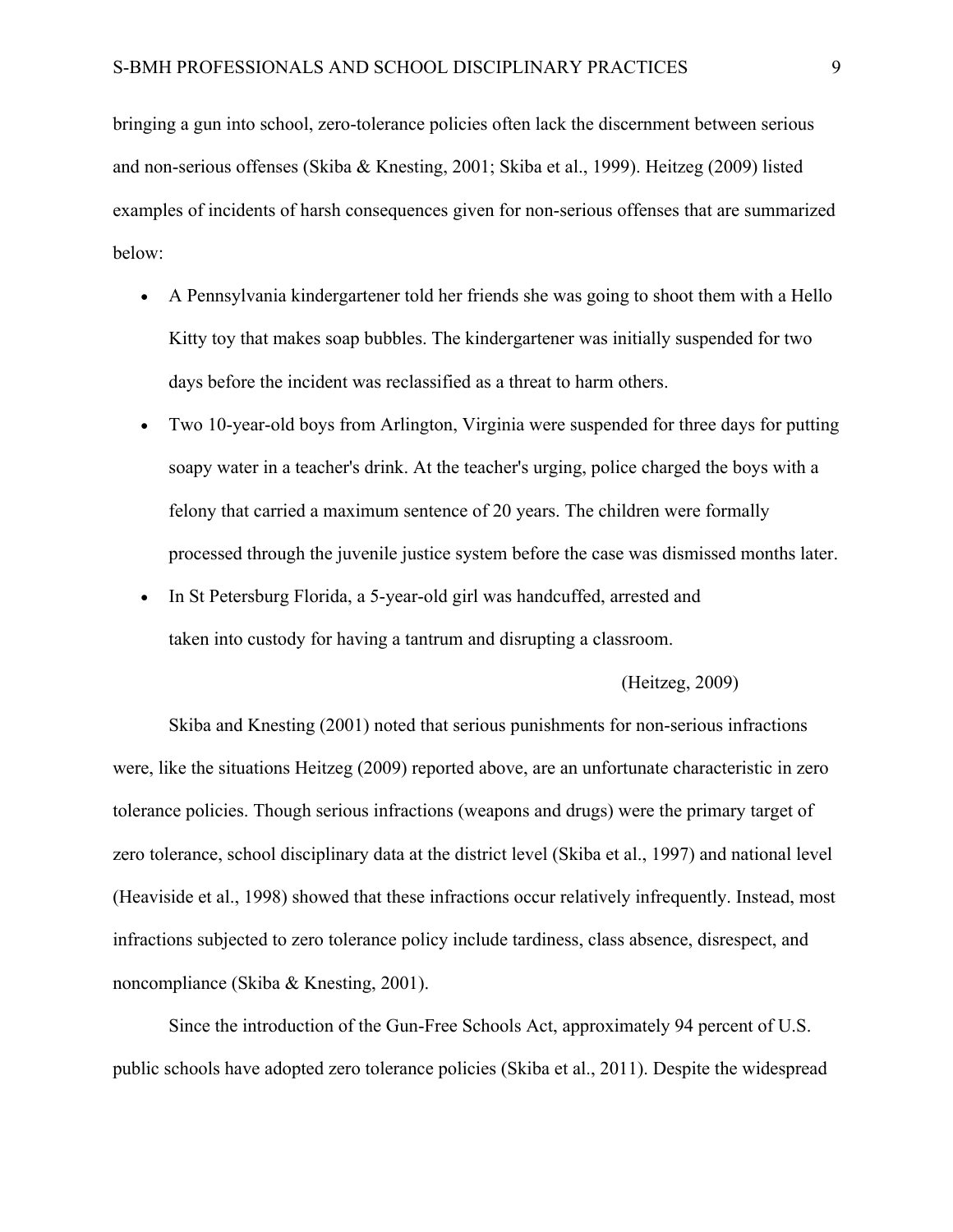adoption of these policies in schools, zero tolerance policies are not effective. To further understand the ineffectiveness of zero tolerance policies, the American Psychological Association Division of School Psychology commissioned a task force to seek out the impact of zero tolerance policies on elementary and secondary school settings. This task force, entitled the American Psychological Association Task Force on Zero Tolerance conducted a thorough literature review to compile the existing evidence and provide recommendations for reforming zero tolerance policies. By examining this research, the APA Task Force came to several conclusions. Some key findings of this literature review include that zero tolerance policies have entirely failed to achieve the goals of an effective system of school discipline. The Task Force found that students who were suspended once were more likely to experience an influx in the frequency of suspensions. Additionally, instead of improving safety, these policies were correlated with an increase in both problem behaviors and dropout rates (APA Task Force, 2008). Therefore, this evidence suggests that zero tolerance policies have no deterrent effect on student behavior.

Despite zero-tolerance policies sounding neutral on the surface, research has shown that zero tolerance policies are applied significantly more to students of color, particularly Black students (Gregory et al., 2010; Heitzeg, 2009; Hoffman, 2014; Skiba et al., 2011). Though data show that Black students do not exhibit higher rates of disruption or violence (Skiba, 2002), Black students are overrepresented in school discipline practices, like suspension and expulsion (APA Task Force, 2008; Gregory et al., 2010). Additionally, Black students are disciplined more severely than their White peers and often for more subjective reasons. Skiba et al. (2002) conducted a study analyzing the disciplinary data from a large, urban midwestern public school district for the 1994-1995 school year. Specifically, Skiba et al. (2002) examined data from the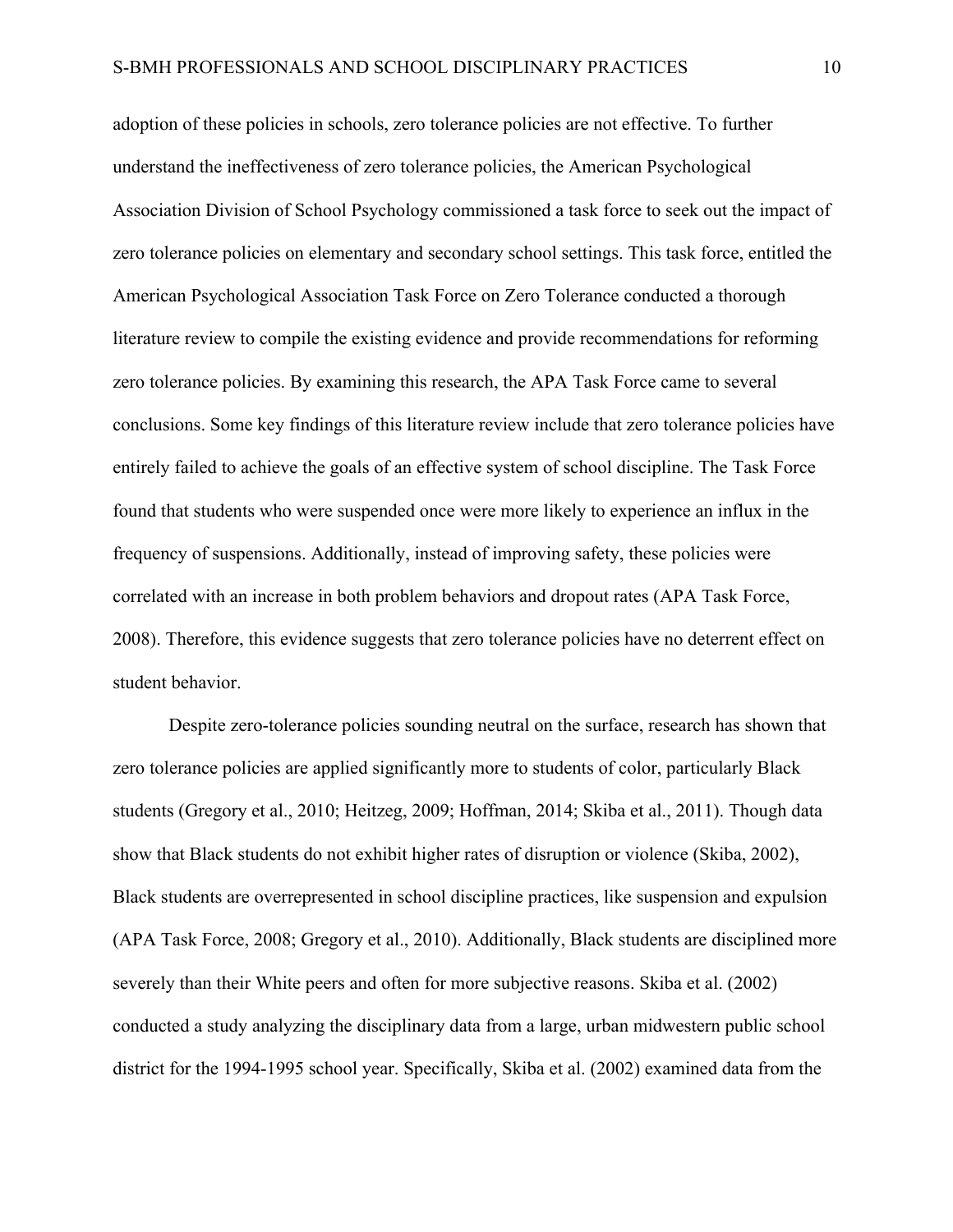19 middle schools in this district, which included 11,001 middle school students. With this data, Skiba et al. (2002) analyzed district data on office referrals, suspensions, expulsions and how these numbers differed based on gender, race, and socioeconomic status. Skiba et al. (2002) found that Black students were referred to the office, suspended, and expelled at a higher rate than White students, even when controlling for socioeconomic status. Of the 4,513 office referrals Skiba et al. (2002) analyzed, 66.1% of these referrals were made for Black students compared to 32.7% of office referrals made for White students. In addition, White students were referred to the office for more objective reasons (e.g., smoking, vandalism, and obscene language) whereas Black students were more likely to be referred for more subjective reasons (e.g., disrespect, excessive noise, and loitering; Skiba et al., 2002). These racial disciplinary disparities are also apparent in exclusionary discipline which is discussed next.

#### *Exclusionary Discipline*

Exclusionary discipline is defined as any discipline strategy that excludes students from regular instruction, including in-school suspension (ISS), out-of-school suspension (OSS), and expulsion (McCarter, 2017). Skiba, Arredondo et al. (2014) reported that exclusionary discipline, particularly OSS, is one of the most commonly used responses to disciplinary infractions and has increased substantially in frequency over time. According to data collected by the US Department of Education's Office for Civil Rights Civil Rights Data Collection, the rate at which students across the US had been suspended and expelled almost doubled between the years 1974 (3.7% of students) and 2010 (6.6% of students; Losen & Gillespie, 2012; Skiba, Chung, et al., 2014). In addition, Shollenberger (2015) reported that over a K-12 career, 35% of all students were suspended at least once.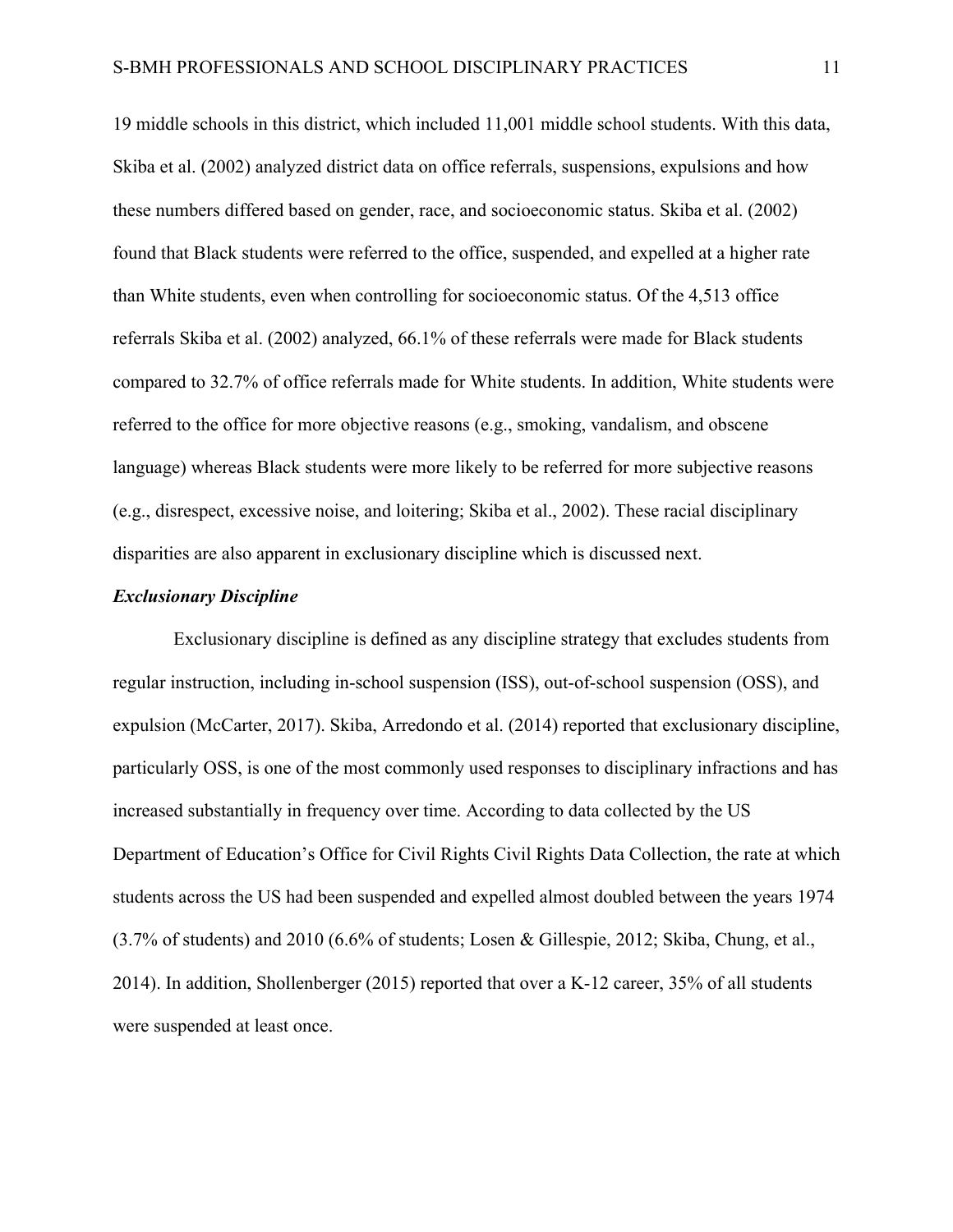Despite increasing rates of exclusionary discipline, the evidence support for this practice is lacking. As mentioned previously, the APA Task Force (2008) found that students who were suspended once were more likely to experience an increase in suspension, suggesting that there is no remedial effect. Shollenberger (2015) conducted a 13-year national longitudinal study based on data from the Bureau of Labor Statistics' National Longitudinal Survey of Youth 1997, which included a cohort of about 9,000 youth born between January 1, 1980 and December 31, 1984. In an analysis of this data, Shollenberger (2015) found that youth suspended for at least 10 days were less likely to graduate high school and more likely to be arrested and incarcerated by the end of the study. In a similar study, Balfanz et al. (2015) conducted a 7-year longitudinal study in Florida following about 49,000 youth who had been suspended in 9<sup>th</sup> grade. Results of this study indicated that these youth were less likely to graduate high school, graduate on time, enroll in postsecondary education, and that additional suspensions predicted worse outcomes. Rosenbaum (2018) compared the outcomes of 480 youth suspended for the first time compared to about 1,200 nonsuspended youth. Twelve years after suspension, suspended youth were less likely than nonsuspended youth to have graduated high school or earned bachelor's degrees and were more likely to be arrested and on probation at the end of the study. Based on other studies following outcomes of suspended students, suspended youth were found to be more likely to engage in antisocial behavior (Hemphill et al., 2013), use marijuana (Evans-Whipp et al., 2015), and use tobacco (Hemphill et al., 2012). The next section will discuss how these negative outcomes disproportionately impact Black students.

Extensive research has shown that Black students are disproportionately represented in school disciplinary statistics. Following around one million seventh grader public school students from Texas in 2000-2002 in a multivariate analysis which controlled for 83 different variables to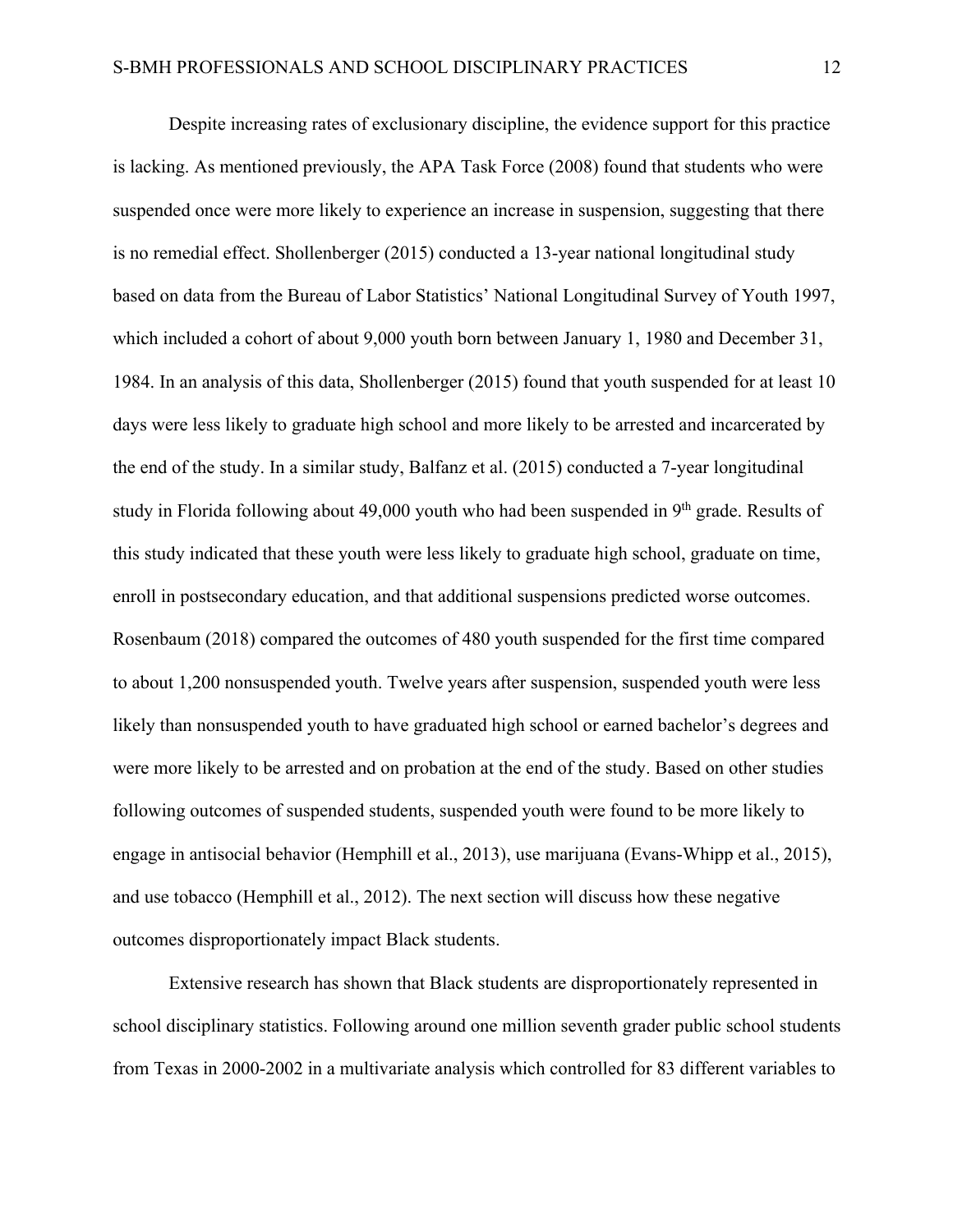isolate race, Fabelo et al. (2011) found that Black students had a 31 percent higher likelihood of school disciplinary action than White students. In the aforementioned 13-year national longitudinal study, Shollenberger (2015) found that throughout a K-12 school career, 67% of Black male students were suspended compared to 39% of White male students. In addition, 45% of Black female students had been suspended at some point throughout a K-12 school career, compared to 20% of White female students. With a strong association in the United States between socioeconomic status and race/ethnicity, some have argued that findings of racial disproportionality could be associated with SES or potentially higher rates of disruptive behavior for Black children. However, multivariate analyses have demonstrated that race is the significant predictor of school disciplinary statistics, even when controlling for poverty (Skiba et al., 2002; Skiba, Chung, et al. 2014; Wallace et al., 2008). In addition, as mentioned earlier in this paper, there is no evidence that Black students exhibit higher rates of disruption or violence in schools, despite being overrepresented in exclusionary discipline statistics (APA Task Force, 2008; Gregory et al., 2010; Skiba, 2002). The connection between these pervasive racial disparities in school disciplinary statistics and the aforementioned zero tolerance policies, exclusionary discipline techniques, and involvement in the juvenile justice system has been termed the schoolto-prison pipeline.

#### **School-to-Prison Pipeline**

The term "school-to-prison pipeline" (STPP) has become widely adopted in the literature and among advocates, researchers, and policymakers (ACLU, 2008). The idea of the STPP is that Black students are disproportionately subjected to exclusionary discipline practices, which makes them more likely to be involved with juvenile justice system, and ultimately increases the likelihood of ending up in the prison system as adults. According to Skiba, Arredondo, et al.,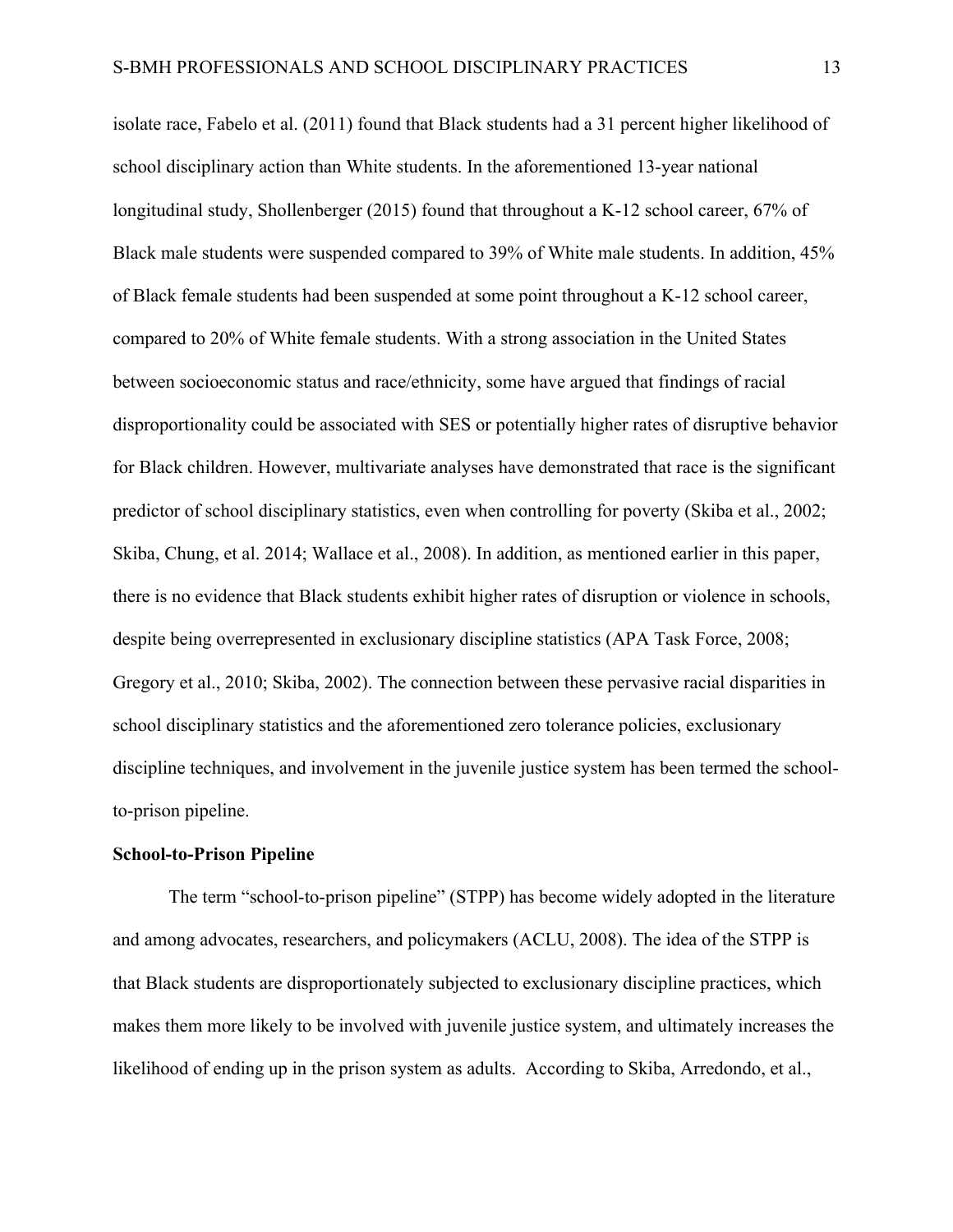(2014), the construct was created to describe the relationship between school disciplinary practices and the likelihood of student juvenile justice contact. When referring to the STPP, juvenile justice contact means a juvenile's arrest, referral to court, detention, charges filed, guilty finding, probation, and/or confinement in a correctional facility (ACLU, 2008). The themes previously discussed in this literature review—zero tolerance policies, exclusionary discipline, racial disproportionally—all play a vital role in the funneling of at-risk students through the pipeline.

Critics of the STPP have argued that there is no scientific validation of the construct, but rather that it was created as a political movement. To address the criticism, Skiba, Arredondo, et al. (2014) examined the strength of existing data of STPP and its surrounding themes. To accomplish this, Skiba, Arredondo, et al. (2014) conducted a thorough literature review of any published articles that contained reference to terms such as, "school-to-prison pipeline," "suspension," "expulsion," and "exclusionary discipline" and were crossed with terms such as, "academic engagement," "school climate," "achievement," "dropout," "graduation," "juvenile justice," and "arrests." After an extensive review of references to the STPP drawn from the literature, Skiba, Arredondo et al. (2014) found empirical data support through their review of literature that (a) school exclusion is increasing in frequency, (b) Black students are disproportionately represented in school discipline, (c) school exclusion has negative short- and long- term outcomes, and (d) that the current literature makes a solid case supporting the directionality of school policies leading to the pipeline, primarily related to the influence of suspension and expulsion. It is abundantly clear that the current disciplinary practices and policies that lead into the STPP have significant adverse effects on students and urgent change is needed. Therefore, what changes should be made to promote effective disciplinary practices in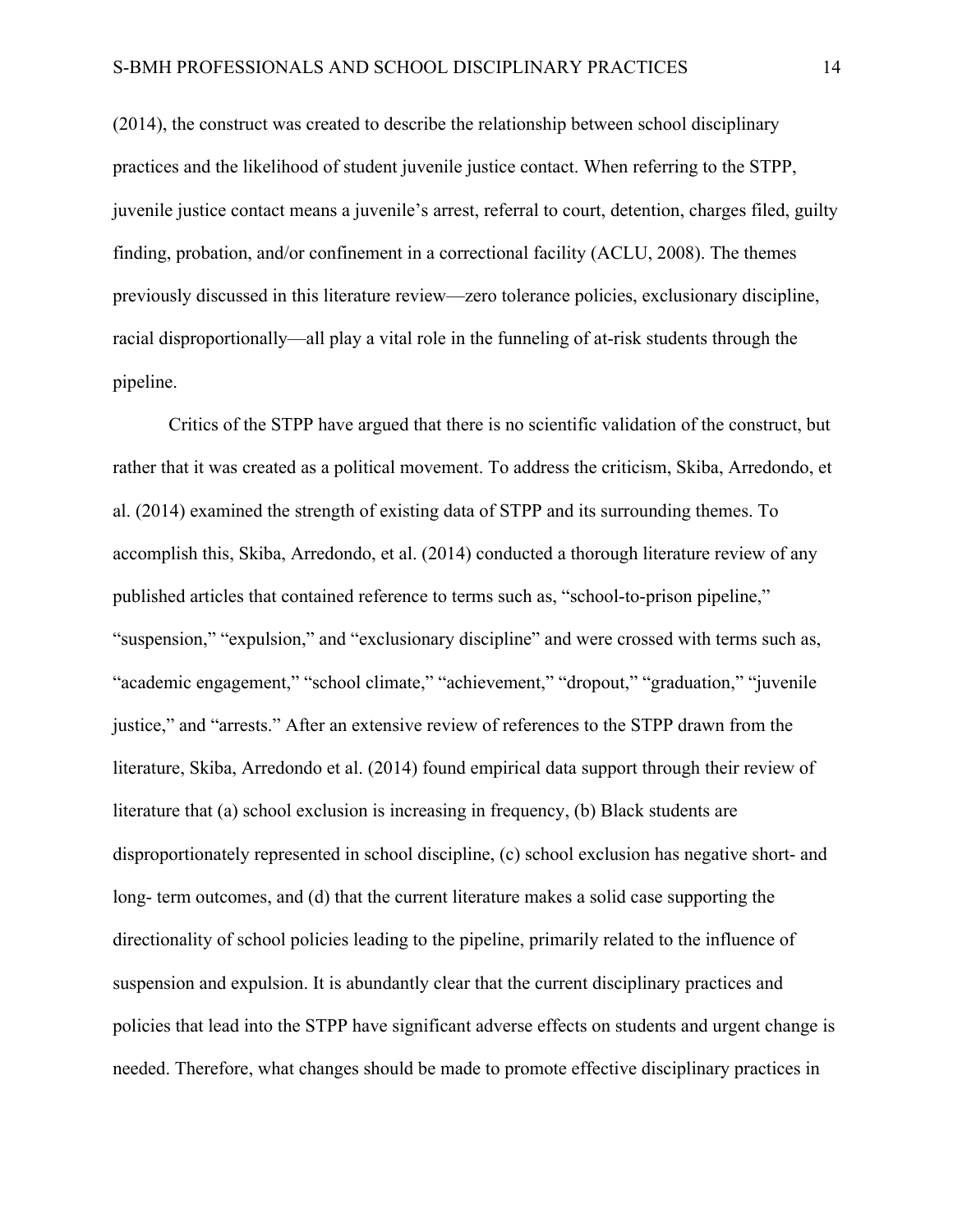schools? Who are the professionals equipped to implement effective discipline practices? The following attempts to answer these questions.

#### **Effective School Disciplinary Practices**

To combat the ineffective practices related to the STPP, it is important to seek out evidence-based alternative practices of school discipline. The National Association for School Psychologists (NASP, 2020) detailed seven key components of effective discipline associated with a reduction in student suspension:

- 1. Behavioral expectations should be clearly defined, taught, and consistently reinforced.
- 2. Consequences should be instructional, rather than punitive, clearly understood, and equitably enforced.
- 3. A tiered system of behavioral supports should be put in place to meet the needs of individual students, including universal prevention, skills building, early identification, and intervention service.
- 4. Emphasis on data-based decision making within a multidisciplinary problem-solving team.
- 5. Positive adult role modeling of expected behavior.
- 6. Mitigating bias by implementing culturally responsive positive discipline techniques.
- 7. Professional development that is ongoing and job-embedded to increase school staff capacity to implement effective, positive, and equitable discipline.

(NASP, 2020, p. 3)

These general guidelines of effective school discipline listed by NASP (2020), include techniques integrated within two primary discipline approaches used as alternatives to exclusionary discipline practices, Positive Behavioral Intervention and Supports (PBIS) and Restorative Justice Practices (RJP). These two practices, as well as the use of multidisciplinary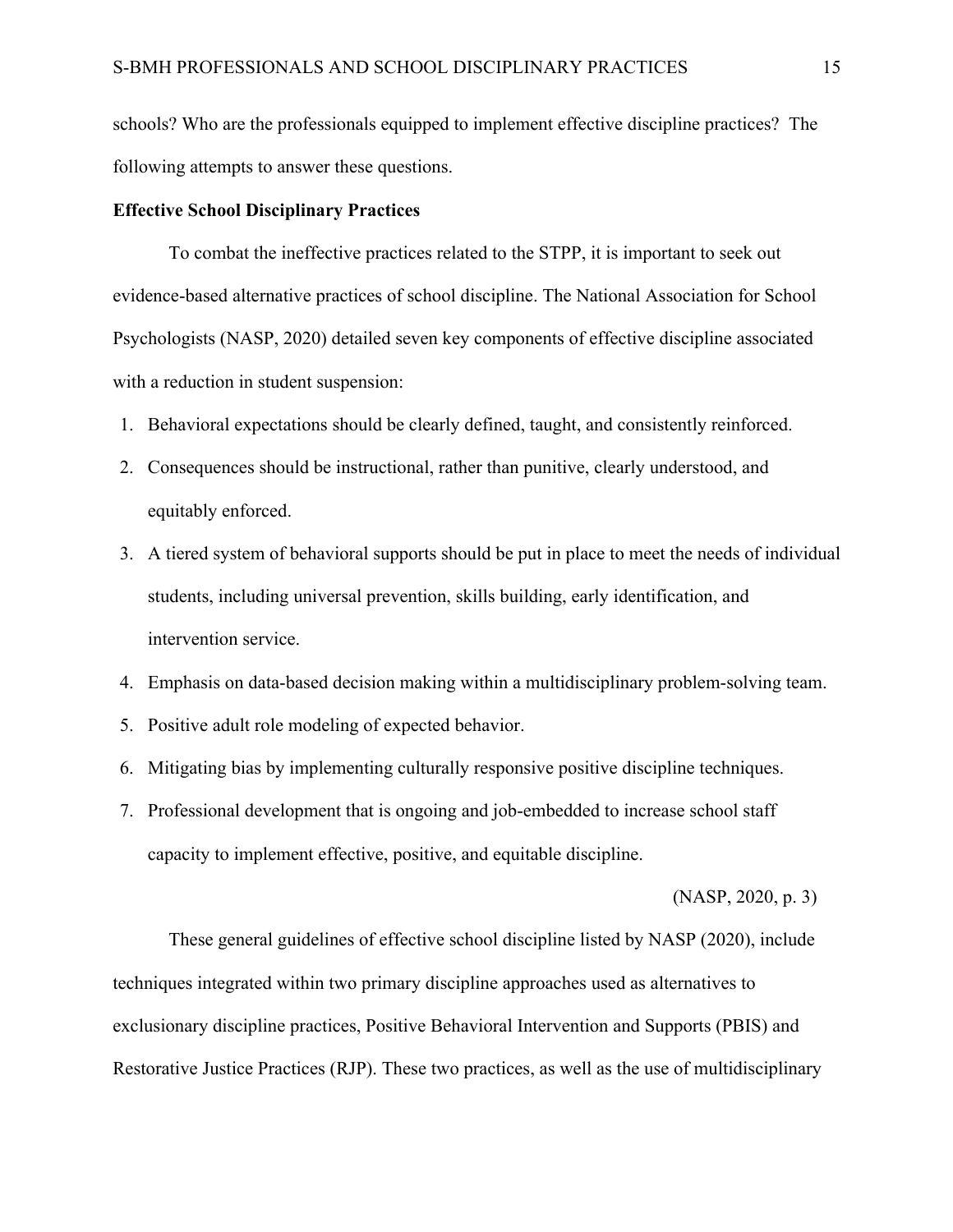and data-based problem-solving teams, have been recognized as effective disciplinary practices within the STPP literature. Specifically, these two discipline approaches are regularly cited as alternative disciplinary approaches within the school-to-prison pipeline literature (Bouchein, 2015; Darling-Hammond et al., 2020). These discipline approaches both fall under the theoretical framework that positive, rather than punitive approaches, are most effective for longterm change in behavior (Bear, 2011; Jean-Pierre & Parris, 2019; Skiba & Sprague, 2008). Rather than reactively punishing a behavior, discipline approaches like PBIS and RJP focus on preventative measures and teaching ways in which to develop desired behaviors (Darling-Hammond et al., 2020; Gage et al., 2018; Karp & Frank, 2015). For students who are suspended or expelled, punitive measures do not provide a replacement behavior, only an ineffective consequence. On the other hand, positive behavior techniques reward desired behaviors along with teaching appropriate replacement behaviors, reducing behavior infractions overall. These positive behavior techniques will be seen in more detail below.

#### *Positive Behavioral Intervention and Supports (PBIS)*

Positive Behavioral Intervention and Supports (PBIS) is a proactive discipline approach to teaching behavioral expectations and preventing unwanted behavior (NASP, 2020). Instead of a reactive, punitive approach to discipline, PBIS emphasizes a proactive and preventative approach of teaching and positively reinforcing behavioral expectations (Gage et al., 2018). Positive Behavioral Intervention and Supports functions in a multi-tiered system of support, so that the intensity of intervention varies based on the needs of the student(s) (James et al., 2019). This multi-tiered system of support is typically conceptualized into three tiers: Tier I supports are provided universally and serve as a preventative measure for unwanted behavior, including teaching behavioral expectations, recognizing students for meeting these behavioral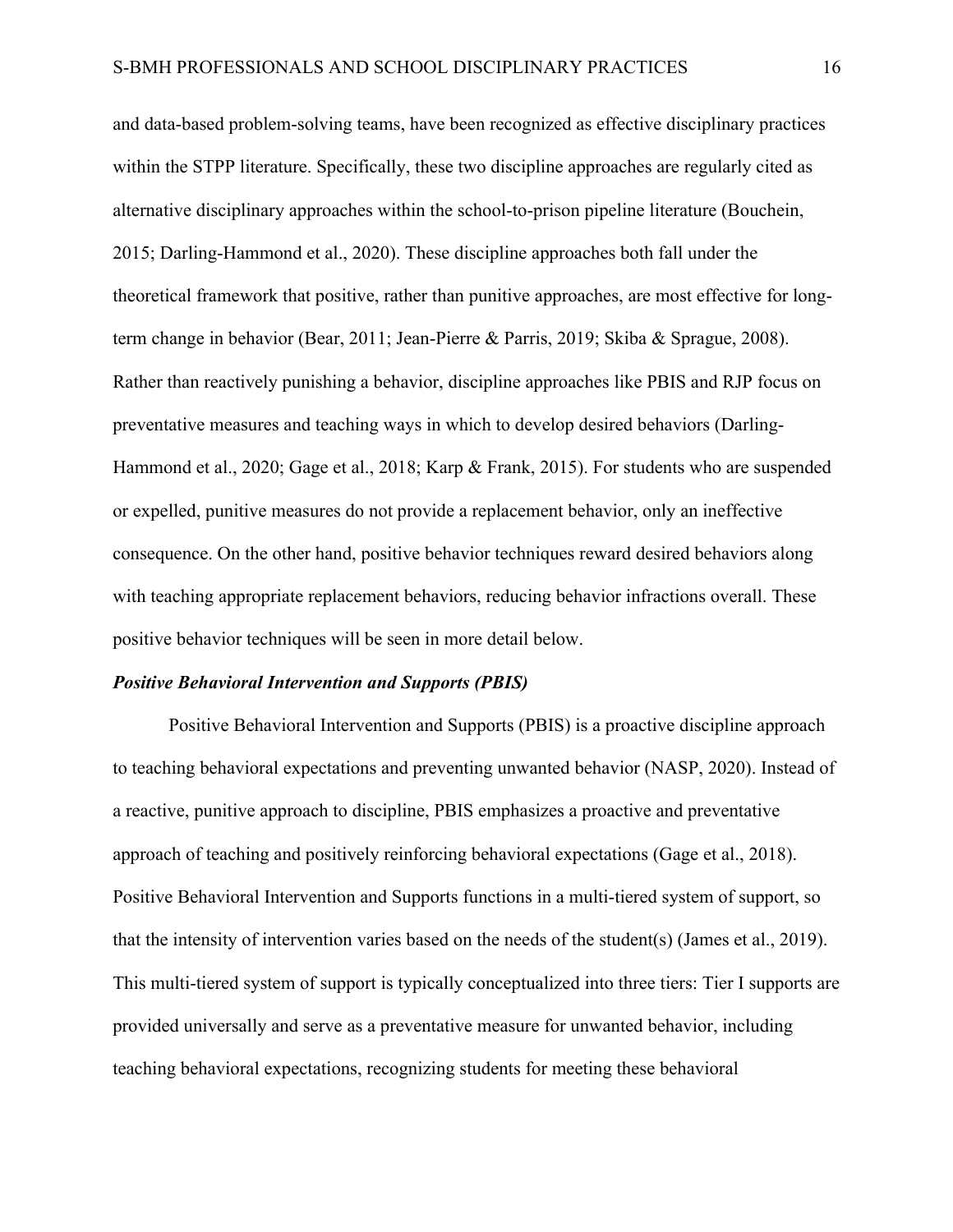expectations, and social-emotional skills teaching. Tier II supports address the needs of students who have not responded to Tier I supports and are in need of more targeted interventions, such as social skills group training and classroom behavior interventions. Tier III supports involve only those students with intense behavioral needs or those who have not responded to Tier I or Tier II supports. Tier III supports involve highly individualized evidence-based interventions, including functional behavior analyses and behavioral intervention plans (James et al., 2019). Sugai and Simonsen (2012) noted that throughout each tier, PBIS consistently relies on data to inform the selection, implementation, and progress monitoring of interventions. Positive Behavior Interventions and Supports is associated with improved outcomes for student behavior and school climate, gains in student socioemotional and academic functioning, and reductions in exclusionary disciplinary practices (i.e., suspensions/expulsions) and office disciplinary referrals (Bradshaw et al., 2010; James et al. 2019; Sugai & Simonsen, 2012).

#### *Restorative Justice Practices (RJP)*

Restorative Justice is a discipline approach where disciplinary practices are focused on building community through healing together after behavior incidents, shifting from an emphasis on punitive punishment (NASP, 2020). Restorative Justice Practices focus on repairing the harm caused by an offense and aims to prevent further offenses from occurring by promoting reconciliation of the parties involved: offenders, victims, and community members (Karp & Frank, 2015). Instead of focusing on exclusion and punishment, the RJP approach focuses on relationships, reconciliation, and community (Payne & Welch, 2018). In the school setting, RJP focuses on the coming together of all stakeholders—students, teachers, staff, and parents, as appropriate—to resolve issues and build relationships rather than relying on punitive approaches to address misbehavior (Darling-Hammond et al., 2020). While some schools opt to apply RJP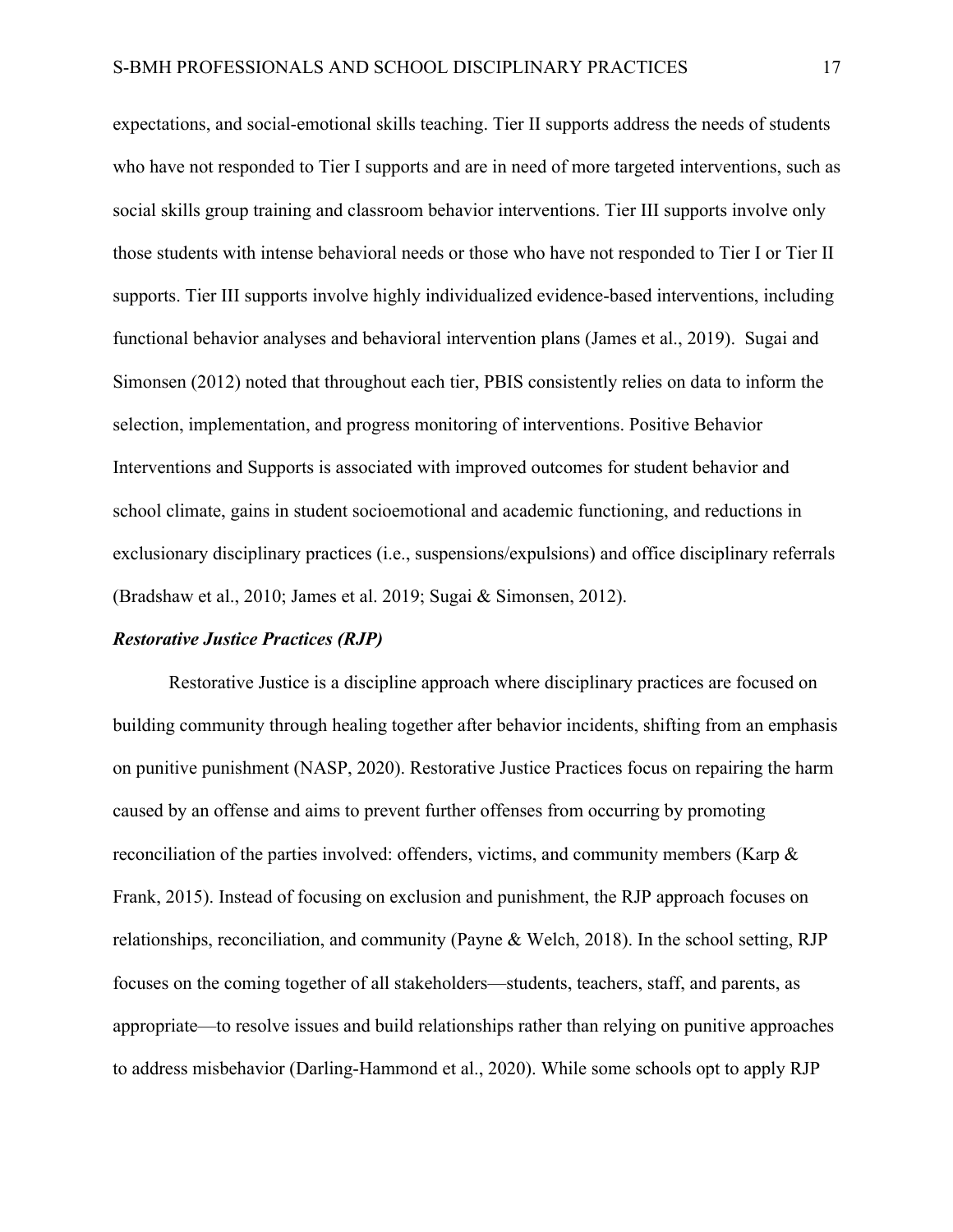strategies to current schoolwide practices, some schools take a whole-school, tiered approach (Darling-Hammond et al., 2020).

Restorative Justice Practices have been associated with several positive benefits in schools including large decreases in the use of exclusionary discipline, disciplinary infractions, office referrals, absenteeism, and overall delinquency as well as marked improvements in academic outcomes and school climate (Augustine et al., 2018; Gregory et al., 2014; Karp & Frank, 2015; Payne & Welch, 2018; Rideout et al., 2010). For example, Augustine et al. (2018) analyzed the impact of implementing RJP in the 2015-16 and 2016-17 school years in Pittsburg Public Schools, which served approximately 25,000 students at the time of the study. To accomplish this, Augustine et al. (2018) conducted a randomized controlled trial of the impact of restorative practices on suspension rates and school climate, where 22 schools implemented RJP for two school years and 22 schools did not. After comparing the RJP-implemented schools and the control-schools, students who attended schools where RJP were being implemented were less likely to be suspended and suspended for a shorter amount of time than students who attended the control-schools. In addition, the disparity rate between Black students and White students was lessened at RJP-implemented schools. Despite these positive impacts listed of RJP, the quantitative research backing is limited (Augustine et al., 2018; Darling-Hammond et al., 2020). Currently, most studies assessing RJP are correlational studies involving single-school districts; thus, few causal conclusions can be made (Darling-Hammond et al., 2020; Gregory & Evans, 2020). In addition, due to the varied implementation of RJP across schools and the lack of consistent data collection (Gregory & Evans, 2020), more research is needed to determine the efficacy of RJP in the school system.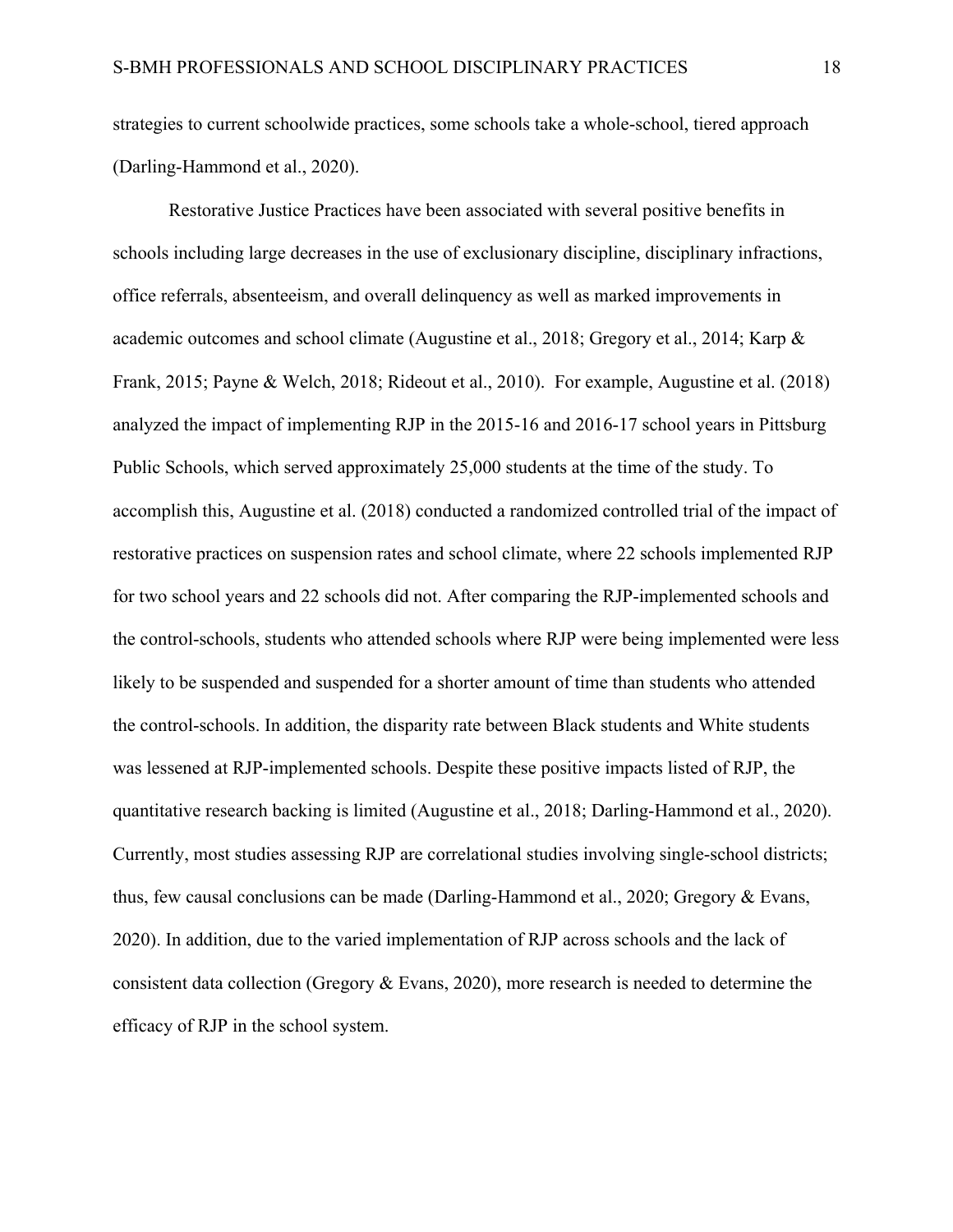#### *Multidisciplinary Teams*

A key component in implementing effective school-wide disciplinary policies and frameworks (e.g., PBIS and RJP) is using a multidisciplinary team. Each school can have several different multidisciplinary teams, each targeting a different school-wide disciplinary effort (NASP, 2020). According to NASP (2020), these teams should emphasize (a) implementing school-wide, culturally responsive discipline policies and practices, (b) regularly evaluating school discipline policies by assessing school-wide discipline data, and (c) identifying the professional development needs of school staff related to school discipline. These multidisciplinary teams should include various stakeholders, including school administrators, teachers, family members, students, and other professional school staff. One group of school staff particularly relevant to school-wide discipline efforts and policies in schools is school-based mental health professionals (S-BMH professionals), which includes school psychologists, school counselors, and school social workers. Their roles and responsibilities in school disciplinary policies and practices are discussed next.

#### **School-based Mental Health Professionals' Role in Disciplinary Practices**

School-based mental health professionals promote wellness and provide school-wide prevention and intervention services to support school children's mental and behavioral health (NASP, 2020). School-based mental health professionals typically include school psychologists, school social workers, and school counselors (NASP, 2020). Though the specific roles and training (i.e., ranging from 1-3 years) vary among the S-BMH professionals, all share the responsibility of advocating for school children and promoting best practices (Whitaker, 2019). Research has shown that schools that employ more S-BMH professionals have lower rates of disciplinary incidents, suspension, and expulsion, increased attendance and graduation rates, and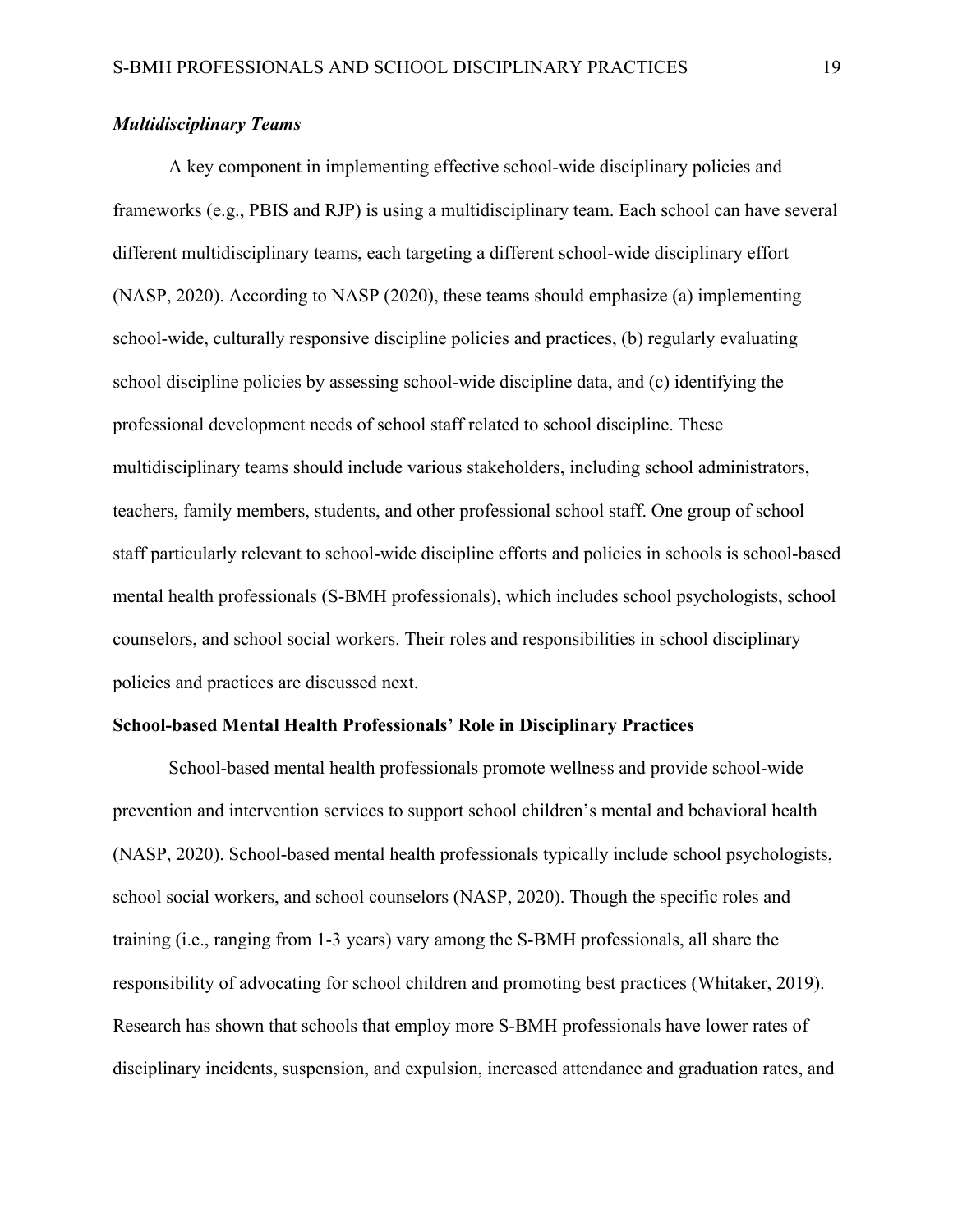improved student happiness and school climate (Cleveland & Sink, 2018; Gilliam, 2005; Lapan et al., 2012; Tan et al., 2015). For example, Tan et al. (2015) analyzed the impact of the number of school social workers on the graduation rate for incoming freshman the school year 2008- 2009 in the state of Illinois. The authors found that, even when controlling for poverty rate and district size, higher graduation rates were associated with a larger number of school social workers.

Despite the aforementioned benefits S-BMH professionals have on students, students have inadequate access to S-BMH professionals nationwide according to their professional organizations, the National Association of School Psychologists (NASP), the American School Counselor Association (ASCA), and the School Social Work Association of America (SSWAA). The National Association of School Psychologists Association recommends a ratio of 500-700 students per school psychologist varying on the comprehensiveness of services provided, yet federal data shows a national average ratio of 1,500 to one school psychologist (200-300% greater than the recommended ratio; NASP, 2017; Whitaker et al., 2019). The American School Counselor Association recommends a ratio of 250 students per school counselor, but national data indicated a student-to-school counselor ratio of over 400:1 (ASCA, 2012; Whitaker, 2019). The School Social Work Association of America recommends that social work services should also be at a ratio of 250 students per social worker, yet national data show a national average of over 2,100 students to one social worker, which is eight times greater than the recommended ratio (Frey et al., 2013; Whitaker et al., 2019).

There has been growing attention to this shortage of S-BMH professionals in the United States, particularly concerning harsh school disciplinary practices and the STPP (Swick & Powers, 2018; Whitaker, 2019). Instead of favoring school policing and punitive discipline,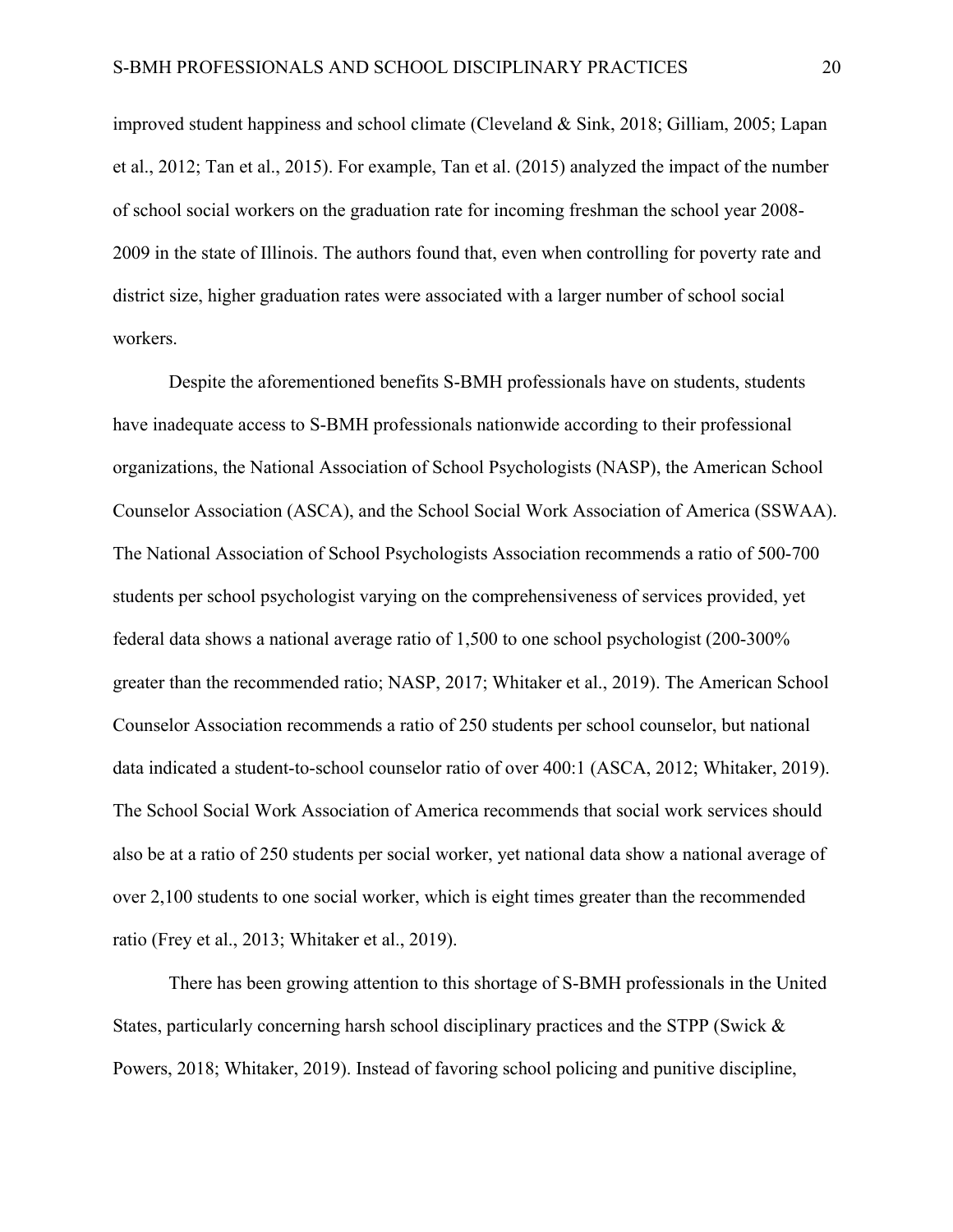experts and professional organizations have called to instead increase the number of S-BMH professionals and mental health services in schools to better care for school children. To address this call for more S-BMH professionals in schools, NASP (2020) laid out several qualifications S-BMH professionals should possess to play a vital role in school disciplinary practices. Firstly, S-BMH professionals should have specialized training in school-wide prevention and intervention, with emphasis on early identification and intervention in addressing student behavior. Secondly, training should include knowledge and understanding of the various influences of behavior and the ability to address systematic variables that may be contributing to student behavior. Thirdly, NASP (2020) reports that S-BMH professionals should be experts in developing and implementing evidence-based behavior screenings and effective disciplinary strategies, both valuable skills in collaborating with administrators and other school staff. Fourthly, S-BMH professionals should have specific training and expertise in data-based decision making. Lastly, S-BMH professionals should play a vital role in ongoing, high-quality professional development on disciplinary practices and classroom management in their school districts (NASP, 2020).

Given these skills, S-BMH professionals can play an important part in promoting and influencing change of ineffective disciplinary practices. Mayworm and Sharkey (2014) noted that school psychologists specifically are uniquely equipped to advocate for ethical approaches due to their graduate training in ethics as well as behavior, child development, educational law, etc. Though school psychologists could be useful in designing and implementing disciplinary policies, Mayworm and Sharkey (2014) reported their primary involvement in school discipline decisions relates only to their role in Manifest Determinations for students receiving special education services. Therefore, there is a need for more research to understand to what extent S-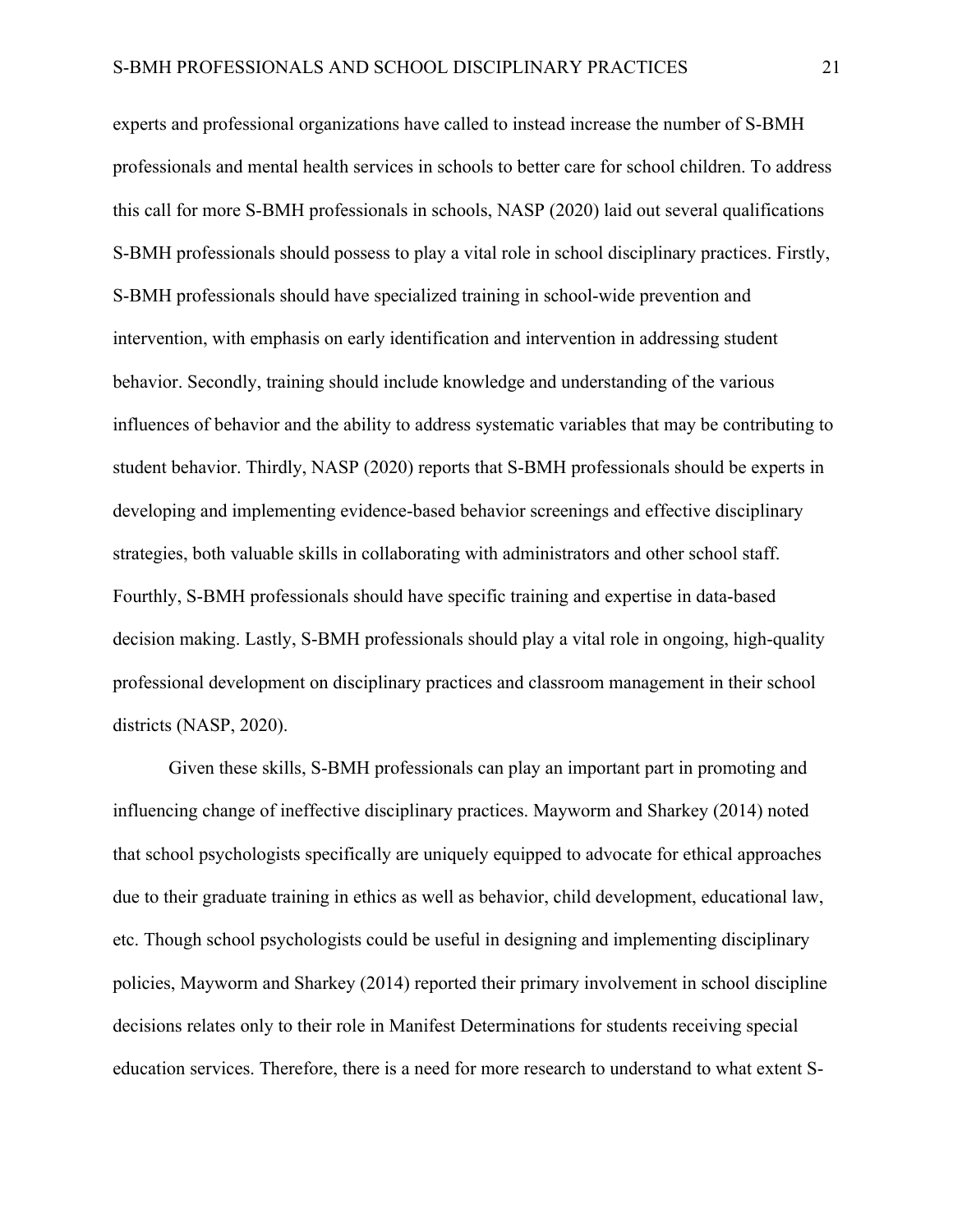BMH professionals are actually involved in their school disciplinary policies and practices, and to understand their perceptions of ineffective disciplinary practices that maintain the STPP despite its ill effects on school children.

#### **The Current Study**

There is much work to be done in addressing the STPP and the ineffective disciplinary policies that disproportionately funnel students out of schools and into the juvenile justice system. Though there is an abundance of research demonstrating the ineffectiveness of zero tolerance policies and exclusionary discipline, these practices continue to be implemented and hurt school children in the process. All S-BMH professionals share the vital role of advocating for students and promoting best practices in all areas, including school discipline policies. The current study aims to assess S-BMH professionals' perceptions of and training regarding effective disciplinary policies and practices, disciplinary practices that advance the STPP, and the role they play in school disciplinary policies and practices in their schools.

Though many professional organizations and groups have promoted the expertise and training S-BMH professionals possess related to effective disciplinary practices (Mann et al., 2019; ASCA, 2012, NASP, 2020) there is no research collectively assessing S-BMH professionals' perceptions of school disciplinary practices that advance the STPP. Likewise, though there is literature support for S-BMH professionals' involvement in school disciplinary practices (Augustine, 2018; Mayworm & Sharkey; NASP, 2020), there are limited studies exploring S-BMH professionals' actual role in the disciplinary practices at their respective school sites. Therefore, this exploratory study attempts to fill this gap. In the current study, the following questions are answered: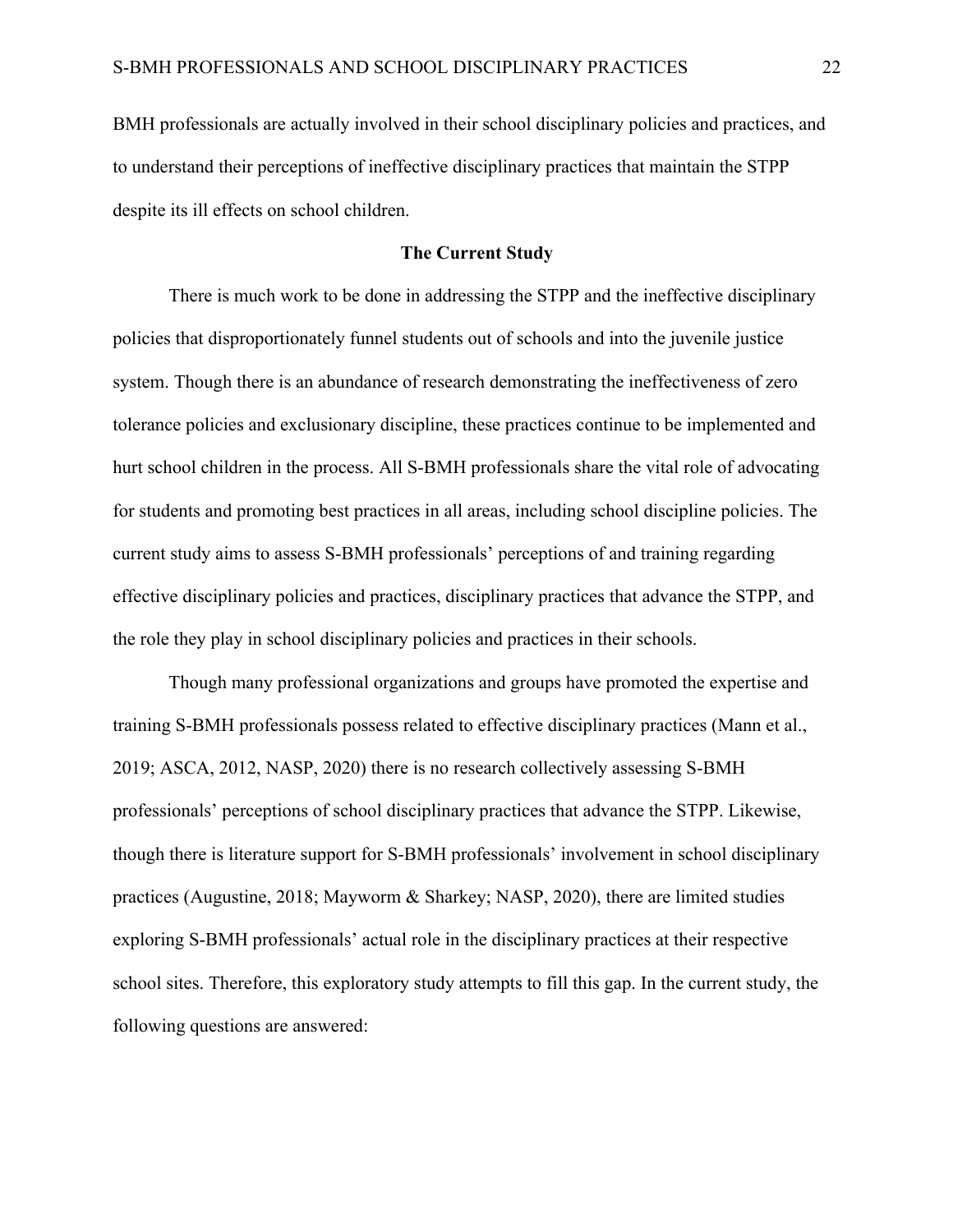1. What are S-BMH professionals' perceptions of the disciplinary policies and practices related to the school-to-prison pipeline?

Given the likelihood of exposure to behavior management and evidence-based disciplinary practices in graduate training programs, it is predicted that S-BMH professionals have perceptions of disciplinary policies and practices related to the STPP that align with the current literature including recognition of the negative impact of exclusionary discipline practices and zero tolerance policies, particularly on Black students (NASP, 2020).

2. What programs or practices do S-BMH professionals most support for maintaining discipline and promoting safety in their schools?

Based on backgrounds in evidence-based disciplinary practices, it is predicted that S-BMH professionals support programs/practices that are preventative (i.e., PBIS, RJP), rather than exclusionary (i.e., Expulsion, OSS) to maintain discipline and promote safety in schools (NASP, 2020).

3. Is there a relationship between reported levels of graduate and professional development training and S-BMH professionals' perceptions of disciplinary policies and practices related to the school-to-prison pipeline?

It is predicted that S-BMH professionals who report having received adequate training (in graduate school or through professional development) regarding effective behavior management strategies, effective vs. ineffective disciplinary practices, and the STPP would have perceptions of disciplinary policies and practices related to the STPP that align with the current literature including recognition of the negative impact of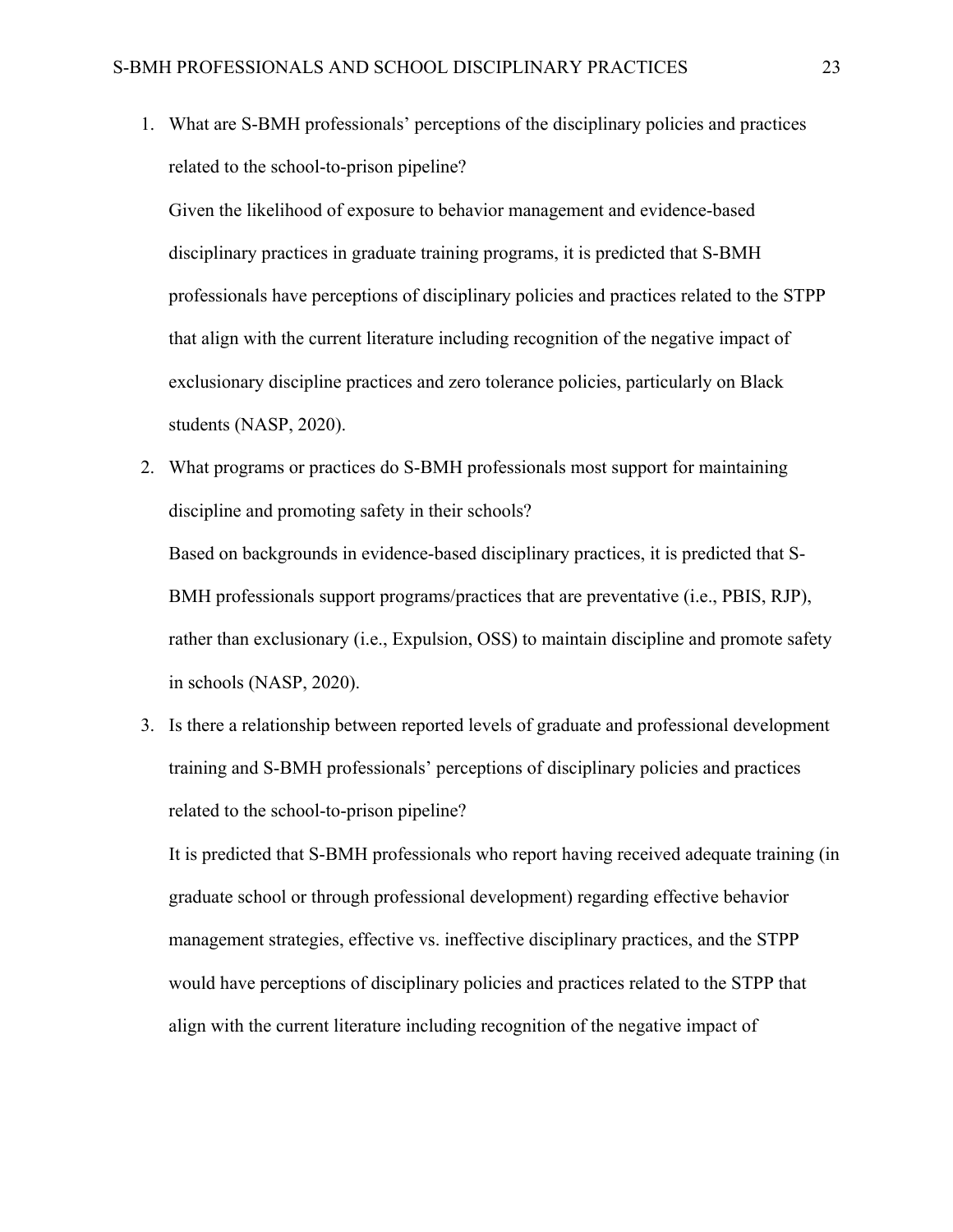exclusionary discipline practices and zero tolerance policies, particularly on Black students (NASP, 2020).

- 4. Do S-BMH professionals play a role in disciplinary practices at their respective schools? Based on the limited number of S-BMH professionals in public schools and an already existing high workload, (NASP, 2020; Whitaker, 2019), it is predicted that S-BMH professionals would report having low involvement and a lack of role in school disciplinary practices and policies.
- 5. Are there differences between school psychologists, school counselors, and school social workers' (a) perceptions of the STTP, (b) role in disciplinary practices at their schools, and (c) reported level of graduate and professional development training in effective disciplinary practices, effective behavior management strategies, and the STPP? It is predicted that there would be differences among school psychologists, school counselors, and school social workers due to differences in graduate training (from 1 to 3 years long), curriculum, and primary role in the school setting (Dixon, 2004).

#### **Method**

#### **Participants**

A total of 350 School-based Mental Health Professionals from the U.S. states of Illinois, Indiana, and Wisconsin participated in the study. Nine participants were excluded from the study because they held a position in the school that was not a target of the study, including positions such as special education director, behavior analyst, and superintendent. Of the 341 participants included in the study, 136 were school psychologists (39.9%), 105 were school social workers (30.8%), and 100 were school counselors (29.3%). Over 60% of these participants were from the state of Illinois. Most participants were women (88.9%), White (91.2%), had a post-Bachelor's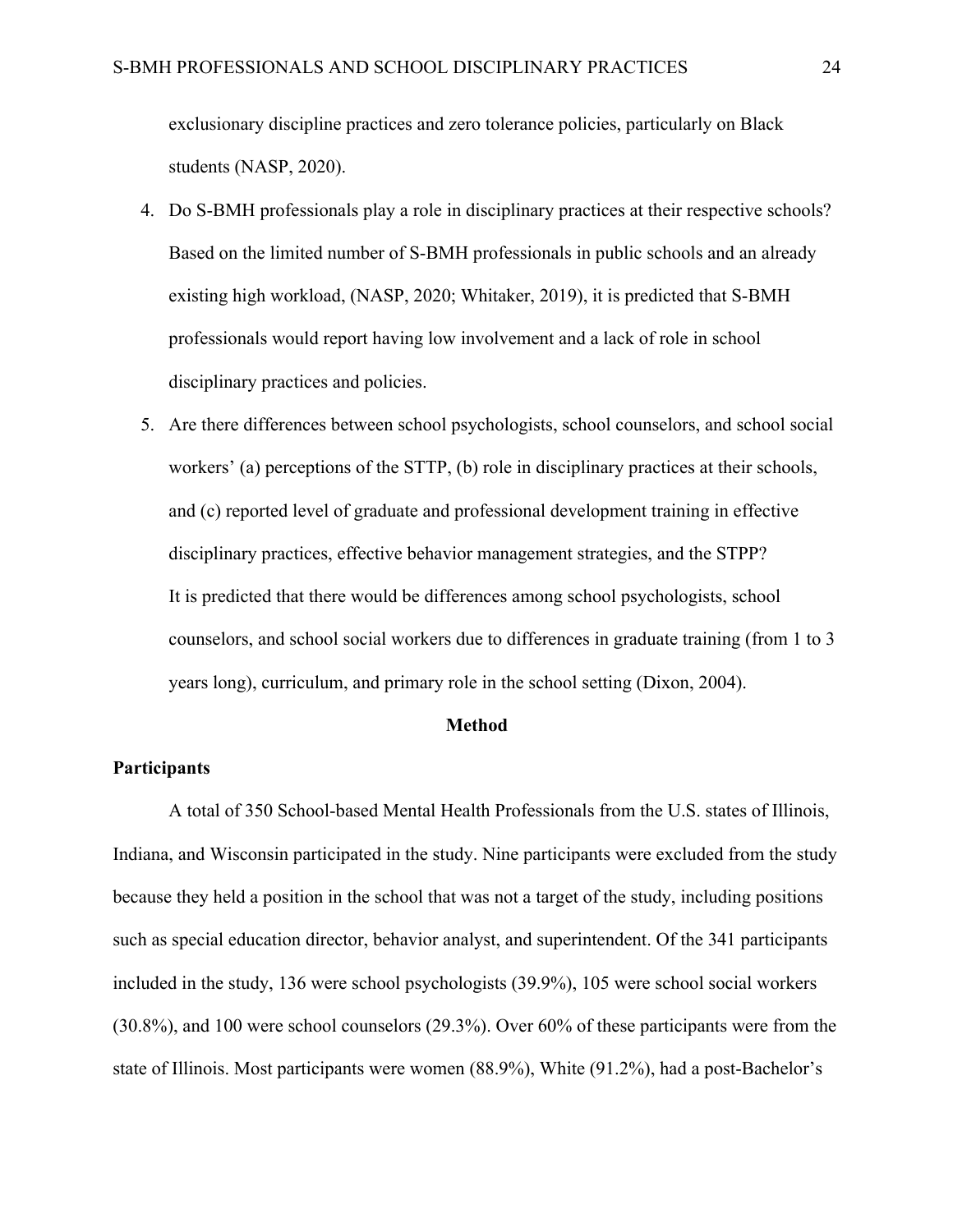degree (98.8%), had 10 or less years of experience (56.3%) and were from suburban (43.1%) and rural (46.3%) areas. Regarding caseloads, 55.8% of school psychologists, 52.3% of school social workers, and 77.0% of school counselors met a caseload at or below their professional organization's guideline (NASP = 500-700, ASCA =  $\leq$ 400, NASW =  $\leq$ 250). For more details on demographic information, see Table 1 in the appendices.

#### **Measures**

#### *Demographics Questionnaire*

Participants completed a 9-item demographic questionnaire (Appendix A) that assessed participants' role in the school, level of education, years of experience, years in current school site, caseload, type of practice, school setting (e.g., urban, rural, and suburban), and race/ethnicity.

#### *Perceptions and Role in Disciplinary Practices Survey (PRDPS)*

The Perceptions and Role in Disciplinary Practices Survey (Appendix B) was adapted in part from Skiba's (2004) Disciplinary Practices Survey, which was developed to assess the attitudes, values, beliefs, and practices of school principals toward discipline. It is made up of seven hypothesized subscales: 1) attitude toward discipline in general, 2) awareness and enforcement of disciplinary procedures, 3) beliefs concerning suspension/expulsion and zerotolerance, 4) beliefs about responsibility for students' misbehaviors, 5) attitude toward differential discipline of disadvantaged students or students with disabilities, 6) resources available for discipline, and 7) attitude toward and the availability of prevention strategies as an alternative to exclusion. Within these, items are on a 5-point Likert scale (1 = *strongly disagree* to 5 = *strongly agree*). Reliability for the scale was assessed by the overall internal consistency, which was good for the purposes of research,  $\alpha = 0.70$  (Skiba, Chung et al., 2014; Tavakol &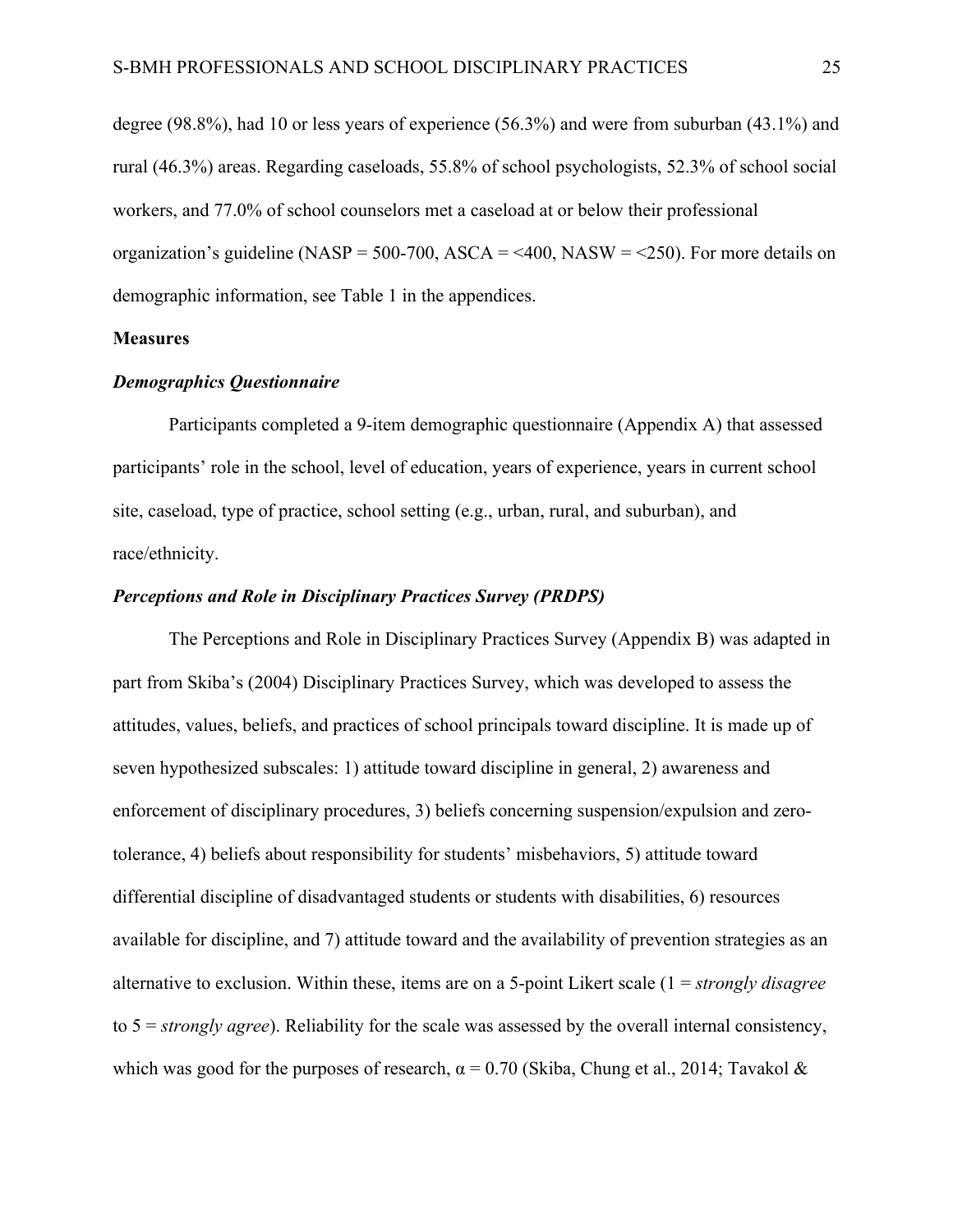Dennick, 2011). In Skiba, Chung et al.'s (2014) study, a cluster analysis was conducted to sort the principals into two groups, one group more favorable to preventative measures of school discipline and a group with attitudes more favorable to exclusionary discipline and zero tolerance practices as disciplinary strategies.

For the purposes of this study, items were adapted from subscale 3 (beliefs concerning suspension/expulsion and zero-tolerance) and subscale 6 (resources available for discipline) to create the Perceptions and Role in Disciplinary Practices Survey. Based on the purpose of the study and the current literature, other themes included and added to this survey include (a) participants' role in student discipline in the school system, (b) training received on effective vs. ineffective disciplinary practices in both graduate training institution and professional development opportunities, (c) training received on the school-to-prison pipeline in both graduate training institution and professional development opportunities, and (d) perceptions of racial disproportionality in disciplinary practices. The scaling was kept consistent from the initial survey, i.e., 5-point Likert scale (1 = *strongly disagree* to 5 = *strongly agree*). However, due to the addition of new items and omission of many items from Skiba's original Disciplinary Practices Survey, the reliability and psychometric properties of the adapted survey, Perceptions and Role in Disciplinary Practices Survey, were unknown prior to its use in this study. However, for an exploratory study, such as this, designing a survey or modifying an existing one is an acceptable practice (Korb, 2012). However, after this adaptation, Cronbach's alpha was calculated to ensure internal consistency.

To measure the internal consistency of the PRDPS which was adapted in part from Skiba's Disciplinary Practices Survey, Cronbach's alpha was used to assess if the psychometric properties were sufficient. For the 30-item PRDPS scale, the Cronbach's alpha coefficient was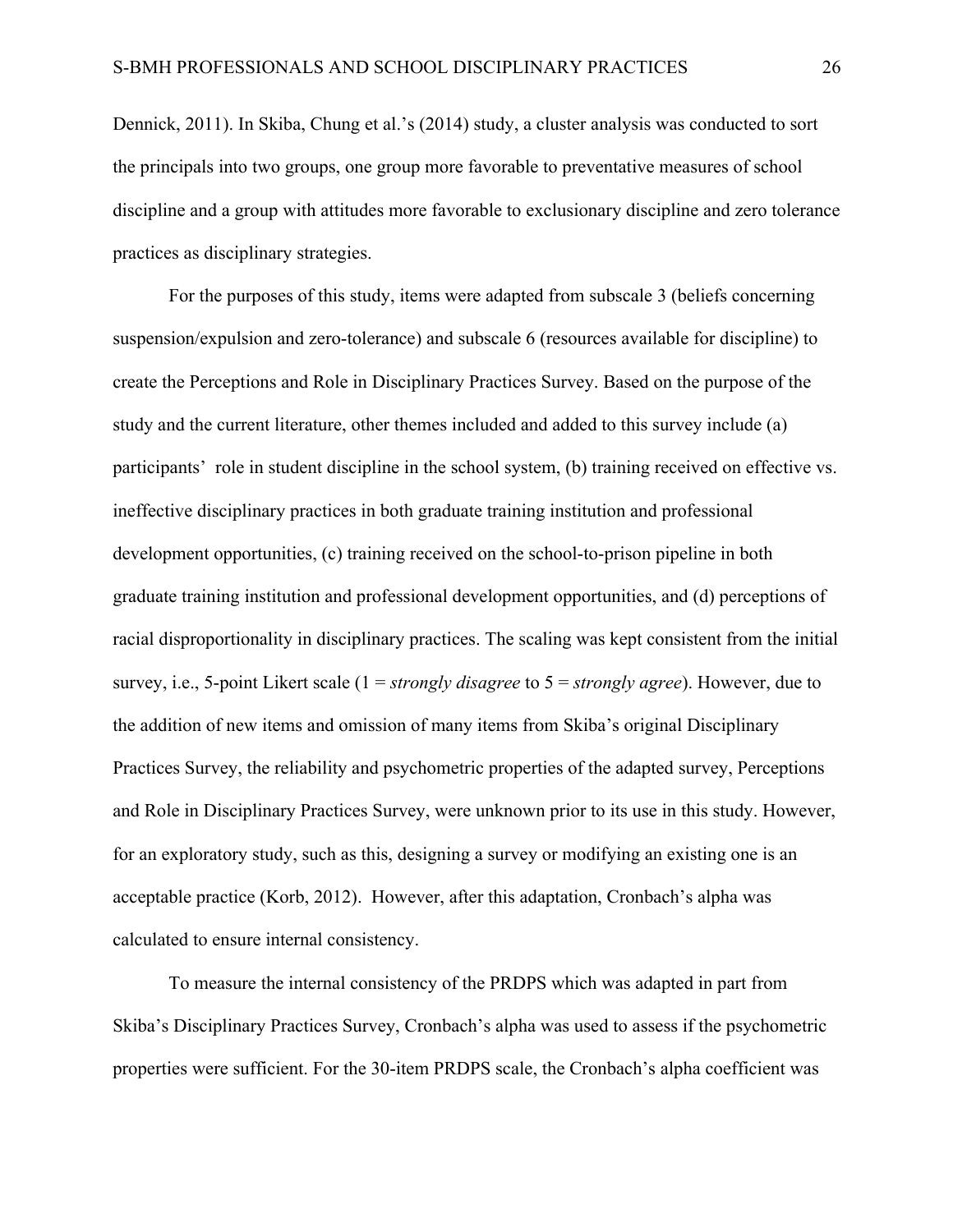.86. The internal consistency of two subscores, Perceptions of the STPP and S-BMH Professionals' Reports of Training, were also measured. The Perceptions of STPP subscore was compiled from 18 items on the PRDPS that specifically referred to exclusionary discipline, zero tolerance policies, and school-to-prison pipeline on the PRDPS. To see the 18 items that were included in the Perceptions of STPP subscore, refer to Table 2. The Cronbach's alpha of the Perceptions of the STPP subscore was .87. The S-BMH Professionals' Reports of Training subscore was compiled from 6 items on the PRDPS that specifically referred to the graduate and professional development training of S-BMH professionals (see Table 3). The Cronbach's alpha of the S-BMH Professionals' Reports of training subscore was .84. According to Tavakol and Dennick (2011), the acceptable range for Cronbach's alpha is 0.70 to .95; therefore, the Cronbach's alpha coefficients of the PRDPS scale and the two subscores, Perceptions of the STPP and S-BMH Professionals' Reports of Training, were sufficient.

#### **Procedures**

After approval was obtained from Eastern Illinois University's Institutional Review Board, school special education directors from the states of Illinois, Indiana, and Wisconsin received an email (Appendix D) requesting district school-based mental health professional's participation in the study. Special education directors' email addresses were obtained from school district website. If the special education director agreed, the study was forwarded directly to these professionals from the special education directors themselves. Other means of recruiting participants included direct emails to school-based mental health professionals by collecting emails from district websites and Facebook advertising from the EIU School Psychology page and the primary researcher's personal Facebook account (Appendix E).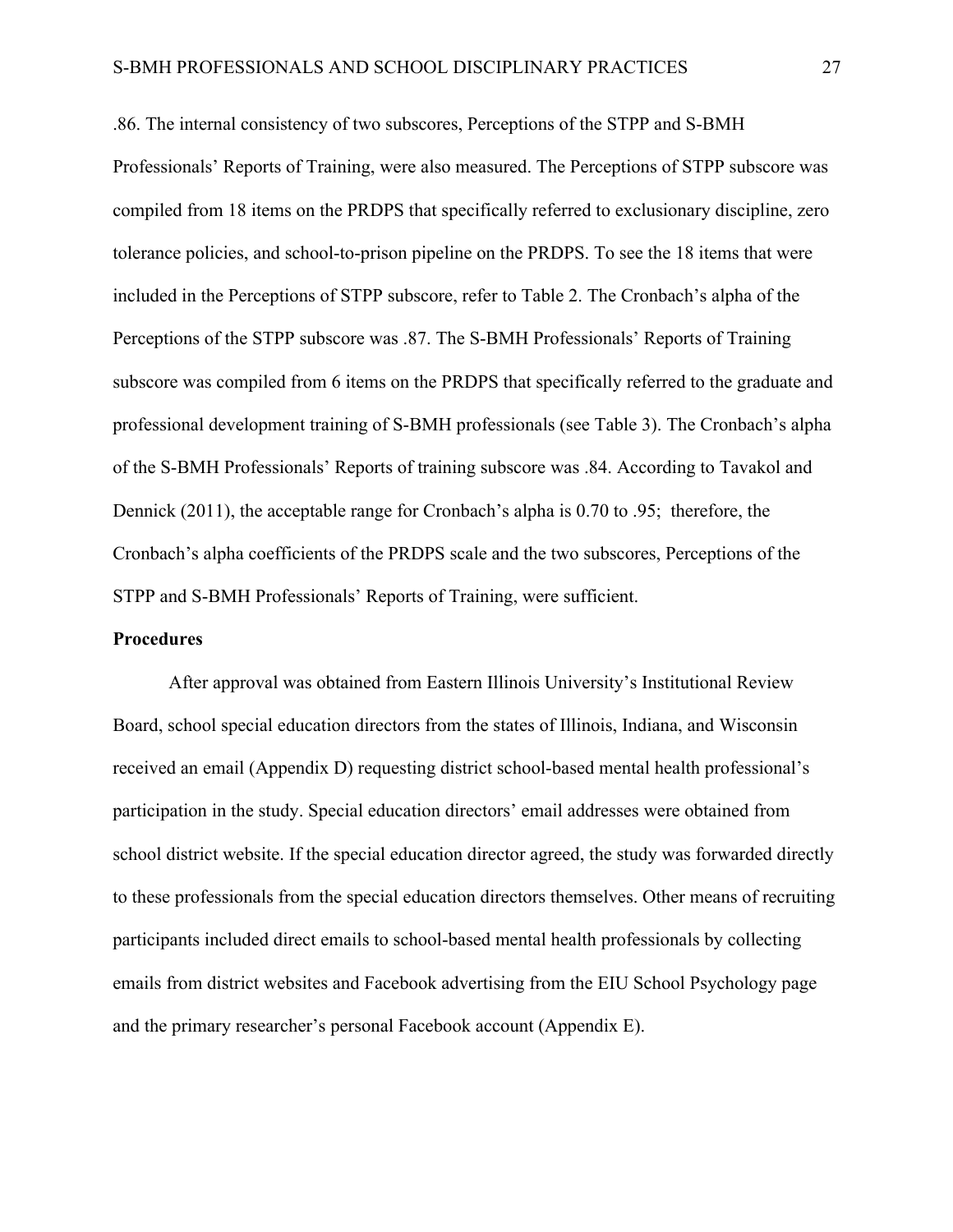School-based mental health professionals completed the PRDPS and the demographic questionnaire, using the online software tool, Qualtrics. Qualtrics has been successfully used to gather survey responses while maintaining the anonymity of participants. Before beginning the study, participants were informed (via the Informed Consent document; Appendix C) that participation was confidential, no personally identifying information would be collected, and that they could discontinue participating in the study or filling out the survey at any time without penalty. After reading the Consent Form, participants who declined participation could click on "EXIT," which closed the survey. To ensure confidentiality, access to the Qualtrics study data were protected by a secure password known only to the primary investigator and thesis advisor.

#### **Data Analysis**

- 1. Question 1 (What are S-BMH professionals' perceptions of the disciplinary policies and practices related to the school-to-prison pipeline?) was analyzed using descriptive statistics.
- 2. Question 2 (What programs or practices do S-BMH professionals most support in maintaining discipline and promoting safety in their schools?) was analyzed using descriptive statistics.
- 3. Question 3 (Would reported levels of graduate and professional development training be related to S-BMH professionals' perceptions of disciplinary policies and practices related to the school-to-prison pipeline?) was analyzed using descriptive statistics and Pearson's *r* correlation between training and perceptions.
- 4. Question 4 (Do S-BMH professionals play a role in disciplinary practices at their respective schools?) was analyzed using descriptive statistics and Pearson's *r* between high caseload and low participation in disciplinary practices.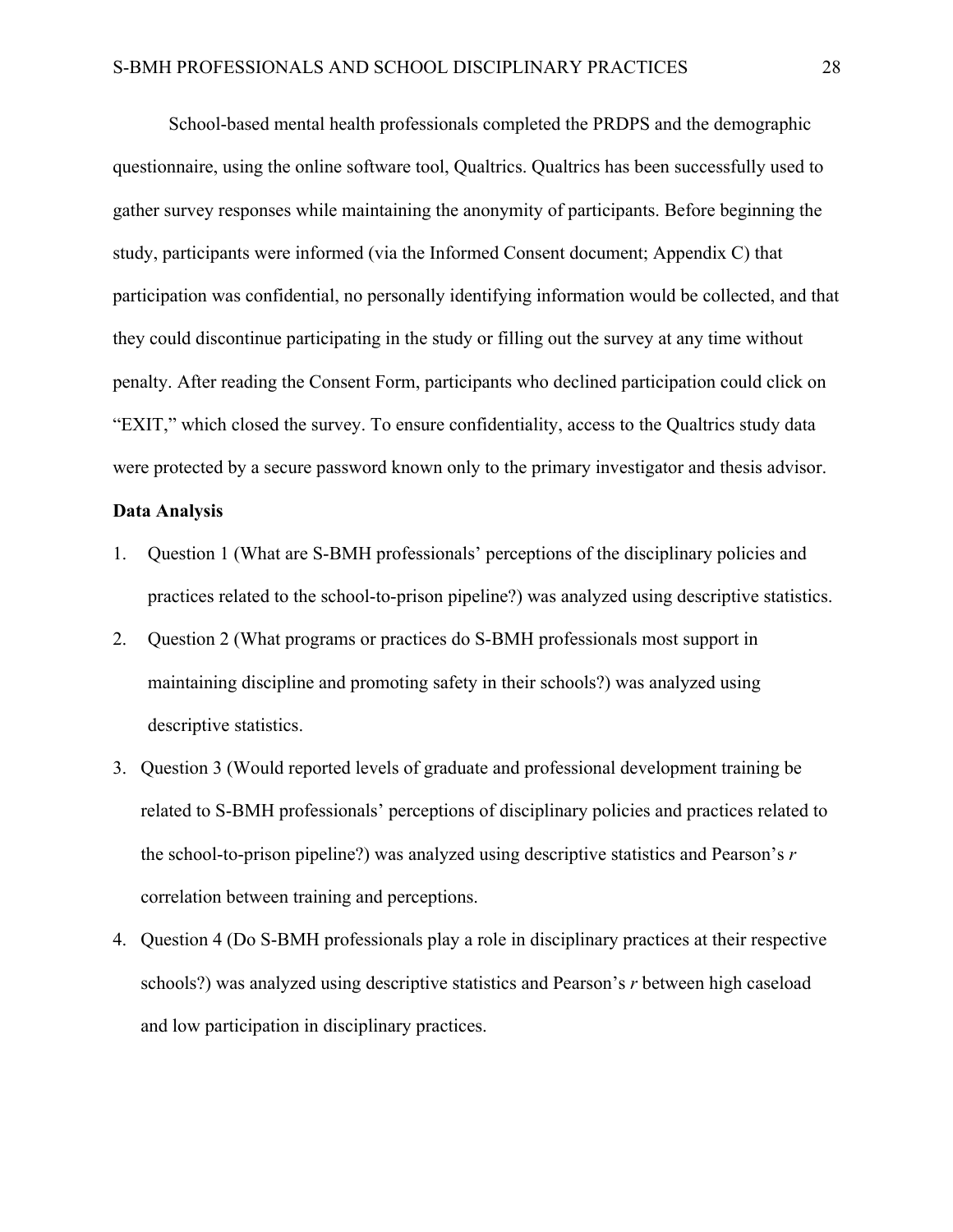5. Question 5 (Are there differences among school psychologists, school counselors, and school social workers' (a) perceptions of the STTP, (b) role in disciplinary practices at their schools, and (c) reported level of graduate and professional development training in effective disciplinary practices, effective behavior management strategies, and the STPP?) was analyzed using several one-way analysis of variance tests to reveal any significant difference in these areas among the S-BMH professionals.

#### **Results**

A total of 341 participants completed the demographic questionnaire and the PRDPS survey to assess S-BMH professionals' perceptions of and role in school disciplinary policies and practices that contribute to school-to- prison pipeline. Details of the psychometric properties of the PRDPS survey and various data analyses to answer the five research questions are discussed below.

#### **Research Question 1**

To answer the first research question, (What are S-BMH professionals' perceptions of the disciplinary policies and practices related to the school-to-prison pipeline?), descriptive statistics from questions in the PRDPS regarding S-BMH professionals' perceptions of disciplinary policies and practices and the school-to-prison pipeline were analyzed.

Regarding exclusionary discipline practices (Table 4), over 90% of surveyed S-BMH professionals reported support of prevention programs to reduce exclusionary discipline and that exclusionary discipline practices hurt students by taking away academic learning time. Over 80% of S-BMH professionals agreed that exclusionary discipline practices (a) do not solve discipline problems, (b) do not reduce likelihood of future misbehavior, (c) do not serve a positive purpose by allowing students time to think about their behavior, and (d) are not effective for improving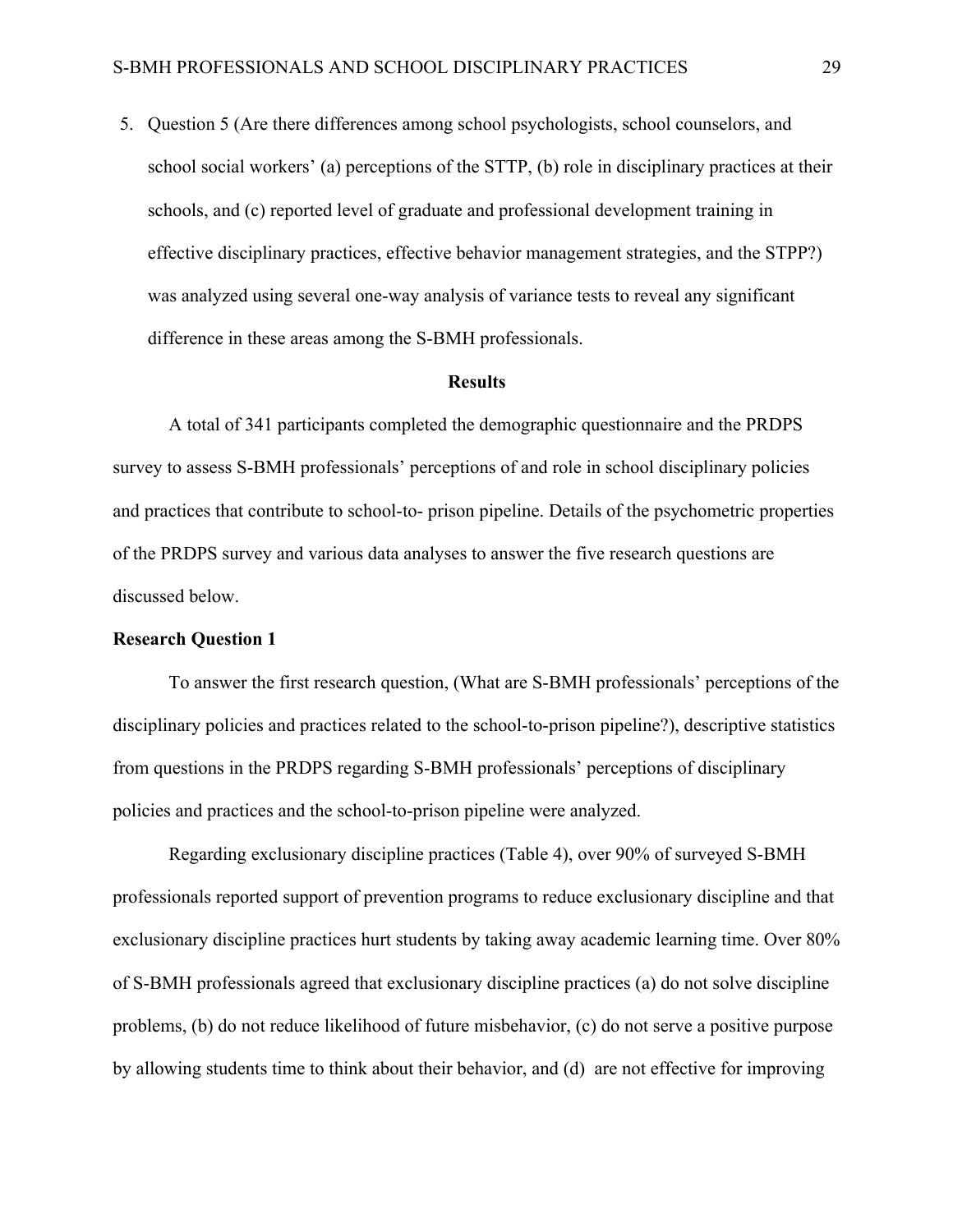student behavior. Over 60% of S-BMH professionals agreed that suspension, regardless of effectiveness, is virtually the only option when disciplining disruptive students and when students are not gaining anything from school and are disrupting the learning environment. School-based mental health professionals were more divided on whether suspension is unnecessary if a positive school climate and challenging instruction are provided (45% agreed, 30% disagreed).

For perceptions regarding zero tolerance policies (Table 5), over 70% of S-BMH professionals did not believe that zero tolerance policies make a significant contribution to maintaining order at their schools. Over 60% of S-BMH professionals did not agree that zero tolerance sends a clear message to disruptive students about appropriate behavior in school.

For the impact of race/ethnicity on disciplinary policies (Table 6), over 80% of S-BMH professionals agreed that students of color were at greater risk of becoming part of the school-toprison pipeline. These professionals were more varied in their response to the idea that suspension and expulsion are unfair to minority students (56.1% agreed) and that race/ethnicity play a role in the likelihood a child will need to be disciplined at school (50.5% disagreed).

For their perceptions of the school-to-prison pipeline (Table 7), over 80% of S-BMH professionals agreed that (a) students who have been subject to exclusionary discipline practices have a higher likelihood of involvement with the criminal justice system, (b) there is a connection between disciplinary methods used in school systems and juvenile justice systems, and (c) that they were familiar with the concept of the "school-to-prison" pipeline. The participants showed varied response on whether the school-to-prison pipeline had an adverse effect on students at their respective schools (43.1% agreed, 44% did not agree or disagree, 12.7% disagreed).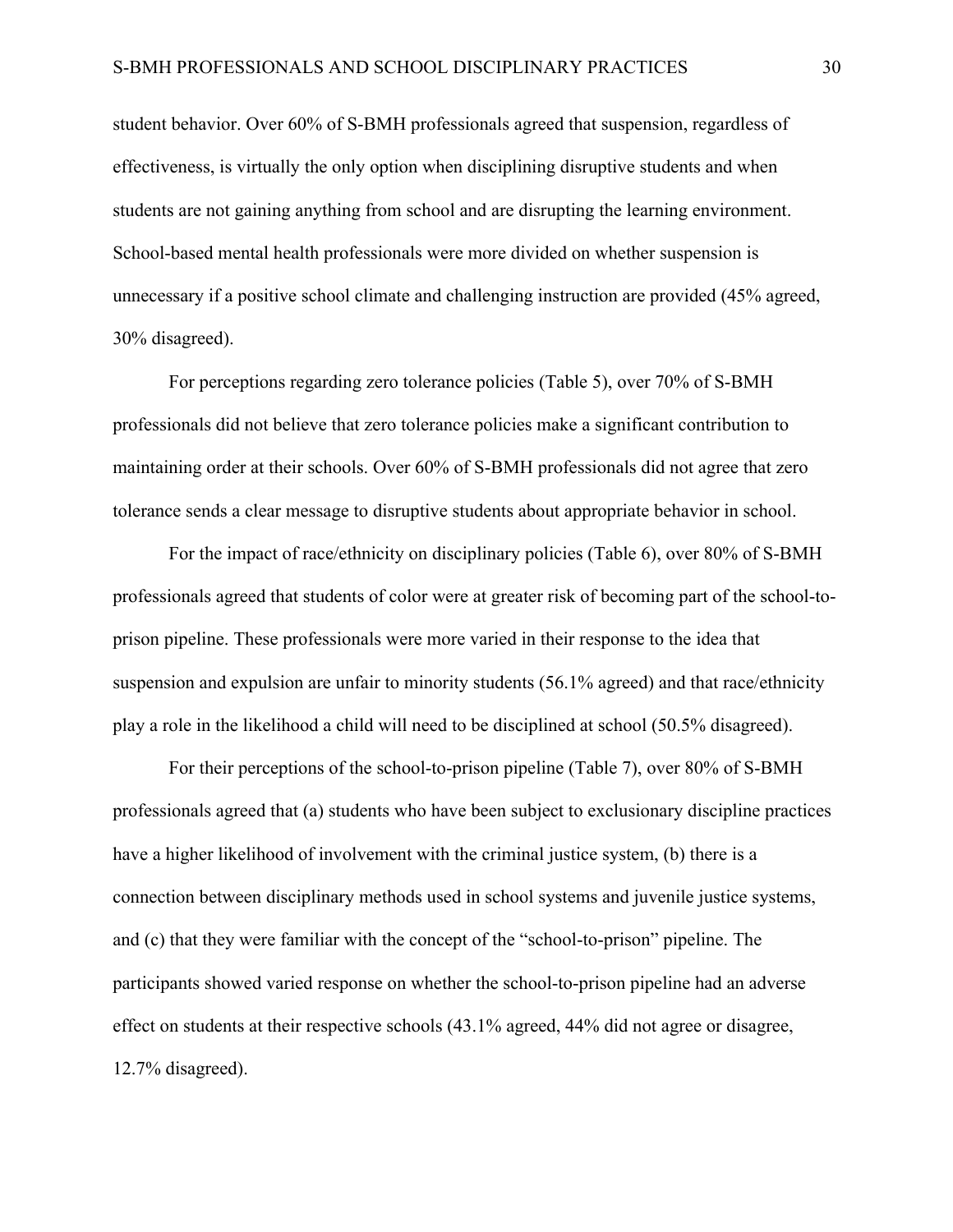#### **Research Question 2**

To answer the second research question (What programs or practices do S-BMH professionals most support in maintaining discipline and promoting safety in their schools?), descriptive statistics from Question #29 of the PRDPS was analyzed (see Appendix B). Overall, S-BMH professionals were most in support of the use of PBIS (58.9%), Counseling or Therapy (44.6%), and Data-Based Decision Making (45%) and least in support of the programs/practices Expulsion (1.2%) and Zero-Tolerance Policies (2.3%). For more details, refer to Table 8.

Table 8

| Program/                 | %Almost | %Often | %Sometimes | %Occasionally | %Never | %Unfamiliar | $\it{M}$ |
|--------------------------|---------|--------|------------|---------------|--------|-------------|----------|
| Practice                 | Always  | Used   | Used       | Used          | Used   | Program     |          |
|                          | Used    |        |            |               |        | Practice    |          |
| <b>PBIS</b> <sup>a</sup> | 58.9    | 25.5   | 10.3       | 4.1           | 1.2    |             | 4.37     |
| ISS <sup>b</sup>         | 7.0     | 16.7   | 25.2       | 42.8          | 8.2    |             | 2.72     |
| Alt Sch <sup>c</sup>     | 1.8     | 7.3    | 24.6       | 58.7          | 7.3    | 0.3         | 2.37     |
| Therapy <sup>d</sup>     | 44.6    | 38.4   | 12.9       | 3.8           | 0.3    |             | 4.23     |
| <b>IST<sup>e</sup></b>   | 37.8    | 20.2   | 17.9       | 16.1          | 7.3    | 0.6         | 3.63     |
| Expulsion                | 1.2     | 1.8    | 5.3        | 44.0          | 47.5   | 0.3         | 1.64     |
| RJP <sup>f</sup>         | 33.7    | 17.0   | 20.5       | 15.2          | 9.4    | 4.1         | 3.38     |
| OSS <sup>g</sup>         | 3.2     | 12.3   | 15.0       | 56.9          | 12.3   | 0.3         | 2.36     |
| ZTP <sup>h</sup>         | 2.3     | 9.1    | 16.1       | 32.0          | 38.1   | 2.3         | 1.99     |
| MDTeam <sup>i</sup>      | 45.5    | 19.6   | 12.0       | 12.0          | 9.1    | 1.8         | 3.75     |
| D-BDM <sup>j</sup>       | 50.1    | 22.3   | 11.1       | 12.0          | 3.2    | 1.2         | 4.01     |

*S-BMH Professionals' Support of Programs/Practices to Maintain Discipline & Promote Safety*

a. Positive Behavior Intervention Supports

b. In-School Suspensions

c. Placement in Alternative Schools

- d. Counseling or Therapy
- e. In-service training and workshops for school staff covering discipline strategies and classroom management.
- f. Restorative Justice Practices
- g. Out-of-School Suspensions
- h. Zero Tolerance Policies
- i. Multidisciplinary Teams (including School-Based Mental Health Professionals) for addressing school discipline practices
- j. Data-Based Decision Making

k. "—" means no participant indicated this option on the survey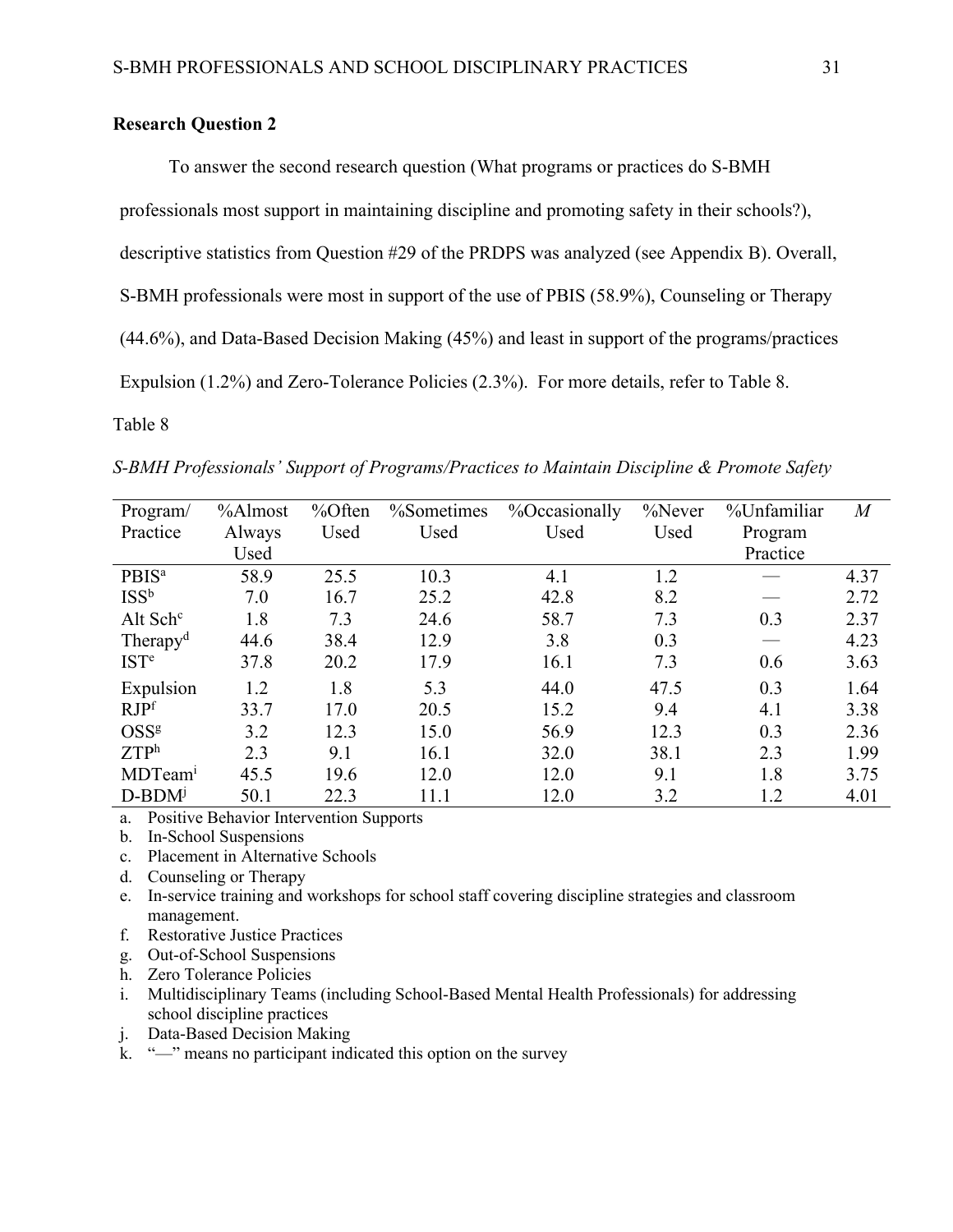#### **Research Question 3**

To answer the third research question (Would reported levels of graduate and professional development training be related to S-BMH professionals' perceptions of disciplinary policies and practices related to the school-to-prison pipeline?), descriptive statistics for reported levels of training were first analyzed. Participants reported receiving adequate training in graduate school in effective behavior management strategies (52.2%) and effective v. ineffective disciplinary policies and practices (40.1%). However, 53.3% of respondents disagreed that they had received adequate training in STPP (Table 9).

#### Table 9

#### *S-BMH Professionals' Reports on the Adequacy of Graduate Level Training*

| "At my graduate training institution, I                         | $\frac{0}{0}$      | $\frac{0}{0}$         | % Neither             | M    |
|-----------------------------------------------------------------|--------------------|-----------------------|-----------------------|------|
| received adequate training regarding                            | Agree <sup>a</sup> | Disagree <sup>b</sup> | Agree nor             |      |
|                                                                 |                    |                       | Disagree <sup>c</sup> |      |
| <b>Effective Behavior Management Strategies</b>                 | 52.2               | 31.7                  | 16.1                  | 3.24 |
| Effective v. Ineffective Disciplinary<br>Policies and Practices | 40.1               | 41.4                  | 18.5                  | 2.96 |
| The School-to-Prison Pipeline                                   | 27.0               | 53.3                  | 19.6                  | 2.65 |

a. Percent of items that were rated as Strongly Agree or Agree.

b. Percent of items that were rated as Strongly Disagree or Disagree.

c. Percent of items that were rated as Neither Agree nor Disagree.

Participants rated their professional development training similar to their graduate school training. They agreed that their professional development in effective behavior management strategies (65.1%) and effective v. ineffective disciplinary policies and practices (52.5%) were adequate, but they disagreed their STPP training was adequate (53.6%; Table 10).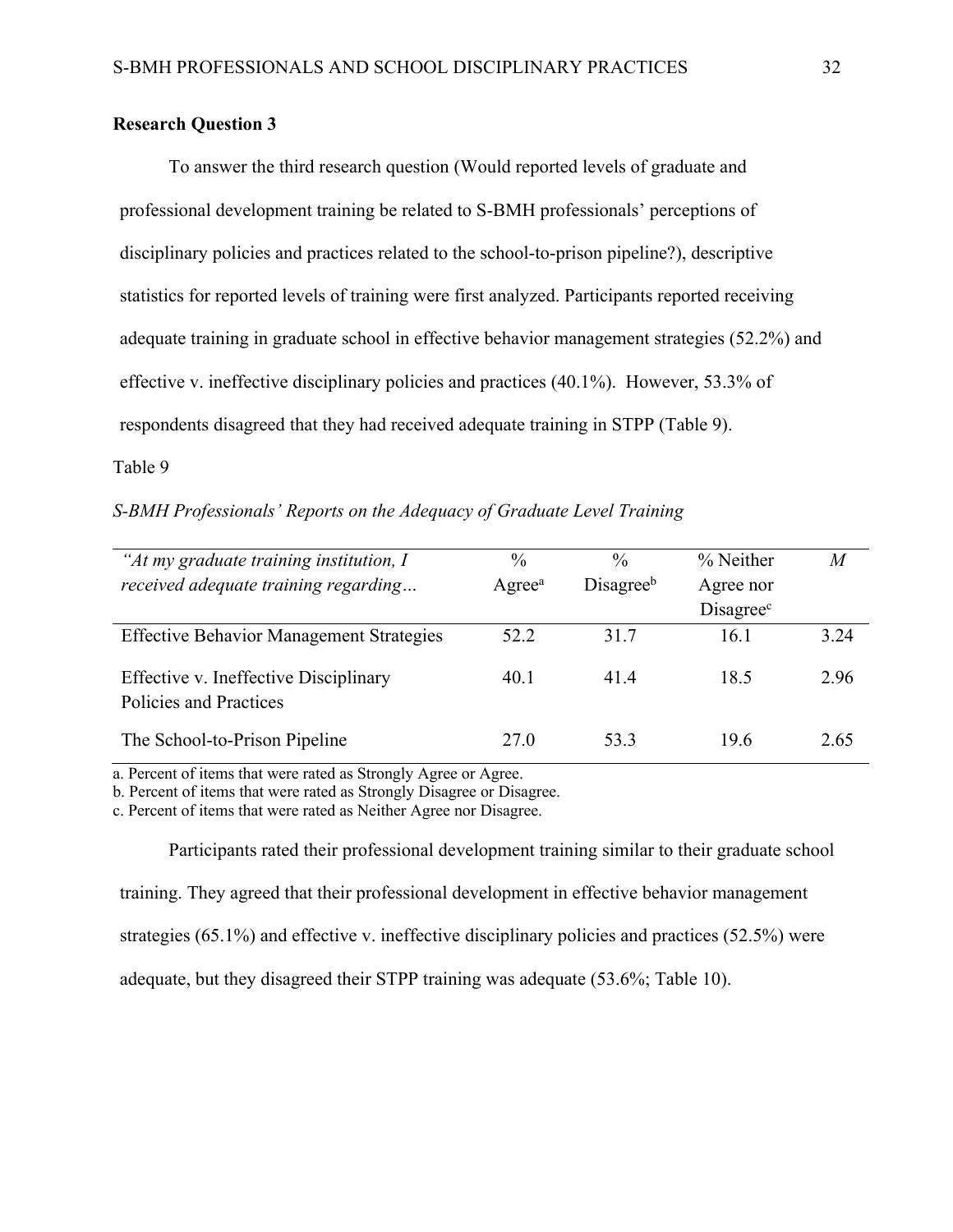#### Table 10

#### *S-BMH Professionals' Reports on the Adequacy of Professional Development*

| "I have received adequate professional                          | $\frac{0}{0}$         | $\frac{0}{0}$         | % Neither             | $\overline{M}$ |
|-----------------------------------------------------------------|-----------------------|-----------------------|-----------------------|----------------|
| regarding                                                       | $A$ gree <sup>a</sup> | Disagree <sup>b</sup> | Agree nor             |                |
|                                                                 |                       |                       | Disagree <sup>c</sup> |                |
| <b>Effective Behavior Management Strategies</b>                 | 65.1                  | 21.7                  | 13.2                  | 3.57           |
| Effective v. Ineffective Disciplinary Policies<br>and Practices | 52.5                  | 32.9                  | 14.7                  | 3.23           |
| The School-to-Prison Pipeline                                   | 26.9                  | 53.6                  | 19.4                  | 2.65           |

a. Percent of items that were rated as Strongly Agree or Agree.

b. Percent of items that were rated as Strongly Disagree or Disagree.

c. Percent of items that were rated as Neither Agree nor Disagree.

To assess the relationship between reported levels of graduate and professional development training and perceptions of disciplinary policies and practices related to the schoolto-prison pipeline, a Pearson *r* correlation coefficient was computed between the two subscores, Perceptions of the STPP and S-BMH Professionals' Reports of Training. For the Perceptions of the STPP subscore (see Table 2), in reflection of the literature, several items within this subscale (denoted by \*\*) were recoded to reflect higher scores when S-BMH professionals' perceptions were more aligned to the research body regarding the STPP, including perceptions such as more favorable attitudes towards preventive rather than exclusionary disciplinary policies, an acknowledgement on the impact of race/ethnicity on the STPP, and a familiarity with the STPP as a whole. For example, an item such as, "18. Exclusionary discipline (suspension and expulsion) practices are effective for improving student behavior," which does not align with the STPP literature, was recoded to where participants who disagreed with this statement were assigned a higher score than those who agreed with this statement.

Higher numbers on S-BMH Professionals' Reports of Training (see Table 3) represented more agreement to statements about receiving adequate graduate and professional development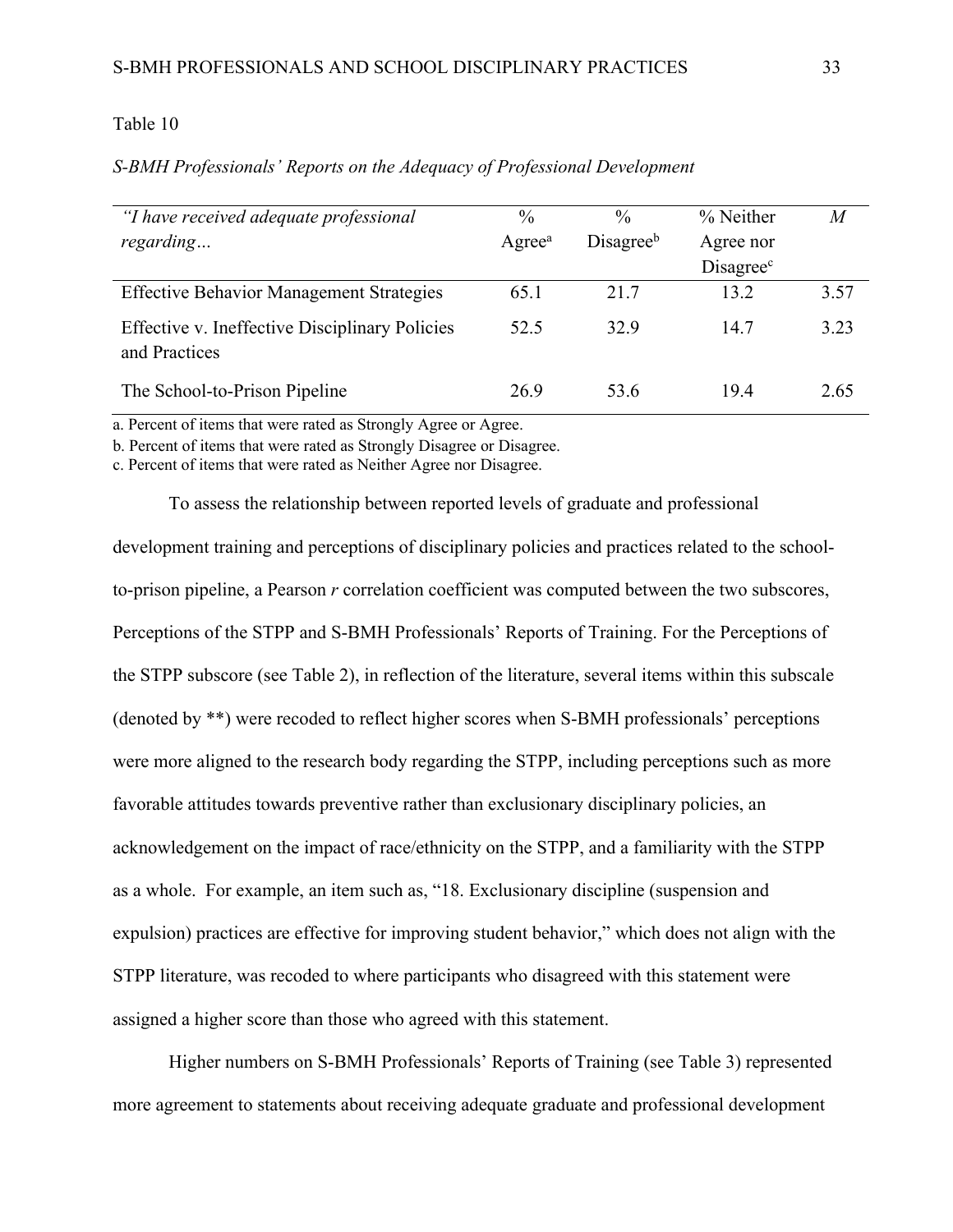training in effective behavior management strategies, effective vs. ineffective disciplinary practices, and the STPP.

At an alpha level of .01, there was a significant positive relationship between the perceptions of disciplinary policies and practices related to the school-to-prison pipeline scores  $(M = 70.19, SD = 9.48)$  and the reported levels of overall graduate and professional development training scores ( $M = 18.31$ ,  $SD = 5.15$ ),  $r = .19$ ,  $p < .001$ , two-tailed).

To get a more in-depth look at what types of training were related to the perceptions of disciplinary policies and practices related to the school-to-prison pipeline, Pearson correlation coefficients were also computed between the Perceptions of the STPP and the specific types of graduate and professional development training assessed in this study (see Tables 9 and 10).

Results of this analysis indicated that there was a significant positive relationship between Perceptions of the STPP and (a) graduate training regarding the school-to-prison pipeline  $(r = .31, p < .001,$  two tailed), (b) professional development training regarding the school-to-prison pipeline ( $r = .26$ ,  $p < .001$ , two tailed), and (c) professional development in effective vs. ineffective disciplinary practices  $(r = .12, p < .03,$  two tailed).

#### **Research Question 4**

To answer the fourth research question (Do S-BMH professionals play a role in disciplinary practices at their respective schools?), descriptive statistics for the roles S-BMH professionals play in disciplinary practices were first analyzed. Over half of participants (53.4%) said they play a role in decision-making for student suspensions or expulsions, while 32.8% had no role (Table 11).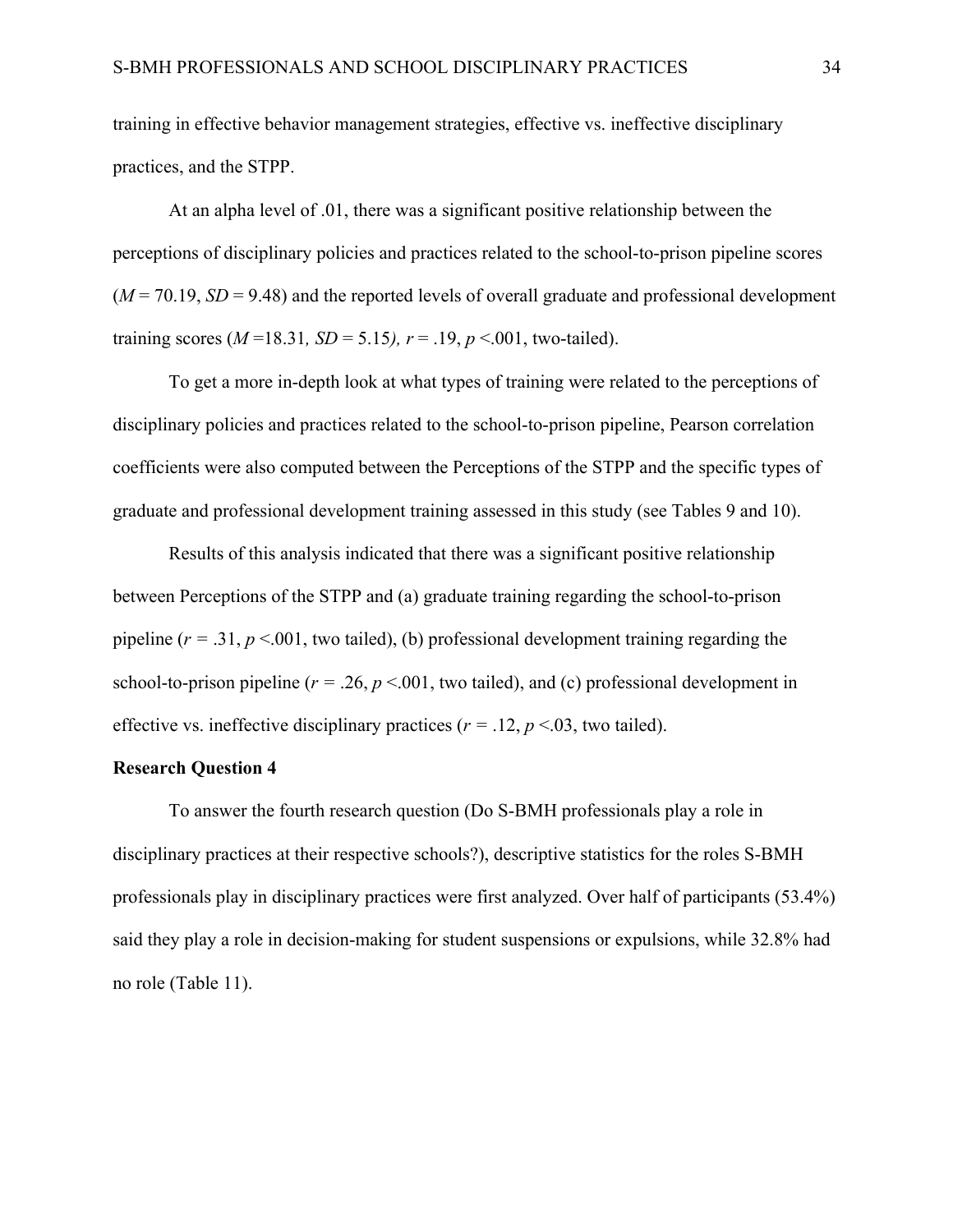#### Table 11

#### *S-BMH Professionals Reported Role(s) in Disciplinary Practices*

| Items                                                                                       | n   | $\%$ |
|---------------------------------------------------------------------------------------------|-----|------|
| Developing and/or adapting school-wide disciplinary practices                               | 66  | 32.8 |
| Providing professional development trainings on effective disciplinary practices            | 61  | 17.9 |
| Providing professional development trainings on classroom management                        | 81  | 23.8 |
| School-wide prevention and intervention services focused on discipline (ex. PBIS or<br>RJP) | 76  | 22.3 |
| Decision-making for student suspensions and/or expulsions                                   | 182 | 53.4 |
| I do not play a role in disciplinary policies or practices at my school site.               | 112 | 32.8 |

Regarding S-BMH professionals perceived role and value in disciplinary practices, only

31.4% agreed they play a valuable role, 49.8% agreed school administrators value their opinions,

73.9% strongly agreed that they would advocate for evidence-based practices, and 52.8%

strongly agreed that they wish for a larger role (Table 12).

#### Table 12

*S-BMH Professionals' Reports on Perceived Role/Value in Disciplinary Practices (from PRDPS)* 

|                                                   | $\frac{0}{0}$         | $\frac{0}{0}$         | % Neither             | $\boldsymbol{M}$ |
|---------------------------------------------------|-----------------------|-----------------------|-----------------------|------------------|
| Items                                             | $A$ gree <sup>a</sup> | Disagree <sup>b</sup> | Agree nor             |                  |
|                                                   |                       |                       | Disagree <sup>c</sup> |                  |
| I play a valuable role in the school disciplinary | 31.4                  | 42.5                  | 26.1                  | 2.80             |
| policies and practices in my school.              |                       |                       |                       |                  |
| My school administration values my opinion and    | 49.8                  | 24.4                  | 25.8                  | 3.32             |
| views me as a resource regarding the school-      |                       |                       |                       |                  |
| wide disciplinary practices.                      |                       |                       |                       |                  |
| I am involved in a multi-disciplinary team        | 39.0                  | 46.6                  | 14.4                  | 2.87             |
| regarding disciplinary practices at my school.    |                       |                       |                       |                  |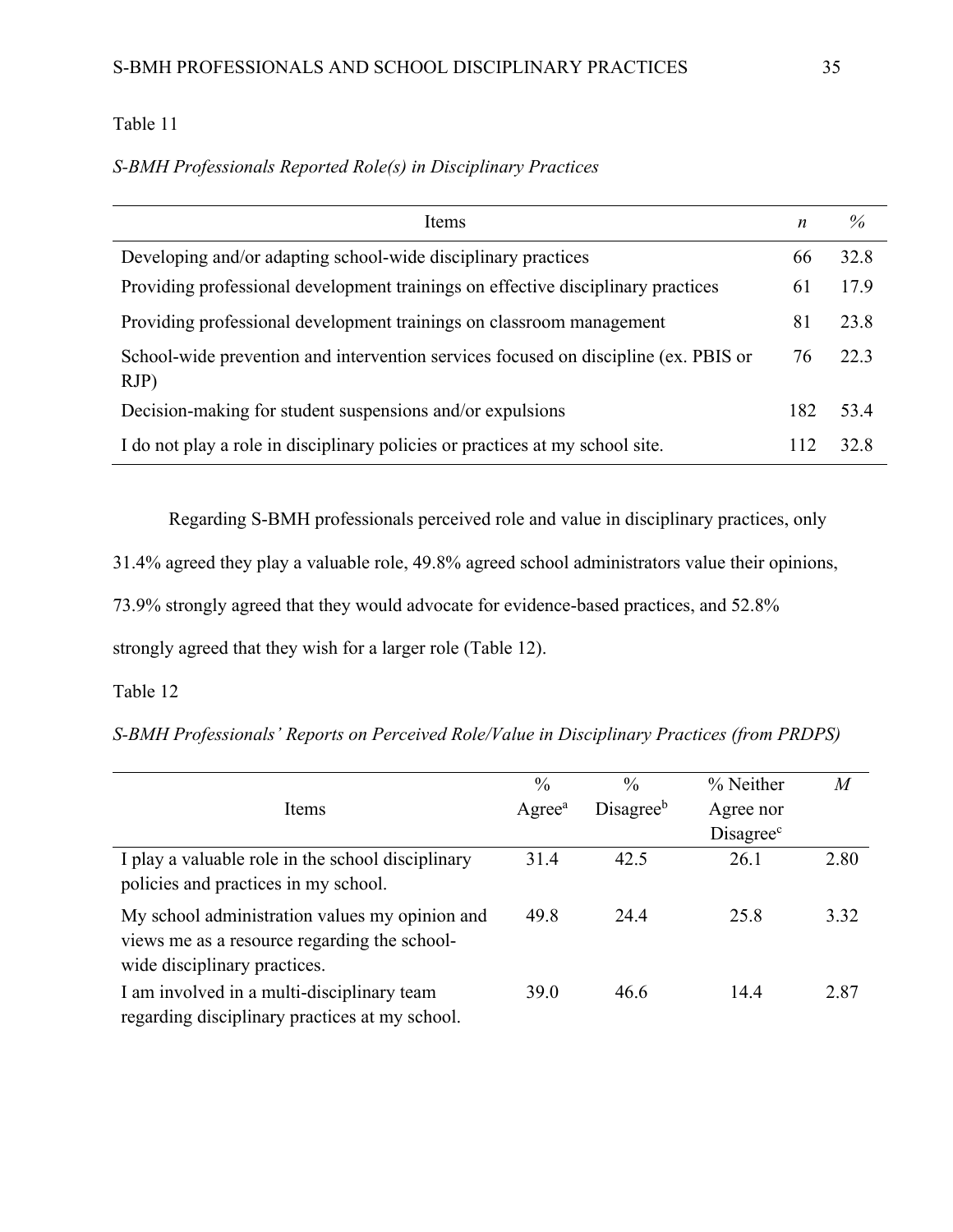|                                                   | $\frac{0}{0}$      | $\frac{0}{0}$         | % Neither             | M    |
|---------------------------------------------------|--------------------|-----------------------|-----------------------|------|
| Items                                             | Agree <sup>a</sup> | Disagree <sup>b</sup> | Agree nor             |      |
|                                                   |                    |                       | Disagree <sup>c</sup> |      |
| If my school were implementing an ineffective     | 73.9               | 10.6                  | 15.5                  | 3.79 |
| or harmful disciplinary strategy, I would feel    |                    |                       |                       |      |
| comfortable advocating for evidence-based         |                    |                       |                       |      |
| disciplinary practices in my school.              |                    |                       |                       |      |
| I wish I could play a larger role in disciplinary | 52.8               | 21.4                  | 25.8                  | 3.41 |
| policies and practices at my school               |                    |                       |                       |      |

Table 12 Continued

a. Percent of items that were rated as Strongly Agree or Agree.

b. Percent of items that were rated as Strongly Disagree or Disagree.

c. Percent of items that were rated as Neither Agree nor Disagree.

Next, a Pearson *r* correlation was conducted between S-BMH professionals' reported caseloads and their perceived role in disciplinary practices at their school site. At an alpha level of .01, there was a significant positive relationship between their wish to play a larger role in disciplinary practices at their respective school and caseload,  $r = .17$ ,  $p < .001$ , two-tailed). At an alpha level of .01, there was no significant relationship between those who reported they play a valuable role in the school disciplinary policies and practices in their school and caseload,  $r = -$ .06,  $p = 0.30$ , two-tailed).

### **Research Question 5**

For the fifth research question (Are there differences between school psychologists, school counselors, and school social workers on their perceptions of the STPP, role in disciplinary practices at their schools, and reported levels of graduate and professional development training in effective disciplinary practices, effective behavior management strategies, and the STPP), a one-way analysis of variance test was performed to reveal any significant difference in these areas among the S-BMH professionals. First, a one-way ANOVA was conducted to test for differences among school psychologists, school counselors, and school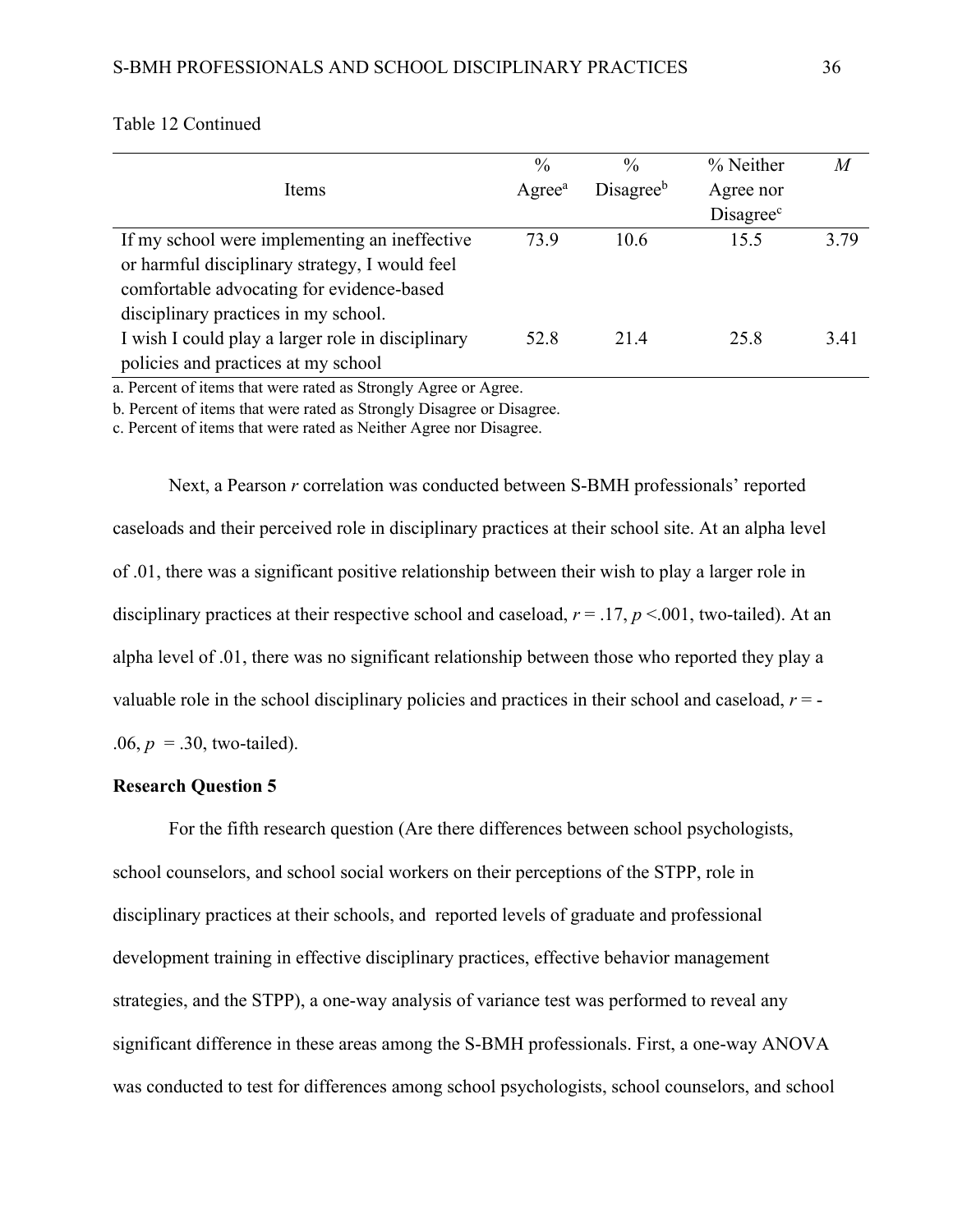social workers regarding their perceptions of the STPP. At an alpha level of .05, results indicated that there were significant differences among S-BMH professionals on their perceptions of the STPP,  $F(2, 338) = 28.86$ ,  $p < 0.01$ ,  $\eta^2$ <sub>P</sub> = .15. Results of a Tukey's HSD test indicated that school psychologists ( $p < .001$ ) and school social workers ( $p < .001$ ) had significantly higher scores on Perceptions of the STPP than school counselors. All other pairwise comparisons were not found to be statistically significant.

Second, a one-way ANOVA was conducted to test for differences among school psychologists, school counselors, and school social workers on their perceived role in disciplinary practices at their school site. At an alpha level of .05, results indicated that there were significant differences among S-BMH professionals on their desires to play a larger role in disciplinary policies and practices at their schools (Item #22),  $F(2, 338) = 21.62$ ,  $p < 0.01$ ,  $\eta^2$ <sub>p</sub> = .11. Results of a Tukey's HSD test indicated that school psychologists (*p* <.001) and school social workers ( $p < .001$ ) reported wishing to play a larger role in disciplinary policies and practices at their schools more than school counselors. At an alpha level of .05, results indicated that there were no significant differences between S-BMH professionals on their beliefs that they play a valuable role in disciplinary policies and practices at their schools (Item  $#5$ ),  $F(2, 338) =$ 1.23,  $p = 0.29$ ,  $\eta^2 = 0.007$ .

Third, several one-way ANOVA tests were conducted to test for differences among school psychologists, school counselors, and school social workers on their reported levels of overall training and in the specific areas of graduate and professional development training in effective behavior management strategies, effective vs. ineffective disciplinary policies and practices, and the STPP.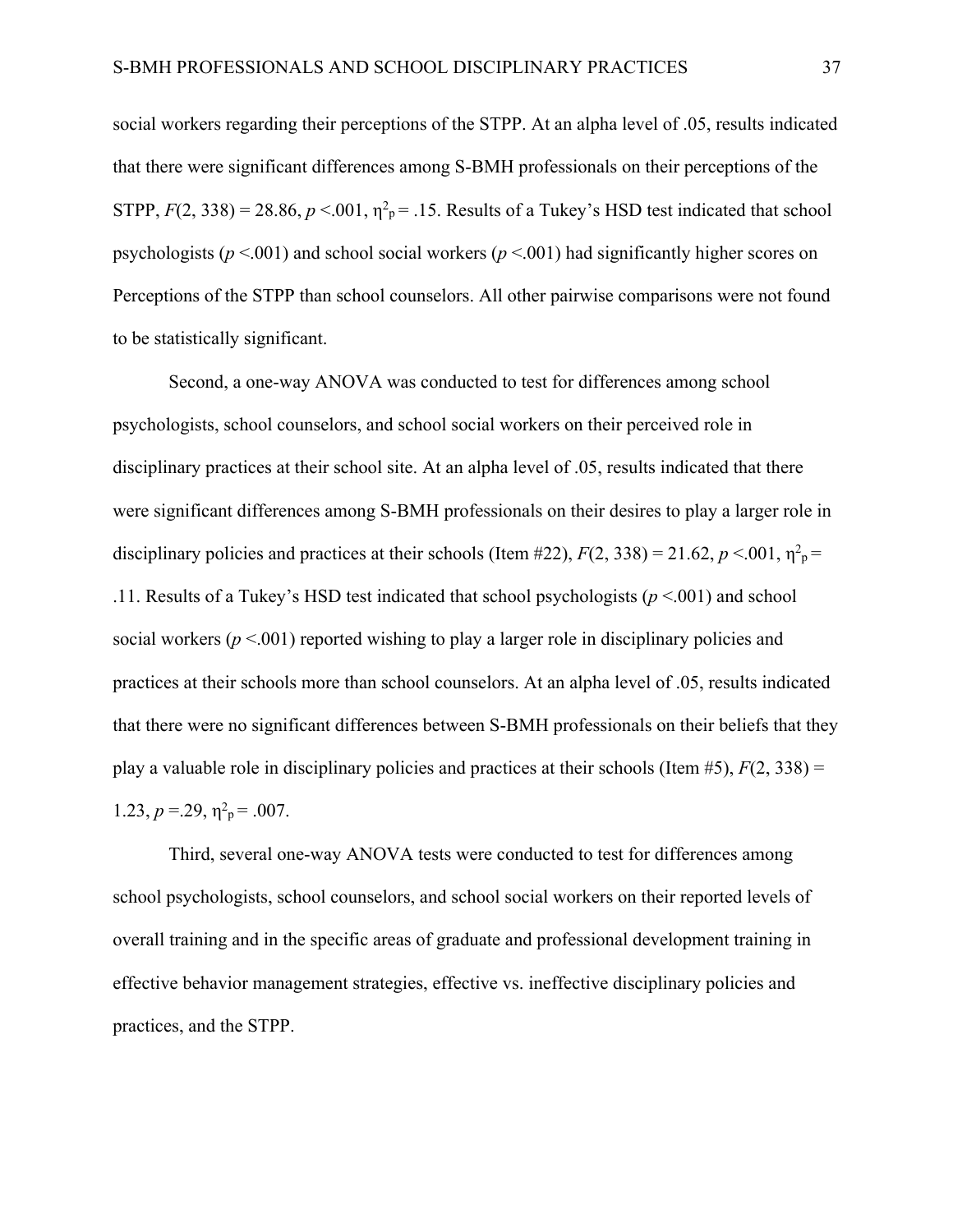For reports of overall graduate and professional development training, at an alpha level of .05, results indicated that there were significant differences in training among S-BMH professionals,  $F(2, 338) = 18.98$ ,  $p < .001$ ,  $\eta^2$ <sub>p</sub> = .10. Results of a Tukey's HSD test indicated that school psychologists reported having more adequate levels of graduate training and professional development than school social workers (*p* = .002) and school counselors (*p* <.001). School social workers reported having more adequate levels of graduate training and professional development than school counselors  $(p = .03)$ 

For reports of graduate training in effective behavior management strategies, at an alpha level of .05, results indicated that there were significant differences among S-BMH professionals,  $F(2, 338) = 25.39$ ,  $p < .001$ ,  $\eta^2$ <sub>p</sub>= .13. Results of a Tukey's HSD test indicated that school psychologists reported having received more adequate graduate training in effective behavior management strategies than school social workers (*p* <.001) and school counselors (*p*  $< 0.001$ ).

For reports of graduate training in effective vs. ineffective disciplinary policies and practices, at an alpha level of .05, results indicated that there were significant differences among S-BMH professionals,  $F(2, 338) = 14.93$ ,  $p < 0.01$ ,  $\eta^2 = 0.08$ . Results of a Tukey's HSD test indicated that school psychologists reported having received more adequate graduate training in effective vs. ineffective disciplinary policies and practices than school social workers (*p* <.001) and school counselors  $(p < .001)$ .

For reports of graduate training regarding the STPP, at an alpha level of .05, results indicated that there were significant differences among S-BMH professionals,  $F(2, 338) = 7.70$ ,  $p < 0.001$ ,  $\eta^2$ <sub>p</sub> = .04. Results of a Tukey's HSD test indicated that school psychologists (*p* = .001)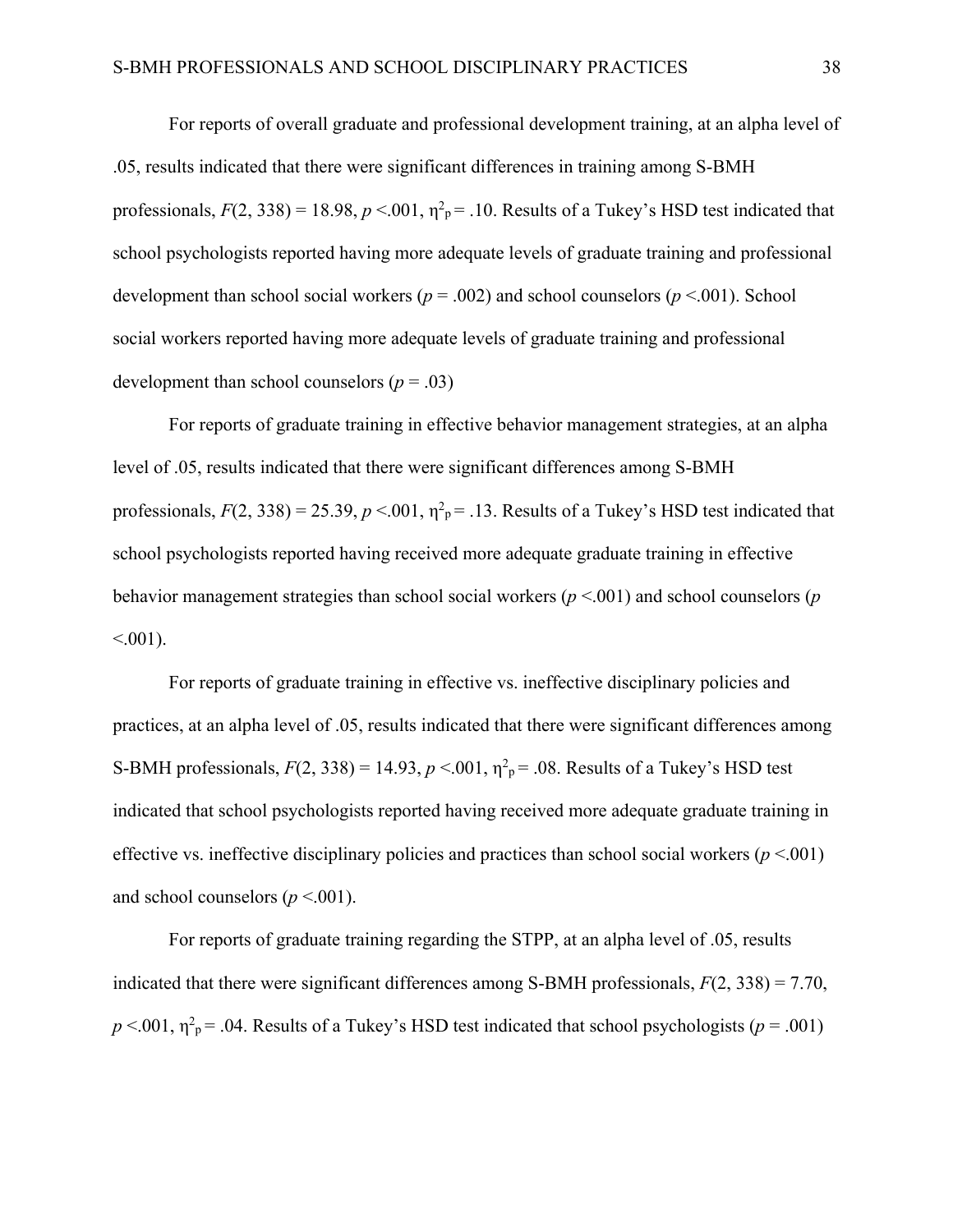and school social workers ( $p = .002$ ) reported having received more adequate graduate training regarding the STPP than school counselors.

For reports of professional development training in effective behavior management strategies, at an alpha level of .05, results indicated that there were significant differences between S-BMH professionals,  $F(2, 338) = 11.00$ ,  $p < 0.01$ ,  $\eta^2 p = 0.06$ . Results of a Tukey's HSD test indicated that school psychologists reported having received more adequate professional development training in effective behavior management strategies than school social workers (*p*  $=0.2$ ) and school counselors ( $p < .001$ ).

For reports of professional development training in effective vs. ineffective disciplinary practices and policies, at an alpha level of .05, results indicated that there were significant differences among S-BMH professionals,  $F(2, 338) = 4.14$ ,  $p = .02$ ,  $\eta^2$ <sub>p</sub>= .02. Results of a Tukey's HSD test indicated that school psychologists reported having received more adequate professional development training in effective vs. ineffective disciplinary practices and policies than school counselors  $(p=.01)$ .

For reports of professional development training regarding the STPP, at an alpha level of .05, results indicated that there were significant differences among S-BMH professionals, *F*(2,  $338$ ) = 11.11,  $p < 0.01$ ,  $\eta^2$ <sub>p</sub> = .06. Results of a Tukey's HSD test indicated that school psychologists ( $p$  <.001) and school social workers ( $p$  = .005) reported having received more adequate levels professional development training regarding the STPP than school counselors.

#### **Discussion**

The purpose of this study was to assess S-BMH professionals' perceptions and reported levels of training regarding school disciplinary practices that advance the STPP as well as their actual role and practice in disciplinary matters in their current school setting. The literature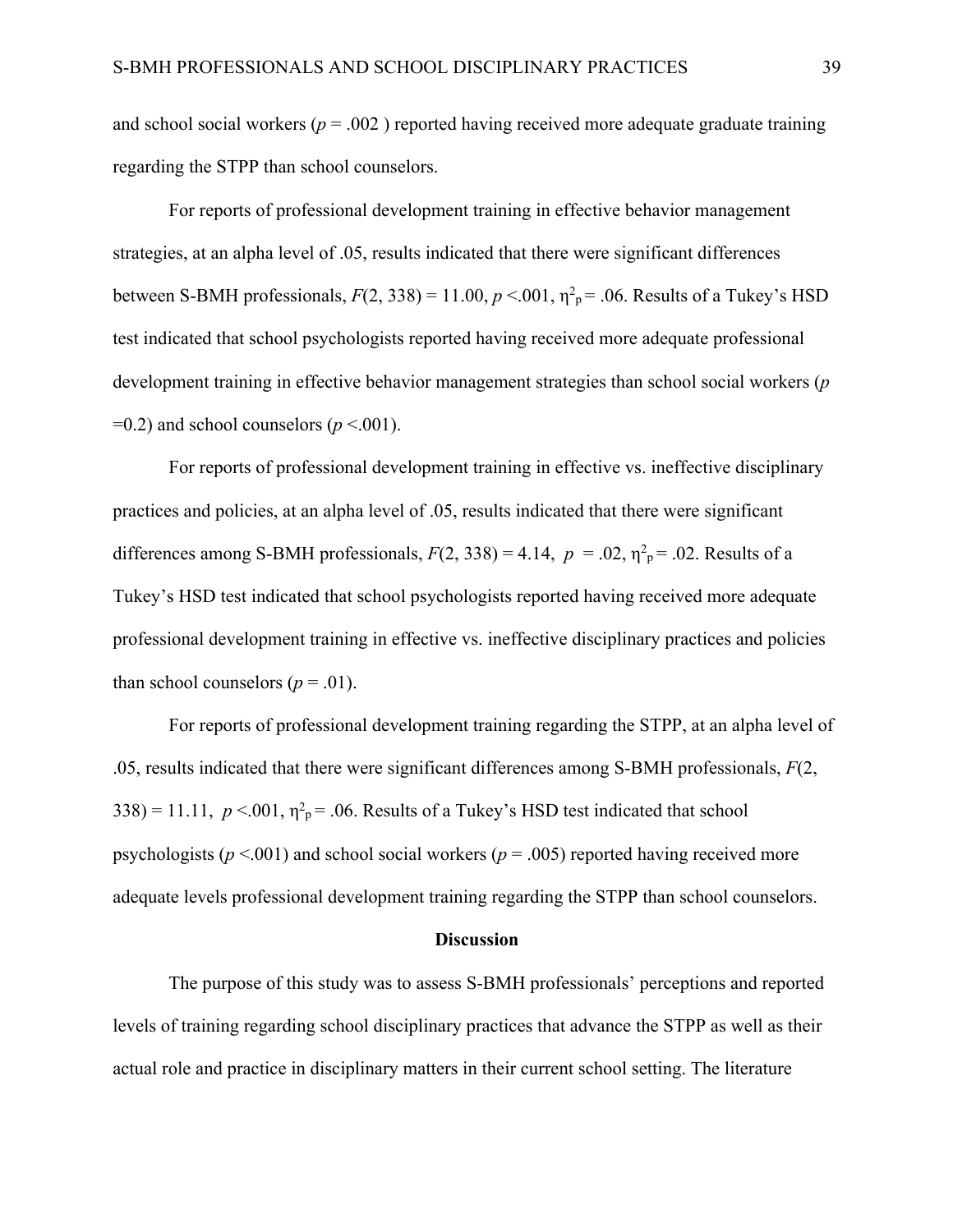collectively assessing school psychologists, school counselors, and school social workers perceptions of STPP and the actual role these professionals are playing in disciplinary practices at their schools is limited. A total of 341 S-BMH professionals completed the Perceptions and Role in Disciplinary Practices Survey (PRDPS), adapted in part from Skiba's (2004) Disciplinary Practices Survey. This included 136 school psychologists, 105 school social workers, and 100 school counselors.

For the *first research question*, S-BMH professionals' perceptions of the disciplinary policies and practices related to the STPP were analyzed. It was predicted that S-BMH professionals would have perceptions of disciplinary policies and practices related to the STPP that aligned with the current literature. In alignment with the current literature, the majority of S-BMH professionals (at least more than 70%) favored preventative disciplinary practices rather than exclusionary discipline practices, acknowledged the ineffectiveness of exclusionary discipline practices and zero tolerance policies, acknowledged the impact of race/ethnicity on the likelihood of becoming part of the STPP, recognized the connection between disciplinary methods used in school systems and the criminal justice system, and reported familiarity with the STPP as a whole. Though promising that a large majority of our S-BMH professionals support preventive, evidence-based practices, it is concerning that there are still a group of S-BMH professionals remaining (about 30%) whose perceptions did not align with the current literature. The literature has demonstrated that the use of ineffective disciplinary policies and practices (e.g., zero tolerance policies and exclusionary discipline) are harmful to school children (APA Task Force, 2008; Balfanz et al., 2015; Hemphill et al., 2013; Rosenbaum, 2018; Shollenberger, 2015), particularly Black children (Gregory et al., 2010; Heitzeg, 2009; Hoffman, 2014; Skiba et al., 2011; Shollenberger, 2015). Therefore, these S-BMH professionals whose perceptions are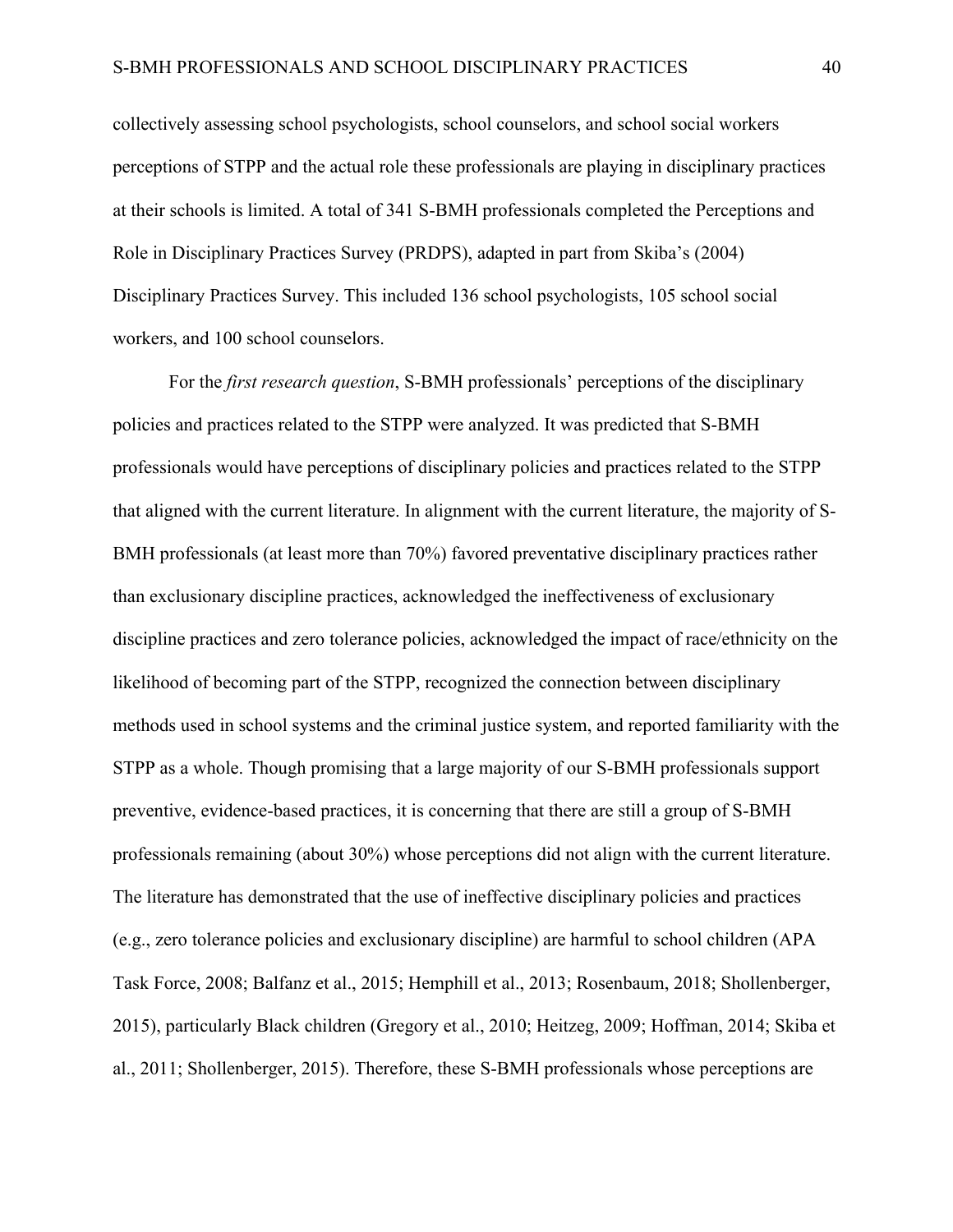not aligned with the current literature could be contributing to disciplinary practices that hurt school children, despite their responsibility of advocating for best practices (Mayworm & Sharkey, 2014; Whitaker, 2019) and promoting overall student wellness (NASP, 2020; Tan et al., 2015).

In addition, within S-BMH professionals' reports, there were two items in which over half of S-BMH professionals had perceptions unaligned with the literature including: indicating suspension is the only option and/or last resort for disruptive students and that race/ethnicity did not play a role in the likelihood of a student being disciplined at school. Research has indicated that Black students are far more likely to be disciplined in school compared to their White counterparts (Fabelo et al. 2011, Shollenberger, 2015; Skiba et al., 2002; Skiba, Chung, et al. 2014; Wallace et al., 2008) and that exclusionary discipline practices like suspension, regardless of the type of student behavior, were associated with an increase in future problem behaviors (APA Task Force, 2008). However, despite deviations from the STPP literature on these two items from the PRDPS, the vast majority of responses indicated that S-BMH professionals' perceptions of the disciplinary policies and practices related to the STPP were aligned to the current literature—therefore, the first prediction was supported. Future research could explore why S-BMH professionals were more divided on their viewpoints regarding the impact of race/ethnicity in disciplinary practices and the STPP, despite the wealth of literature demonstrating this negative impact on Black students. This future research could include whether perceptions of the STPP and the impact of a student's race/ethnicity on discipline are different for S-BMH professionals who work in districts with more diverse student demographics.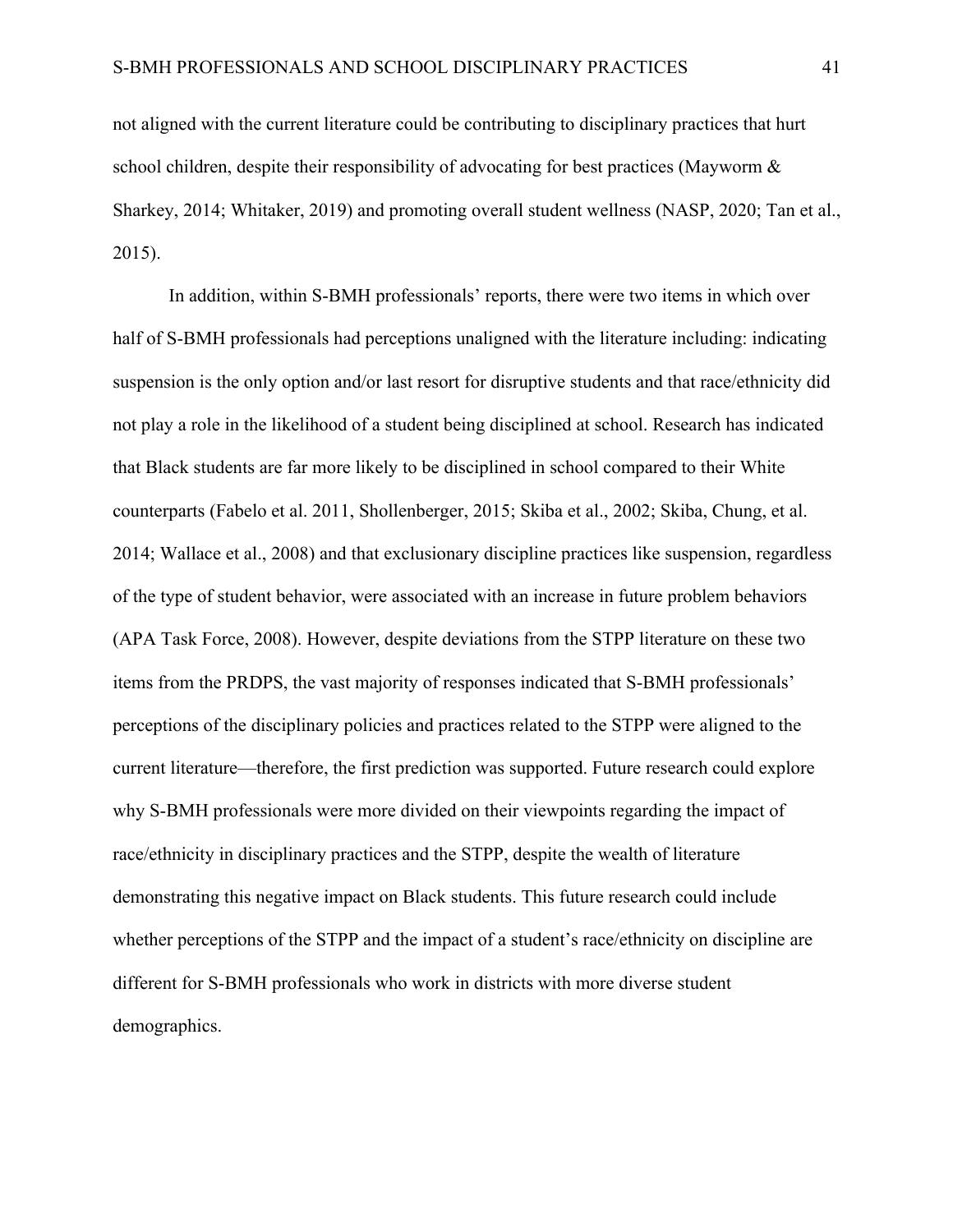For the *second research question*, it was predicted that S-BMH professionals would support programs/practices that were preventative, rather than exclusionary in nature based on likely exposure to effective disciplinary strategies in graduate and professional development training. This prediction was supported: S-BMH professionals favored preventive practices such as PBIS, Counseling or Therapy, Restorative Justice Practices, Multi-Disciplinary Teams (including School-Based Mental Health Professionals), and In-service training and workshops for school staff covering discipline strategies and classroom management vs. exclusionary practices such as Zero-Tolerance Policies, Expulsion, In-School and Out-of-School Suspensions, and Placement in Alternative Schools. Preventative programs, like those most supported by S-BMH professionals, are associated with better outcomes for school children including reduction in exclusionary discipline practices, more positive school climates, higher graduation rates, and better overall academic outcomes (Bradshaw et al., 2010; Gregory et al., 2014; James et al. 2019; NASP, 2020; Karp & Frank, 2015; Payne & Welch, 2018; Rideout et al., 2010). Though RJP have been shown to improve student outcomes (Augustine et al., 2018; James et al. 2019; Gregory et al., 2014; Karp & Frank, 2015; Payne & Welch, 2018; Rideout et al., 2010), S-BMH professionals were least familiar with Restorative Justice Practices (4.1% ranked as unfamiliar program/practice). In future studies, it is worth exploring why S-BMH professionals were least familiar with Restorative Justice, and the role of training institutions for training future S-BMH professionals on evidence-based practices.

For the *third research question*, the reported levels of graduate and professional development training as well as the relationship between this training and S-BMH professionals' perceptions of the STPP were analyzed. It was predicted that S-BMH professionals who reported having more adequate training (in graduate school or through professional development)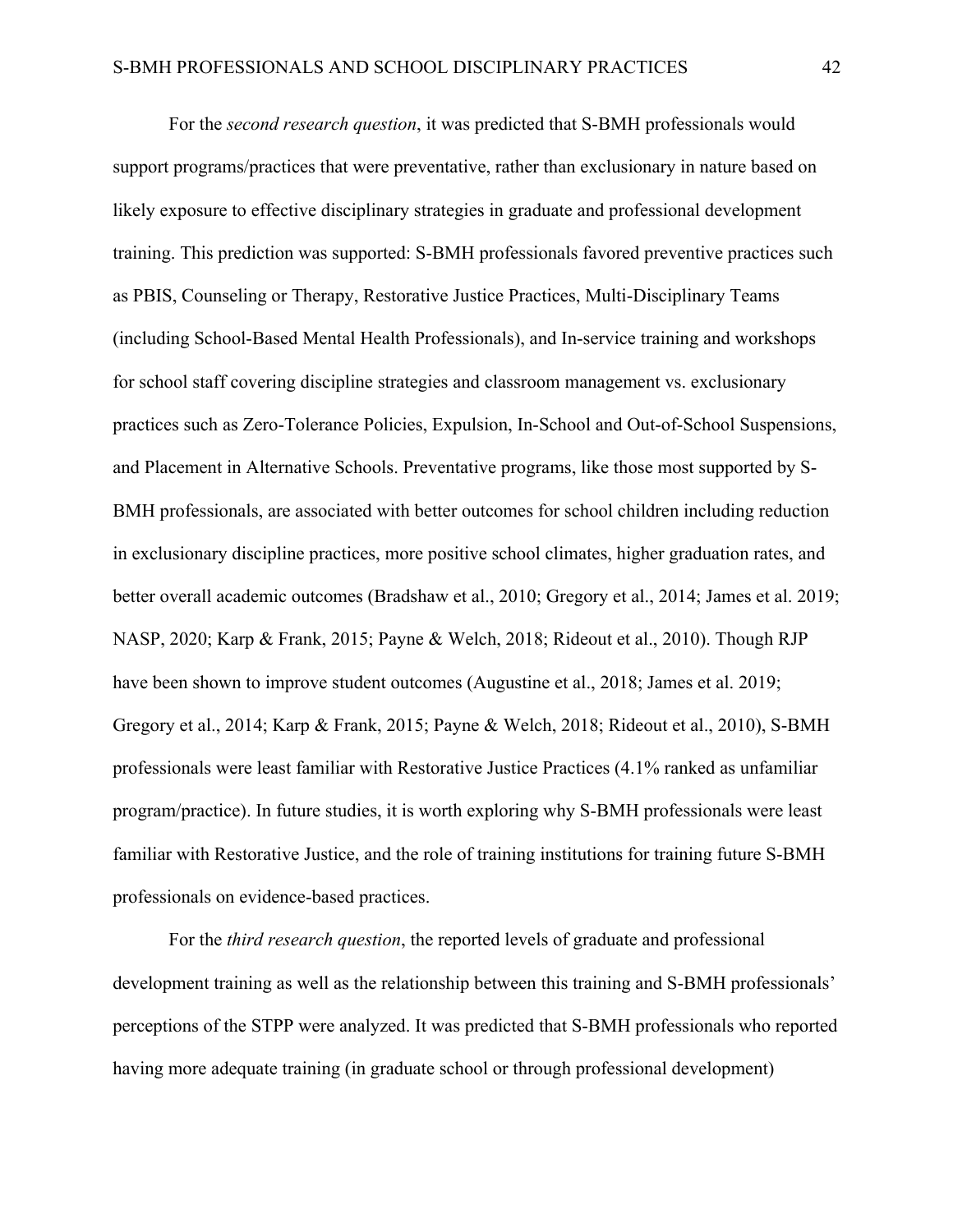regarding effective behavior management strategies, effective vs. ineffective disciplinary practices, and the STPP would have perceptions of disciplinary policies and practices related to the STPP that aligned with the current literature. This prediction was supported. However, overall, there were reported deficits in training in behavior management, effective vs. ineffective disciplinary policies, and the STPP in both graduate and professional development training. Despite researchers like NASP (2020) and Maywood and Sharkey (2014) touting the level of training these S-BMH professionals have in these areas, S-BMH professionals' self-reports indicate that much more training is needed. Reports of the adequacy of training regarding the STPP were consistently the area reported as needing the most training, across both graduate and professional development training. Further research is needed to determine why S-BMH professionals report overall deficits in training in these areas, particularly training regarding the STPP specifically. School-based mental health professionals should be leaders in these areas in their school settings (NASP, 2020).

Results indicated that there were significant positive relationships between perceptions of the disciplinary policies and practices related to the STPP and reported levels of training. This meant that the more training S-BMH professionals reported receiving, the more their perceptions aligned with the current literature. Though no causal interpretation can be made, it is worth noting the potential impact of graduate and professional development training on understanding the STPP. Participants who reported having specific training on the STPP in graduate school or professional development had perceptions more aligned with the literature on the PRDPS. Therefore, it would be expected that increased training in behavior management, effective vs. ineffective disciplinary policies, and the STPP in both graduate and professional development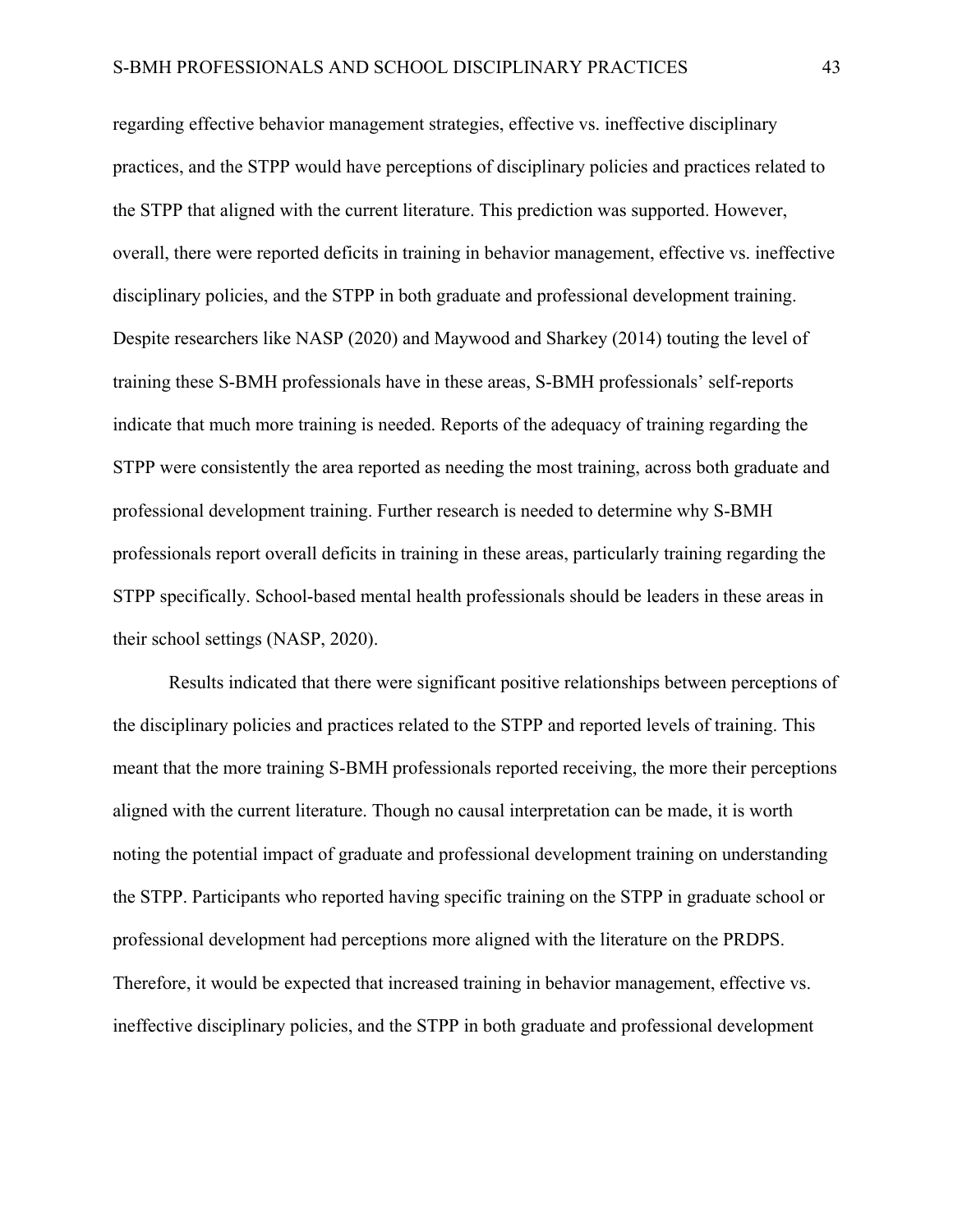training for S-BMH professionals could contribute to S-BMH professionals' ability to promote best practices of school children.

For the *fourth research question*, S-BMH professionals' reported role(s) in school disciplinary practices, their perceived role/value in disciplinary practices, and how these perceived roles were related to S-BMH professionals' caseloads were analyzed. The most commonly reported roles that S-BMH professionals endorsed were decision-making for student suspensions and/or expulsions and developing and/or adapting school-wide disciplinary practices. A further analysis of open-responses associated with endorsement of decision-making for student suspensions and/or expulsions indicated that S-BMH professionals were playing a role specifically in manifest determinations, which echoes Mayworm and Sharkey's (2014) report that manifestation determinations are school psychologists primary (or sometimes only) role in discipline practices. Though S-BMH professionals, particularly school psychologists, can serve as a vital team member in a manifest determination review due to their knowledge of disabilities, evaluation practices, and special education law (Allen, 2021), S-BMH professionals are surely equipped to play a variety of other roles in school disciplinary practices. However, in this study, less than 25% of S-BMH professionals endorsed providing professional development on effective disciplinary practices, classroom management, or endorsed playing a role in schoolwide prevention and intervention services focused on discipline, such as PBIS or RJP. Though it is recommended in the literature for S-BMH professionals to play a role in multi-disciplinary teams to implement effective school wide disciplinary policies and frameworks (NASP, 2020), only 39% of S-BMH professionals reported being a part of such a team. Most notably, 32.8% of S-BMH professionals reported playing no role at all in disciplinary practices at their schools. Therefore, based on data collected from the current sample, it appears S-BMH professionals are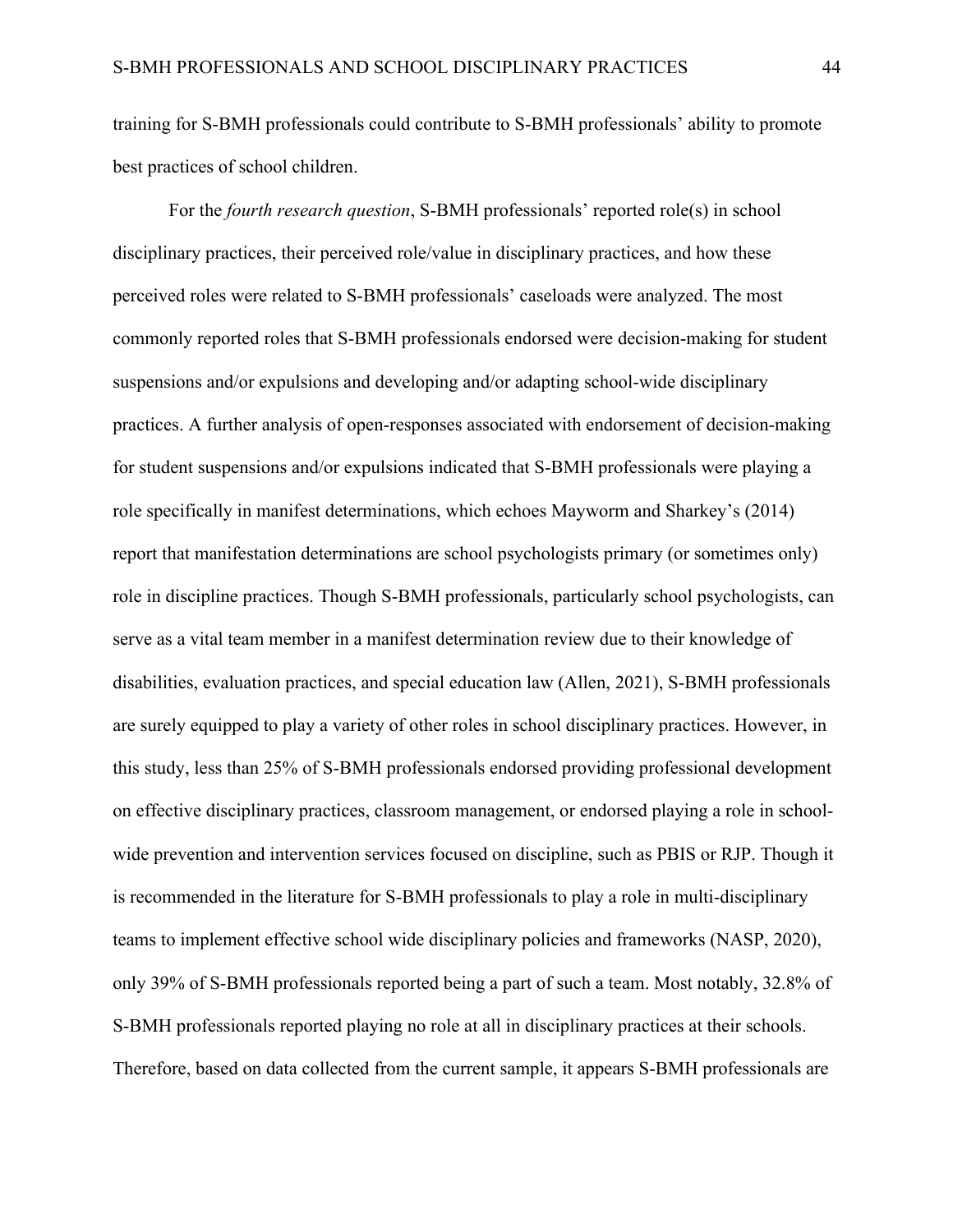not used to their full potential to positively influence school discipline and improve student outcomes (NASP, 2017).

This study found that although over 70% of S-BMH professionals reported feeling comfortable to advocate for evidence-based disciplinary practices at their school, only about half of S-BMH professionals felt their opinion regarding discipline was valued and/or utilized. Even though our S-BMH professionals are trying to advocate for best practices, nearly half feel their efforts to advocate are in vain. Though efforts are being made to increase the number of S-BMH professionals in schools (Mann et al., 2019; 2008, Maywood & Sharkey, 2014, NASP, 2020; NASP, 2017; Swick & Powers, 2018; Whitaker et al., 2019), our efforts may also be in vain if S-BMH professionals' opinions are not valued and respected by their school administrative teams. Future studies could explore the role S-BMH professionals could play from the perspective of school administrators, including superintendents, principals, special education directors, etc.

There is a relationship between school-based mental health professionals' perceptions of their role in discipline practices and their caseloads. Only about half of these professionals met a caseload at or below their professional organization's guideline (NASP =  $500-700$ , ASCA =  $\leq$ 400, NASW =  $\leq$ 250). When the relationship between caseload and S-BMH professionals' desire to play a larger role in disciplinary practices was assessed, there was a significant positive relationship. This indicated that as S-BMH professionals' caseload grew in number, so did their reports of wishing to play a larger role in disciplinary practices at their school. Of the S-BMH professionals in this study, over half reported wishing to play a larger role in their schools' disciplinary practices. Continued efforts are needed to address the shortage of S-BMH professionals in our schools, as well as continued advocation for their ability to promote positive change in disciplinary practices (Swick & Powers, 2018; Whitaker et al., 2019). If all S-BMH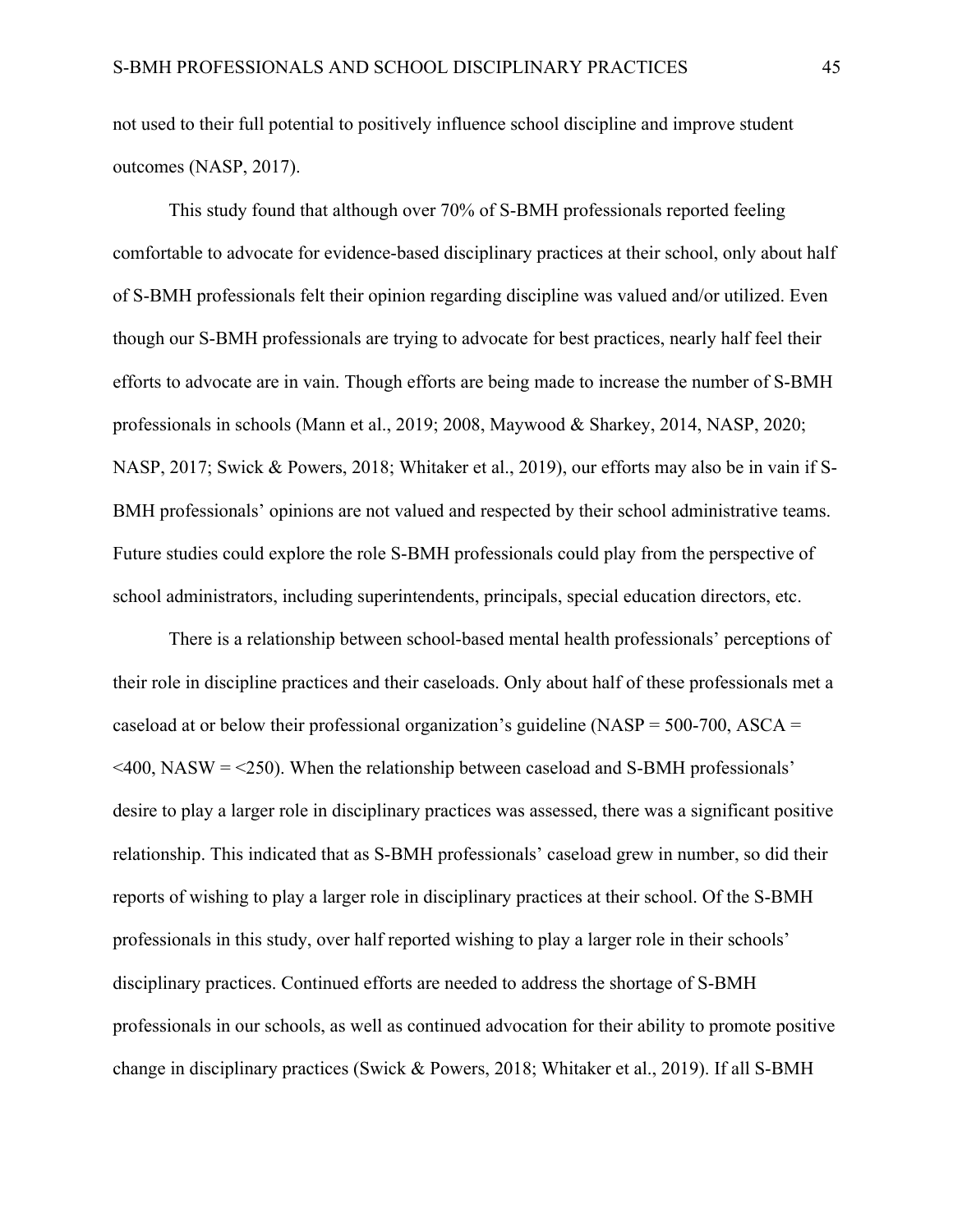professionals had caseloads at or below their recommended size, they would be better positioned to lead more comprehensive roles in school disciplinary practices.

The *fifth and final research question* addressed whether there were differences among the types of S-BMH professionals, school psychologists, school social workers, and school counselors on their perceptions of the STPP, their role in disciplinary practices, and in their reported levels of graduate and professional development training in effective disciplinary practices, effective behavior management strategies, and the STPP. It was predicted that there would be differences among school psychologists, school counselors, and school social workers in all these areas.

Results revealed statistically significant differences among these professionals in several areas. For their perceptions on the STPP, school psychologists and school social workers were found to have significantly higher scores on perceptions of the STPP than school counselors. Therefore, school psychologists and school social workers had perceptions that were more aligned to the current body of STPP research than school counselors. In addition, school psychologists and school social workers were also found to have statistically significant differences among school counselors on their desires to play larger roles in disciplinary practices at their schools.

In reports of the adequacy of their training, school psychologists had significantly higher reported levels of overall graduate and professional development training in all facets of behavior management and disciplinary policies than school social workers and school counselors. In addition, school psychologists had better training in the STPP than school social workers. Thus, the prediction was supported.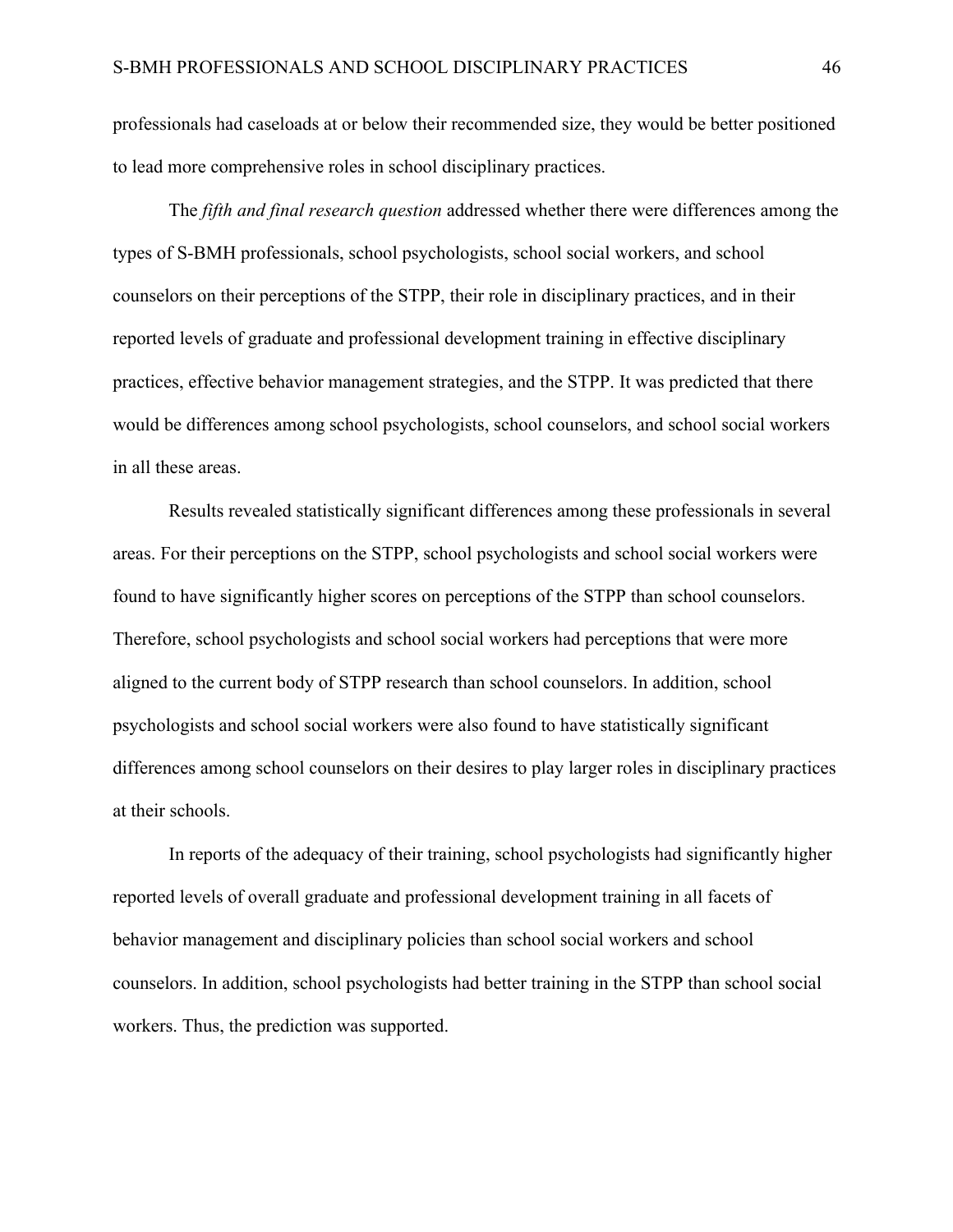Notably, school psychologist and school social workers had perceptions of the STPP more aligned with the literature and a desire to play a larger role in disciplinary practices in their schools than did school counselors. In reported levels of training, school psychologists consistently differed from school social workers and/or school counselors in every report of the adequacy of training. Of the three professions, school psychologists typically have at least one more year required within their graduate programs (Whitaker, 2019), than do school counselors or school social workers, which likely contributed to their views of having received more adequate training. Future research is needed to explore why school counselors consistently differed from school psychologists and school counselors in reported levels of training, their perceptions of the STPP, and their role in disciplinary practices. Specifically, the American School Counselor Association could analyze their curriculum and program requirements to assess where potential gaps in training may lie. Future studies could also explore whether school counselors' interpretation of their prescribed role in discipline differs from other S-BMH professionals.

### **Limitations and Future Directions**

This study focused on S-BMH professionals' perceptions and reported levels of training regarding school disciplinary practices that advance the STPP as well as their actual role and practice in disciplinary matters in their current school setting. Although there were significant results found, several limitations of this study must be noted to improve future research on this topic. First, conclusive statements cannot be made based on an exploratory study such as this. Despite acceptable internal consistency on the adapted PRDPS and subscores, these surveys/scores have not been empirically validated. The subscores were created solely by face validity on how the items grouped together. Future research could evaluate the usability of an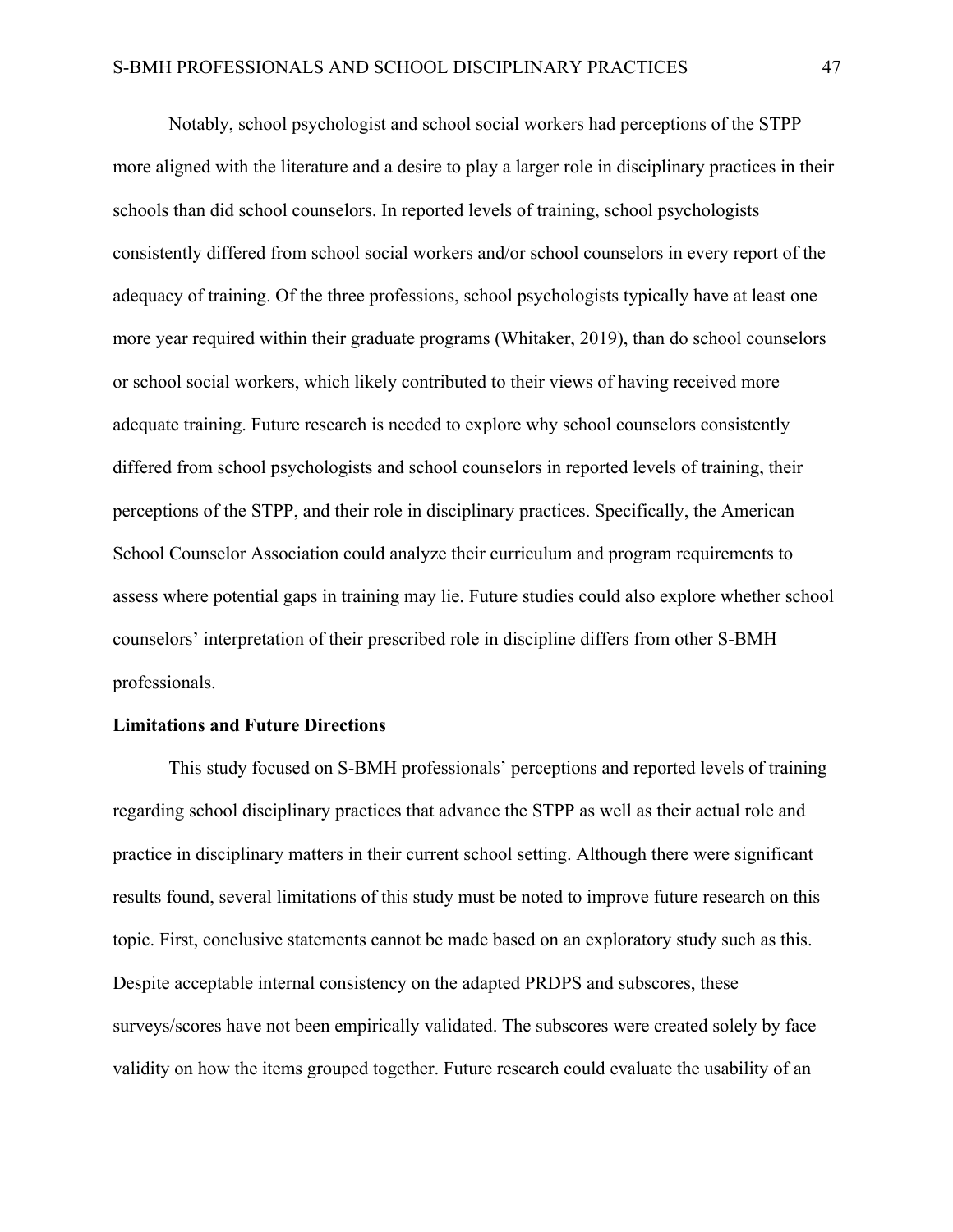adapted survey such as this, particularly on how this survey could be validated to apply to other school professionals.

A second limitation of this study is the reliance on self-report data. Within all surveys, the researcher risks that survey questions may be interpreted differently by different participants and are subject to the social desirability bias (Holden & Passey, 2009), where participants give responses that appear socially desirable rather than those that most accurately represent them or their thoughts. In future studies, additional methods of data collection, such as an examination of the disciplinary practices these professionals are currently using at their schools and/or adding scenario-based questions to assess perceptions of the STPP could be helpful in addressing what the participants' true perceptions of these practices are.

A third limitation is the demographic make-up of the study, as most participants were only from the state of Illinois. Future studies could look at how perceptions of the STPP and disciplinary practices could differ from region to region, and state to state. In addition, most participants were White women, which is not representative of the population. Though White women predominate the fields of S-BMH practice, future efforts should be made to obtain a more diverse sample of participants.

#### **Implications and Conclusion**

In conclusion, the harmful disciplinary policies and practices that contribute to the STPP occur in the presence of S-BMH professionals, who are tasked in promoting the overall wellbeing and success of school children. However, prior to this study, research was limited on how S-BMH professionals perceived these disciplinary policies and played a role within these disciplinary practices. Though many professional organizations and groups had promoted the expertise and training S-BMH professionals possess related to effective disciplinary practices, S-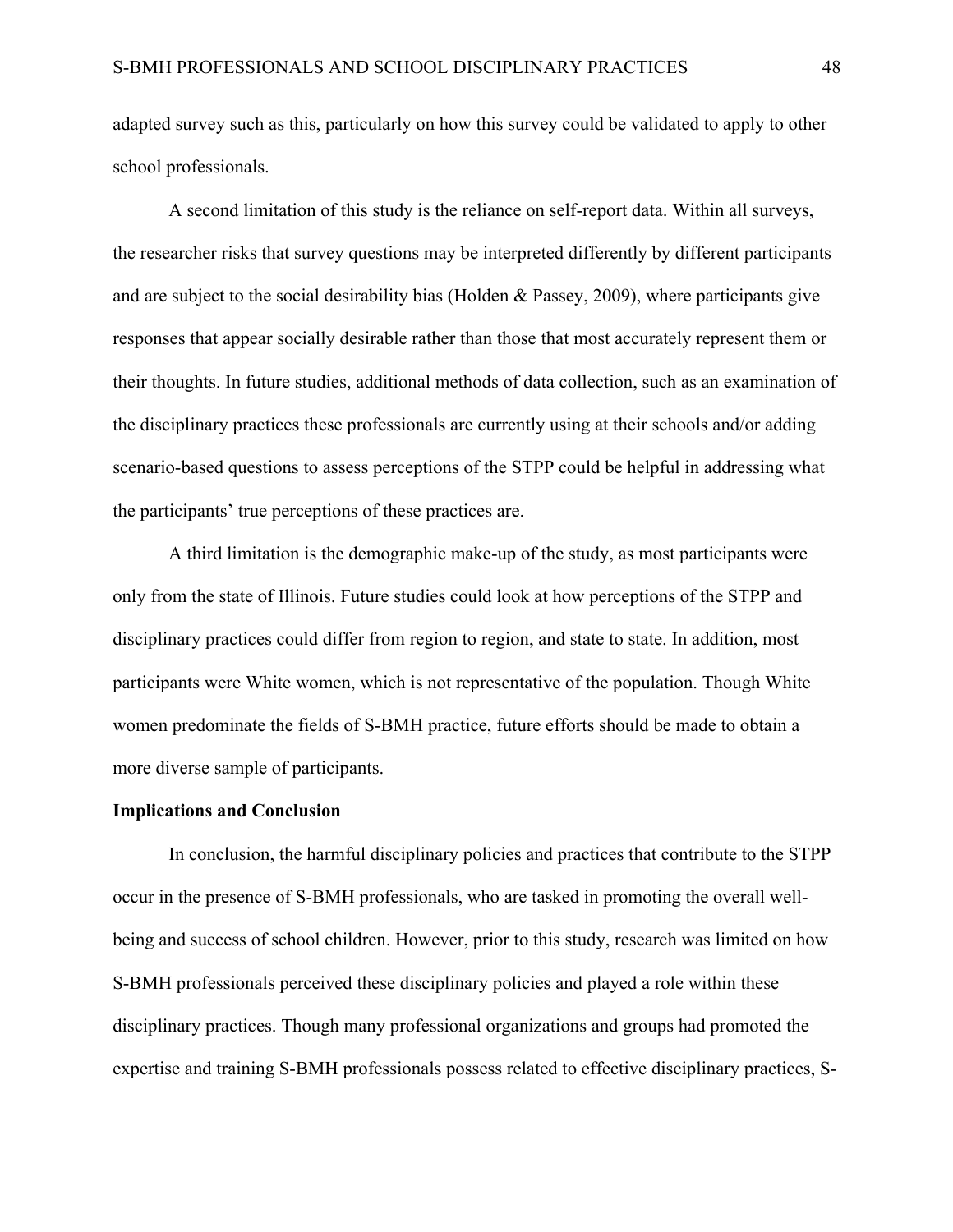BMH professionals' reports of their adequacy of their training in these areas was unknown. Results of this study indicated that S-BMH professionals generally possess the perceptions of the STPP that align with the literature and therefore could advocate for better practices within their schools. These professionals support preventative, rather than exclusive disciplinary practices, and are cognizant of the impact of ineffective disciplinary policies on the funnel to the juvenile justice system. These highly trained professionals are equipped to help within school disciplinary practices, including implementing evidence-based services, sharing input on a multi-disciplinary team, providing professional development on the STPP, and more. However, with high caseloads, feelings of inadequacy of their training within these areas, and a desire to play a larger role in these practices, much work is needed to be done to involve these professionals in disciplinary policies and practices in schools.

Implications for the field include a need for increased graduate and professional development training specifically focusing on the STPP, as this was an area that S-BMH professionals reported receiving the least adequate training. Increased overall training, specifically for the school counseling field, would assist in S-BMH professionals' ability to advocate for effective disciplinary practices that do not disproportionately hurt school children of color. In addition, increased awareness of the skillset that S-BMH professionals possess in effective disciplinary policies and behavior management is vital in getting buy-in from school administrators to include S-BMH professionals in system-wide disciplinary practices. Along with this, continued efforts to meet professional guidelines regarding caseloads would allow S-BMH to provide more comprehensive services and use the full capabilities of their skillset regarding disciplinary practices. When S-BMH can play a larger role in school disciplinary practices and policies, they can provide best services to those students who are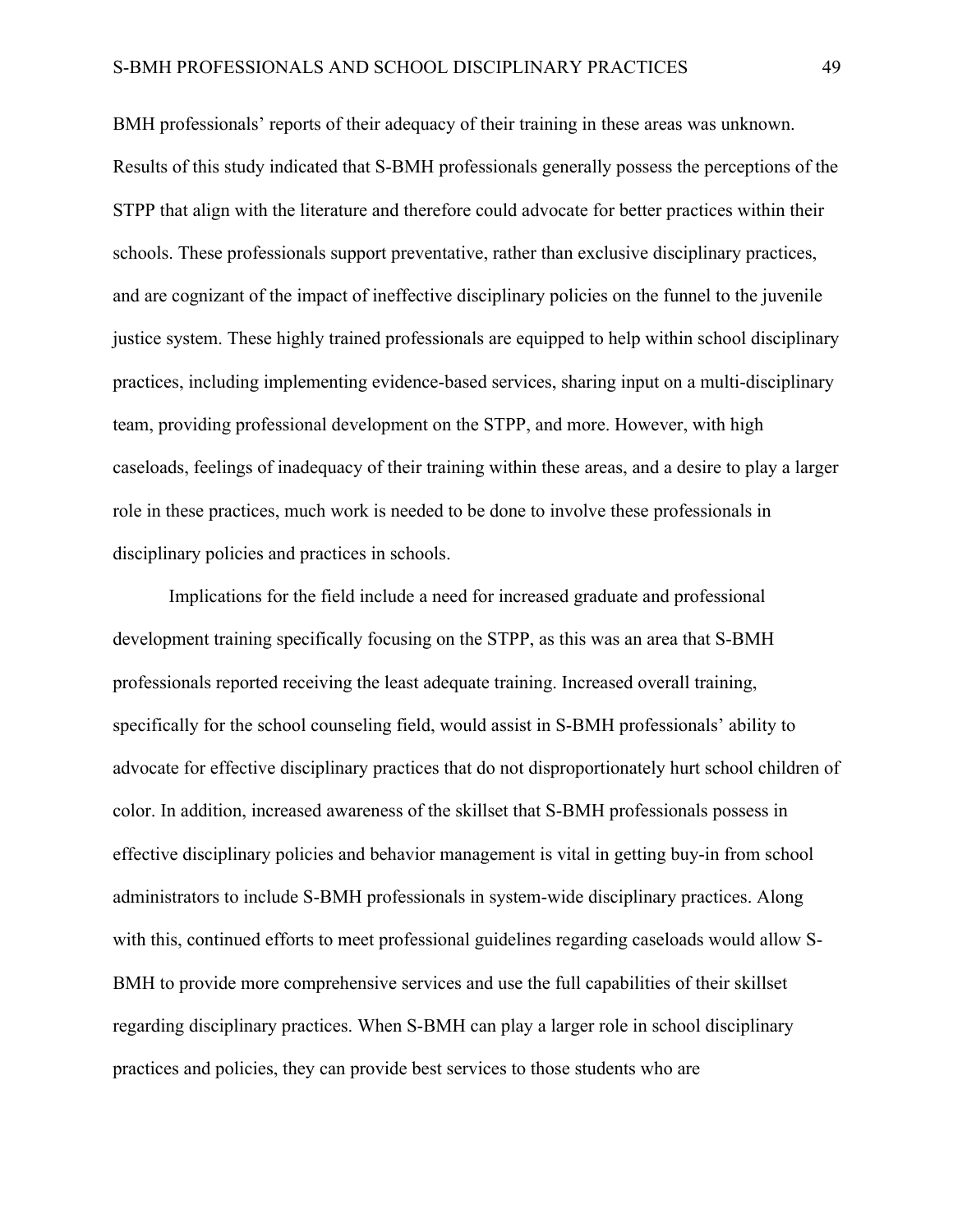disproportionately impacted by ineffective school disciplinary practices and the STPP. With increased efforts to involve S-BMH professionals and to continue advocating for effective, preventative disciplinary policies, it is within reach to end the funnel between our schools and the juvenile justice system.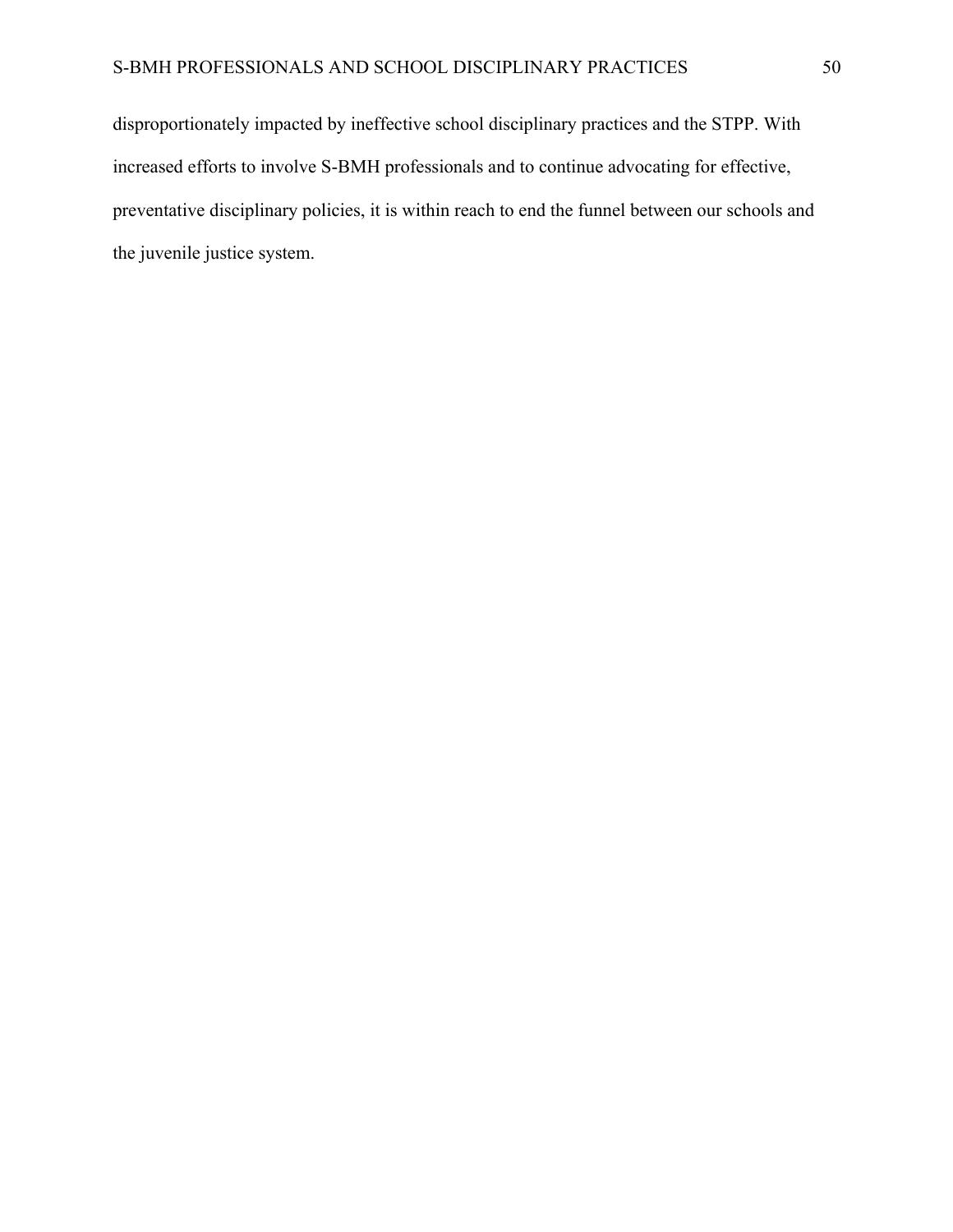#### References

- Allen, J. P. (2022). The School Psychologist's Role in Manifestation Determination Reviews: Recommendations for Practice. *Journal of Applied School Psychology*, *38*(1), 1-20. https://doi.org/10.1080/15377903.2021.1895396
- American Psychological Association Zero Tolerance Task Force. (2008). Are zero tolerance policies effective in the schools? An evidentiary review and recommendations. *American Psychologist*, *63*(9), 852–862. https://doi.org/10.1037/0003-066X.63.9.852
- American Civil Liberties Union. (2008). *Locating the school-to-prison pipeline*. https://www.aclu.org/sites/default/files/images/asset\_upload\_file966\_35553.pdf
- American School Counselor Association. (2019). *ASCA national model: A framework for school counseling programs*.
- Balfanz, R., & Fox, J. (2014). Sent home and put off-track: The antecedents, disproportionalities, and consequences of being suspended in the ninth grade. *Journal of Applied Research on Children: Informing Policy for Children at Risk*, *5*(2), 13.

https://digitalcommons.library.tmc.edu/childrenatrisk/vol5/iss2/13

- Bear, G. (2011). Positive Psychology and School Discipline: Positive Is Not Simply the Opposite of Punitive. *Communique*, *39*(5), 8-9.
- Birkland, T. A., & Lawrence, R. G. (2009). Media framing and policy change after Columbine. *American Behavioral Scientist, 52*(10), 1405–1425. https://doi.org/10.1177/0002764209332555
- Bouchein, M. (2015). School-to-prison pipeline: A comparison in discipline policy between Maryland and Texas public schools. *Policy Brief). Maryland Equity Project, The University of Maryland*.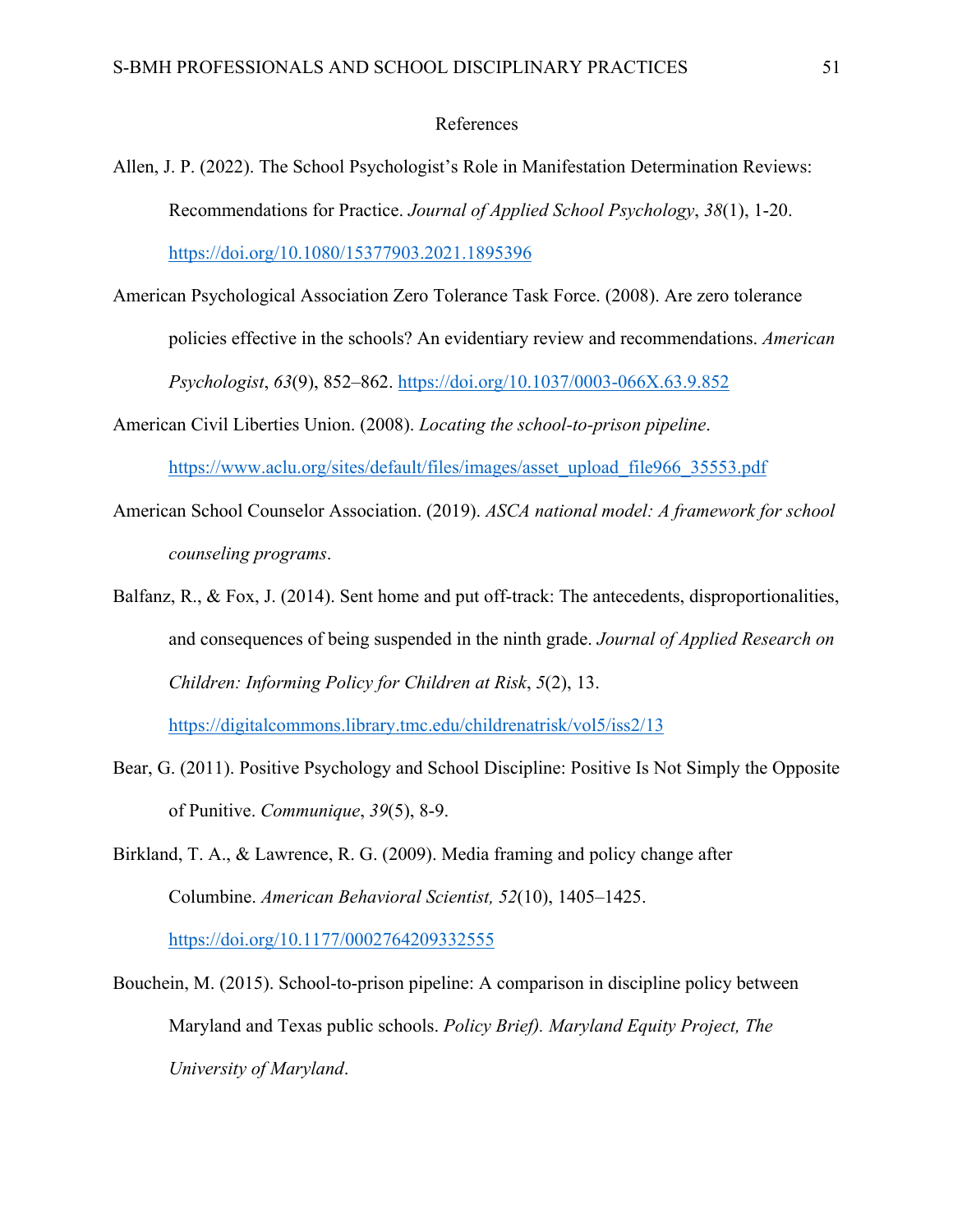https://www.law.umaryland.edu/media/SOL/pdfs/Programs/ADR/STPP%20%20RP%20 Commission%20Final%20Report.pdf

- Bradshaw, C. P., Mitchell, M. M., & Leaf, P. J. (2010). Examining the effects of schoolwide positive behavioral interventions and supports on student outcomes: Results from a randomized controlled effectiveness trial in elementary schools. *Journal of Positive Behavior Interventions*, *12*(3), 133-148. https://doi.org/10.1177/1098300709334798
- Darling-Hammond, S., Fronius, T. A., Sutherland, H., Guckenburg, S., Petrosino, A., & Hurley, N. (2020). Effectiveness of restorative justice in US K-12 schools: A review of quantitative research. *Contemporary School Psychology*, *24*, 295-308.

https://doi.org/10.1007/s40688-020-00290-0

- Dixon, R. J. (2004). Differences among helping school professionals. Retrieved from https://www.uwlax.edu/grad/school-psychology/differences-among-helping-schoolprofessionals/
- Evans-Whipp, T. J., Plenty, S. M., Catalano, R. F., Herrenkohl, T. I., & Toumbourou, J. W. (2015). Longitudinal effects of school drug policies on student marijuana use in Washington State and Victoria, Australia. *American Journal of Public Health*, *105*, 994- 100. https://doi.org/10.2105/AJPH.2014.302421
- Fabelo, T., Thompson, M. D., Plotkin, M., Carmichael, D., Marchbanks, M. P., & Booth, E. A. (2011). *Breaking schools' rules: A statewide study of how school discipline relates to students' success and juvenile justice involvement.* New York: Council of State Governments Justice Center. https://csgjusticecenter.org/wpcontent/uploads/2020/01/Breaking\_Schools\_Rules\_Report\_Final.pdf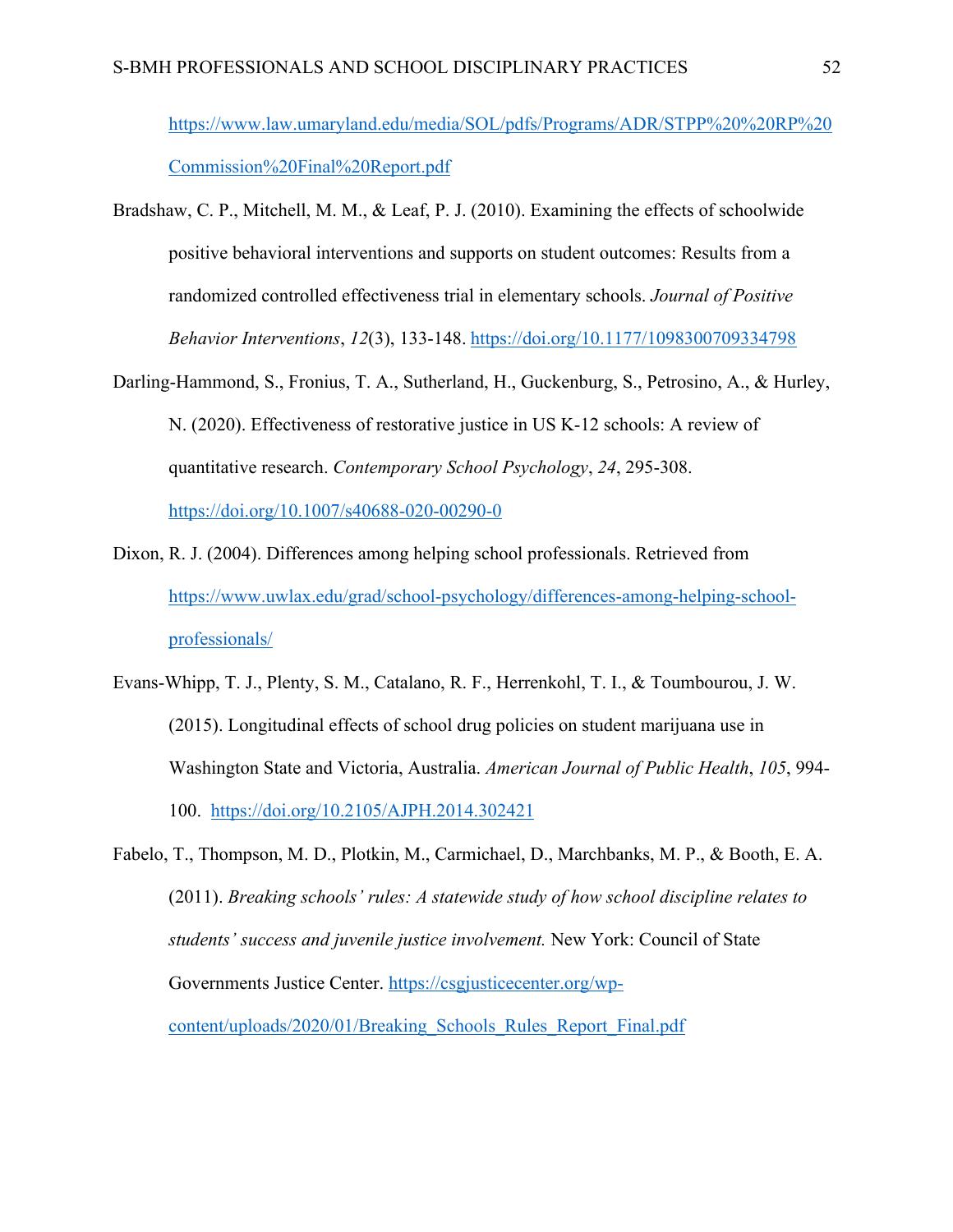Frey, A.J., Alvarez, M.E., Dupper, D.R., Sabatino, C.A., Lindsey, B.C., Raines, J.C., Streeck, F., McInerney, A., Norris, M.A. (2013). School Social Work Practice Model. School Social Work Association of America.

http://sswaa.org/displaycommon.cfm?an=1&subarticlenbr=459

- Gage, N. A., Sugai, G., Lewis, T. J., & Brzozowy, S. (2015). Academic achievement and schoolwide positive behavior supports. *Journal of Disability Policy Studies*, *25*(4), 199-209. https://doi.org/10.1177/1044207313505647
- Gilliam, W. S. (2005). *Prekindergarteners left behind: Expulsion rates in state prekindergarten systems*. New York, NY: Foundation for Child Development. https://medicine.yale.edu/childstudy/zigler/publications/national%20prek%20study\_expu lsion%20brief\_34775\_5379\_v1.pdf
- Gregory, A., & Evans, K. R. (2020). The Starts and Stumbles of Restorative Justice in Education: Where Do We Go from Here? *National Education Policy Center*. https://files.eric.ed.gov/fulltext/ED605800.pdf
- Gregory, A., Skiba, R. J., & Mediratta, K. (2017). Eliminating disparities in school discipline: A framework for intervention. *Review of Research in Education*, *41*(1), 253-278. https://doi.org/10.3102/0091732X17690499
- Gregory, A., Skiba, R. J., & Noguera, P. A. (2010). The achievement gap and the discipline gap: Two sides of the same coin? *Educational researcher*, *39*(1), 59-68. https://doi.org/10.3102/0013189X09357621
- Heaviside, S., Rowand, C., Williams, C., & Farris, E. (1998). *Violence and discipline problems in U.S. public schools: 1996–1997*. Rockville, MD: National Center for Education Statistics. https://nces.ed.gov/pubs98/98030.pdf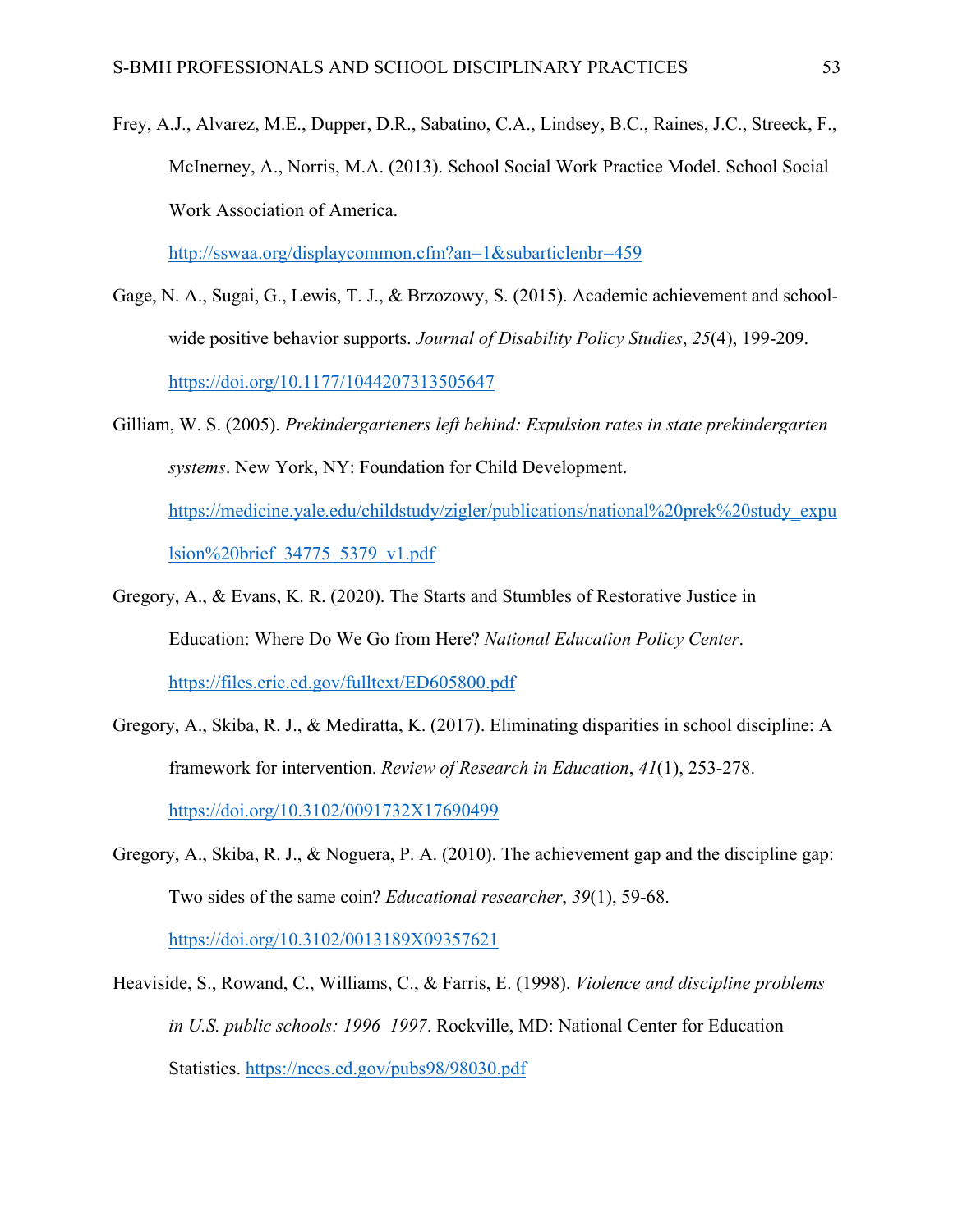Heitzeg, N. A. (2009). Education or incarceration: Zero tolerance policies and the school to prison pipeline. Forum on Public Policy. 2, 1-22. https://files.eric.ed.gov/fulltext/EJ870076.pdf

- Hemphill, S. A., Heerde, J. A., Herrenkohl, T. I., Toumbourou, J. W., & Catalano, R. F. (2012). The impact of school suspension on student tobacco use: A longitudinal study in Victoria, Australia, and Washington State, United States. *Health Education & Behavior*, *39*, 45-56. https://doi.org/10.1177/1090198111406724
- Hemphill, S. A., Kotevski, A., Herrenkohl, T. I., Smith, R., Toumbourou, J. W., & Catalano, R. F. (2013). Does school suspension affect subsequent youth nonviolent antisocial behaviour? A longitudinal study of students in Victoria, Australia and Washington State, United States. *Australian Journal of Psychology*, *65*, 236- 249. https://doi.org/10.1111/ajpy.12026
- Hoffman, S. (2014). Zero benefit: Estimating the effect of zero tolerance discipline polices on racial disparities in school discipline. *Educational Policy*, *28*(1), 69-95. https://doi.org/10.1177/0895904812453999
- James, A. G., Noltemeyer, A., Ritchie, R., Palmer, K., & University, M. (2019). Longitudinal disciplinary and achievement outcomes associated with school‐wide PBIS implementation level. *Psychology in the Schools*, *56*(9), 1512-1521. https://doi.org/10.1002/pits.22282

Karp, D. R., & Frank, O. (2016). Anxiously awaiting the future of restorative justice in the United States. *Victims & Offenders*, *11*(1), 50-70. https://doi.org/10.1080/15564886.2015.1107796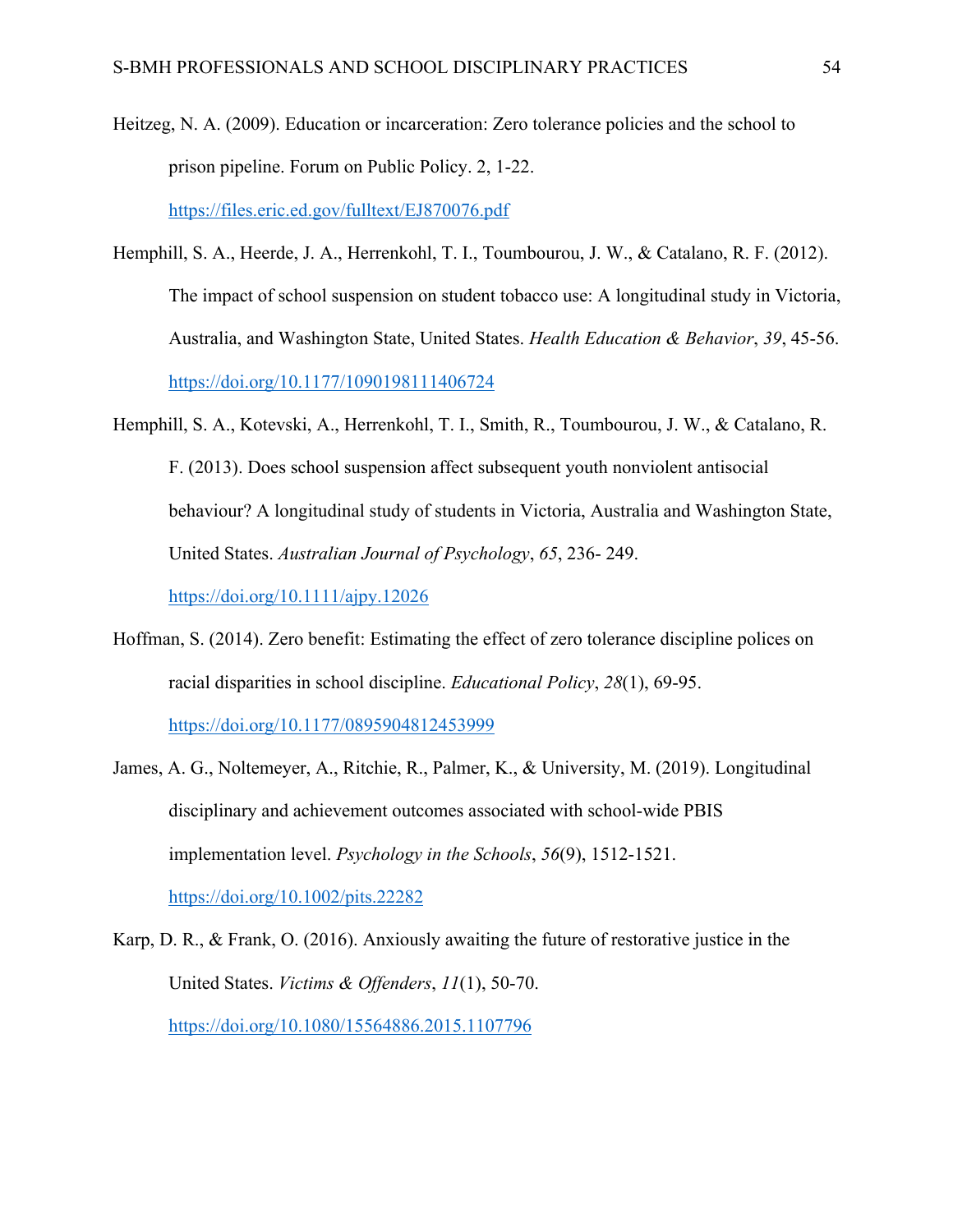- Korb, K. A. (2012). Conducting educational research Adopting or adapting an instrument. http://korbedpsych.com/R09aAdopt.html
- Losen, D. J., & Gillepsie, J. (2012). *Opportunities suspended: The disparate impact of disciplinary exclusion from school*. Los Angeles, CA: The Civil Rights Project at UCLA, the Center for Civil Rights Remedies.

https://civilrightsproject.ucla.edu/resources/projects/center-for-civil-rightsremedies/school-to-prison-folder/federal-reports/upcoming-ccrr-research

- Losen, D.J. & Martinez, T.E. (2013). *Out of school and off track: The overuse of suspensions in American middle and high schools.* Los Angeles, CA: The Civil Rights Project at UCLA, the Center for Civil Rights Remedies. https://files.eric.ed.gov/fulltext/ED541735.pdf
- Mann, A., Whitaker, A., Torres-Gullien, S., Morton, M., Jordan, H., Coyle, S., & Sun, W. (2019). Cops & No Counselors: How the Lack of School Mental Health Staff Is Harming Students. https://www.aclu.org/report/cops-and-no-counselors
- Mayworm, A.M. and Sharkey, J.D. (2014), *Ethical considerations in a three-tiered approach to school discipline and policy and practice*. Psychol. Schs., 51: 693-

704. https://doi.org/10.1002/pits.21782

- McCarter, S. (2017). The School-to-Prison Pipeline: A Primer for Social Workers. *Social work, 62* (1), 53-61. https://doi.org/10.1093/sw/sww078
- National Association of School Psychologists. (2017). Shortages in school psychology:

National Association of School Psychologists. (2020). *Framework for effective school discipline.* Author. http://www.nasponline.org/discipline-framework

Challenges to meeting the growing needs of U.S. students and schools [Research summary]. https://www.nasponline.org/x43315.xml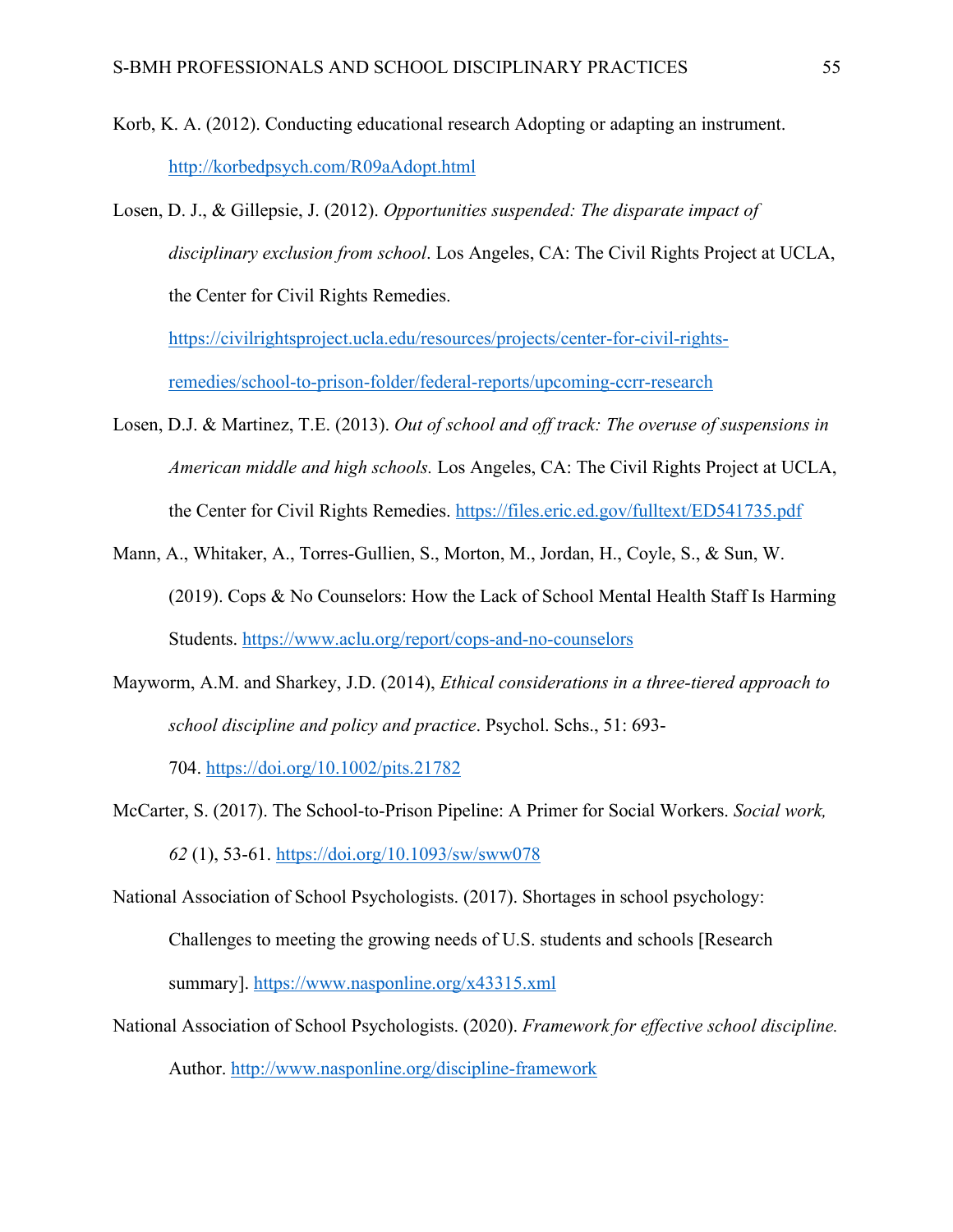- Payne, A. A., & Welch, K. (2018). The effect of school conditions on the use of restorative justice in schools. *Youth violence and juvenile justice*, *16*(2), 224-240. https://doi.org/10.1177/1541204016681414
- Rideout, G., Karen, R., Salinitri, G., & Marc, F. (2010). Measuring the impact of restorative justice practices: Outcomes and contexts. *Journal of Educational Administration and Foundations*, *21*(2), 35.

https://scholar.uwindsor.ca/cgi/viewcontent.cgi?article=1019&context=educationpub

- Rosenbaum, J. (2020). Educational and criminal justice outcomes 12 years after school suspension. *Youth & Society, 52*, 515-547. https://doi.org/10.1177/0044118X17752208
- Skiba, R. J., (2002). Special education and school discipline: a precarious balance. *Behavioral Disorders, 27* (2), 81-97. https://doi.org/10.1177/019874290202700209
- Skiba, R., Arredondo, M.I., & Williams, N. (2014). More than a metaphor: The contribution of exclusionary discipline to a school-to-prison pipeline. *Equity & Excellence in Education, 47*, 546-564. https://doi.org/10.1080/10665684.2014.958965
- Skiba, R., Chung, C., Trachok, M., Baker, T., Sheya, A., & Hughes, R. (2014). Parsing disciplinary disproportionality: contributions of infraction, student, and school characteristics to out-of-school suspension and expulsion. *American Educational Research Journal, 51*(4), 640-670. https://doi.org/10.3102/0002831214541670
- Skiba, R. J., Horner, R. H., Chung, C. G., Rausch, M. K., May, S. L., & Tobin, T. (2011). Race is not neutral: A national investigation of African American and Latino disproportionality in school discipline. *School Psychology Review*, 40, 85–107. https://doi.org/10.1080/02796015.2011.12087730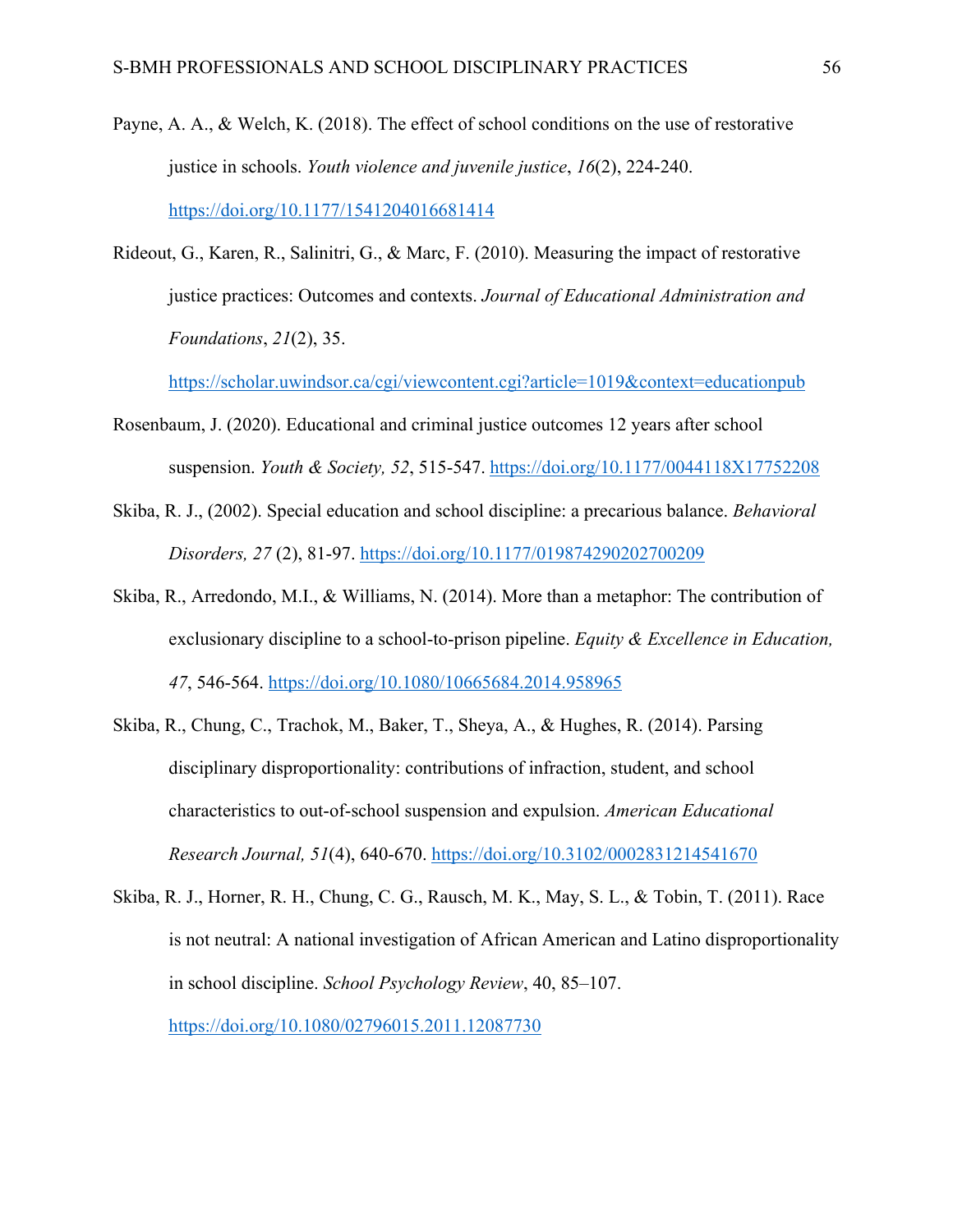- Skiba, R. J., & Knesting, K. (2001). Zero tolerance, zero evidence: an analysis of school disciplinary practice. *New directions for youth development*, 92, 17- 43. https://doi.org/10.1002/yd.23320019204
- Skiba, R., & Peterson, R. (1999). The dark side of zero tolerance: Can punishment lead to safe schools? *The Phi Delta Kappan*, *80*(5), 372-382. http://www.jstor.org/stable/20439450
- Skiba, R. J., Peterson, R. L., & Williams, T. (1997). Office referrals and suspension: Disciplinary intervention in middle schools. *Education and Treatment of Children*, *2* (3), 295–316. https://eric.ed.gov/?id=EJ558205
- Skiba, R., & Sprague, J. (2008). Safety without suspensions. *Educational Leadership, 66*(1), 38– 43.

https://citeseerx.ist.psu.edu/viewdoc/download?doi=10.1.1.473.6711&rep=rep1&type=pdf

- Shollenberger, T. L. (2015). Racial disparities in school suspension and subsequent outcomes: Evidence from the National Longitudinal Study of Youth, In D. J. Losen (Ed.), *Closing the school discipline gap: Equitable remedies for excessive exclusion* (pp. 31-43), New York, NY: Teachers College Press.
- Sugai, G., & Simonsen, B. (2012). Positive behavioral interventions and supports: History, defining features, and misconceptions. *Center for PBIS & Center for Positive Behavioral Interventions and Supports*. https://assets-global.website-

files.com/5d3725188825e071f1670246/5d82be96e8178d30ae613263\_pbis\_revisited\_jun e19r\_2012.pdf

Swick, D., & Powers, J. D. (2018). Increasing access to care by delivering mental health services in schools: the school-based support program. *School Community Journal*, *28*(1), 129- 144. https://files.eric.ed.gov/fulltext/EJ1184769.pdf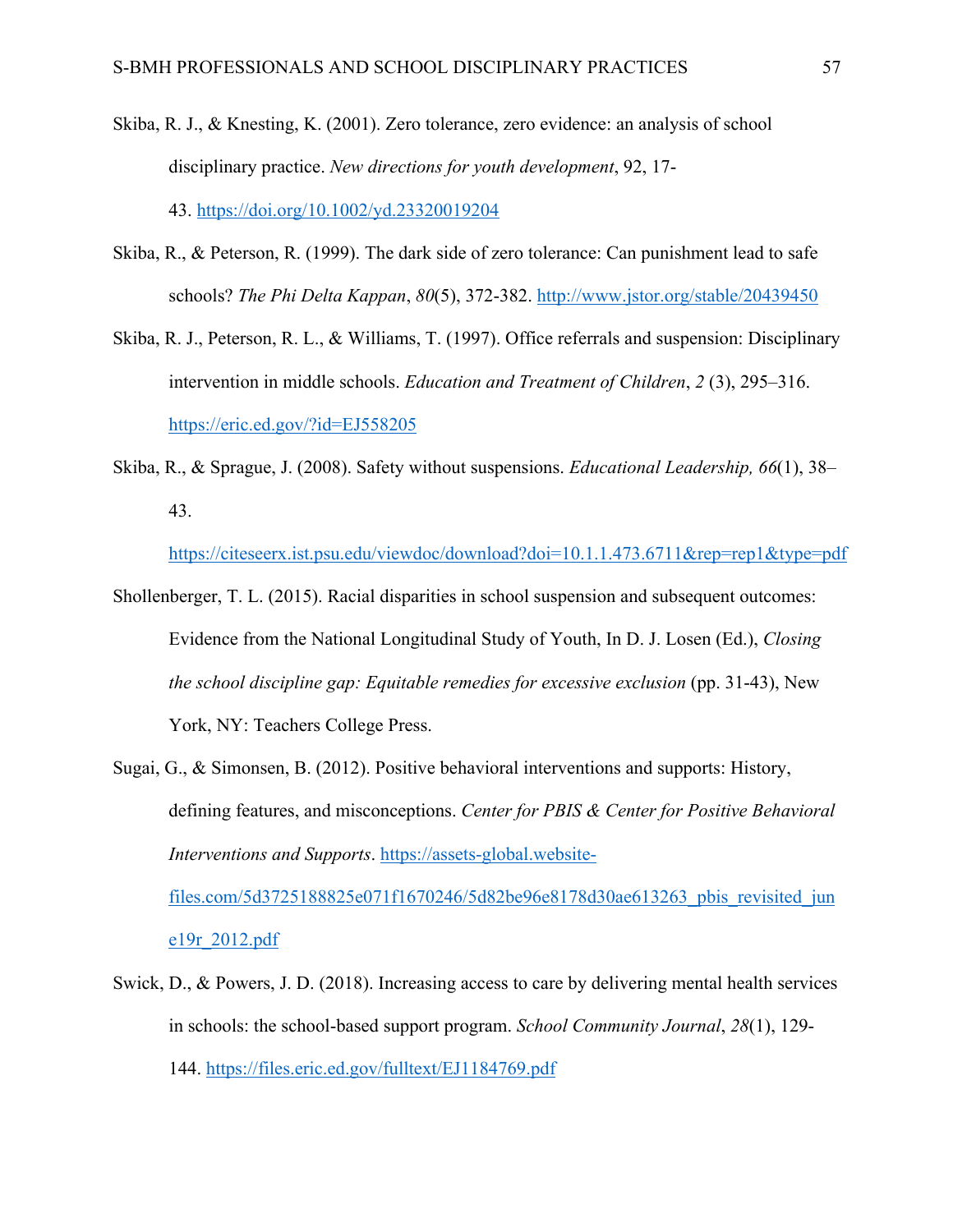- Tan, K., Battle, S., Mumm, M., Eschmann, R., & Alvarez, M. (2015). The impact of school social workers on high school freshman graduation among the one hundred largest school districts in the United States. *School Social Work Journal*, *39*(2), 1-14.
- Tavakol, M., & Dennick, R. (2011). Making sense of Cronbach's alpha. *International journal of medical education*, *2*, 53. https://doi.org/10.5116/ijme.4dfb.8dfd
- U.S. Department of Education, Office for Civil Rights. (2013). *Civil rights data collection: Data snapshot (school discipline).* https://ocrdata.ed.gov/Downloads/CRDC-School-Discipline-Snapshot.pdf
- Wallace, J. M., Goodkind, S., Wallace, C. M., & Bachman, J. G. (2008). Racial, Ethnic, and Gender Differences in School Discipline among U.S. High School Students: 1991-2005. *The Negro educational review*, 59(1-2), 47–62.

https://www.ncbi.nlm.nih.gov/pmc/articles/PMC2678799/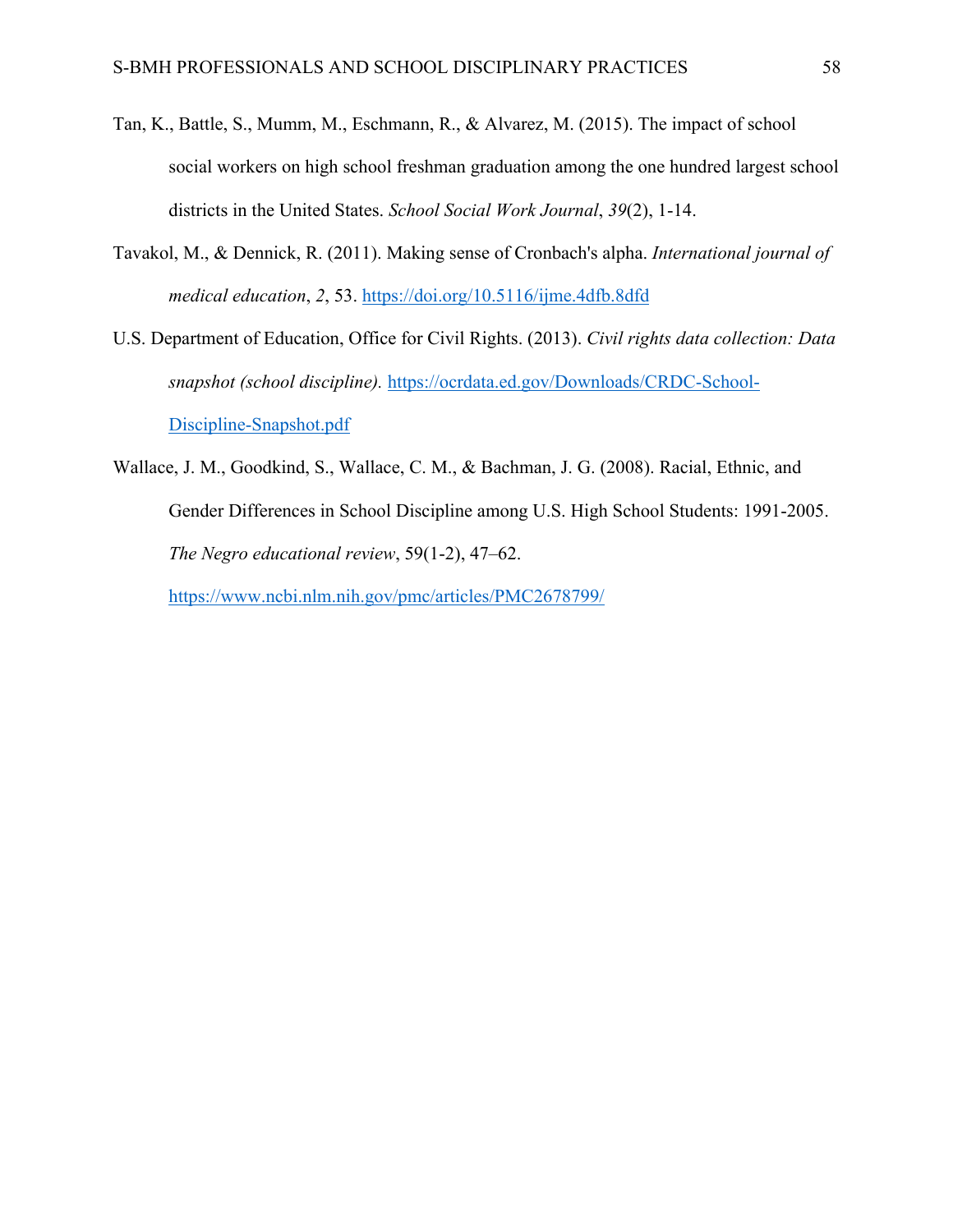### **Appendix A**

### Demographic Questionnaire

**Directions:** Please tell us about yourself and your role in the school you currently work at. Please answer each item below and check all options that apply to you.

- 1. Please indicate your role in your school.
	- o School Psychologist
	- o School Counselor
	- o School Social Worker
	- o Other \_\_\_\_\_\_\_\_\_\_\_\_\_\_\_
- 2. What is your highest degree earned?
	- o Bachelor's
	- o Master's (ex. MSW, M.S., M.A.)
	- o Specialist (ex. SSP, EdS)
	- o Doctorate (ex. PsyD, Ph.D.)
- 3. How many years of experience do you have in your current role? Please write in.
- 4. How many years have you worked in your current school? Please write in.
- 5. What is your caseload, i.e., how many students do your serve each year?
	- o Over 2,000 students
	- o 1,500 to 2,000 students
	- $\circ$  1,000 to 1,500 students
	- o 500 to 700 students
	- o Up to 400 students
	- o Less than 250 students
- 6. What state do you work in? Please write in.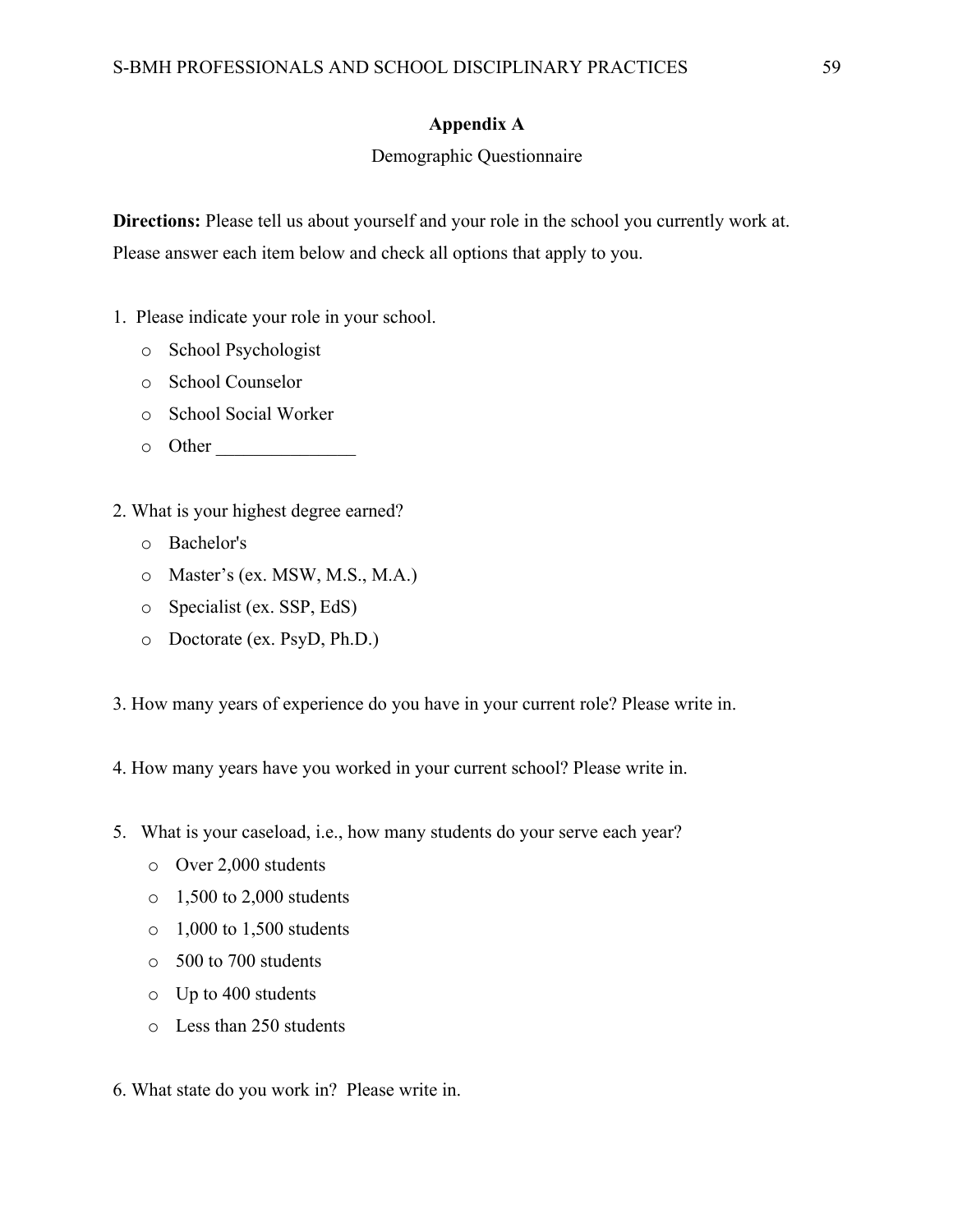- 7. What is the setting of the school you work in?
	- o Urban
	- o Suburban
	- o Rural
- 8. What is your race or ethnicity?
	- o White
	- o Black
	- o Latino/Latinx
	- o Asian
	- o Pacific Islander
	- o Native American
	- o Multiple Races
	- $\circ$  Other
	- o Prefer Not To Say

9. Please indicate your gender(s). Select all that apply.

- o Woman
- o Man
- o Transgender
- o Non-binary
- o Another option not listed here (please specify): \_\_\_\_\_\_\_\_\_\_
- o Prefer Not To Say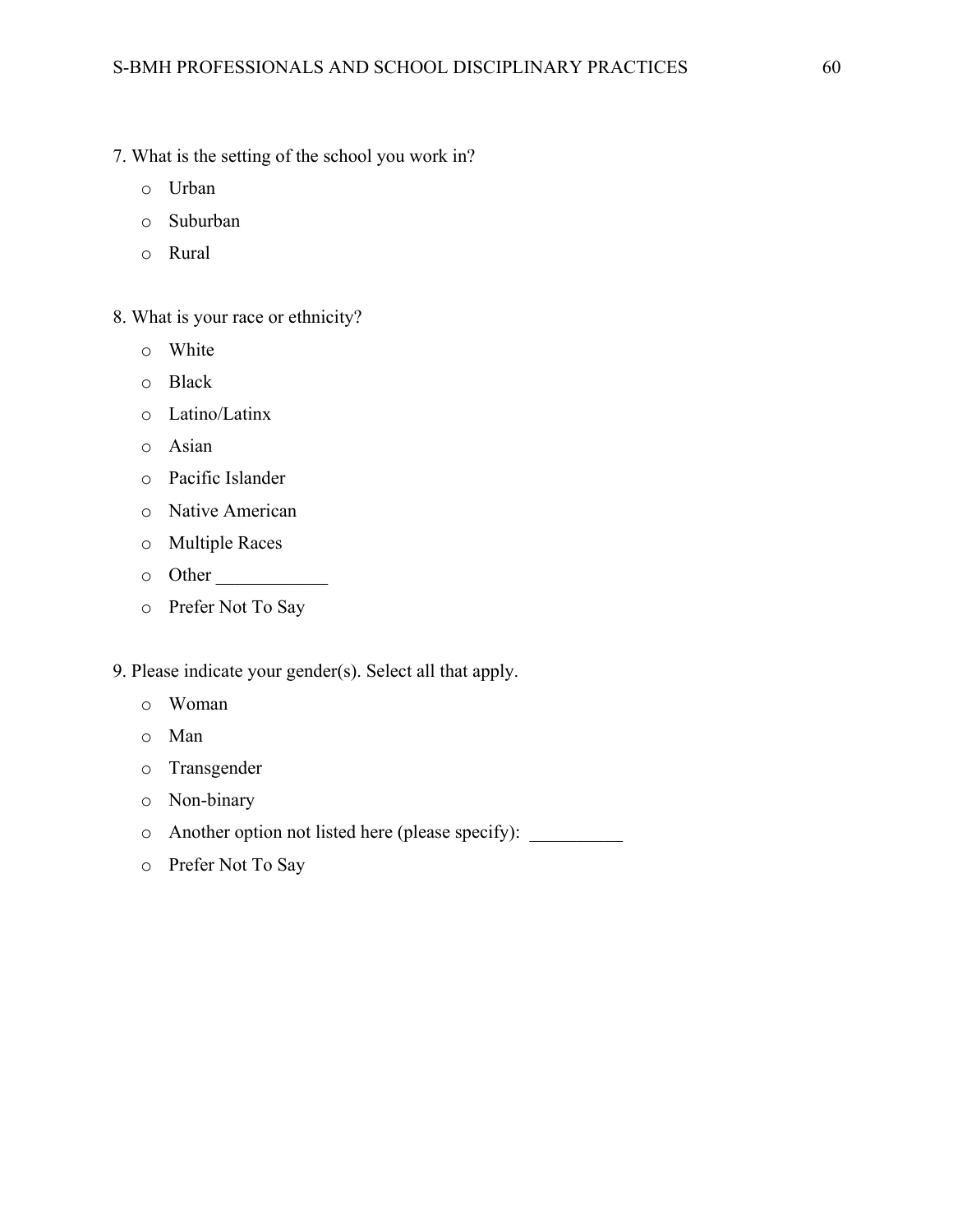## **Appendix B**

Perceptions & Role in Disciplinary Practices Survey

**Directions:** For the following questions, please select one response that best reflects your opinion on the item. Each item has five responses, Strongly Disagree (1), Disagree (2), Neither Agree nor Disagree (3) Agree (4), and Strongly Agree (5).

| <b>Question Items</b>                    | Strongly<br>Disagree | Disagree       | Neither<br>Agree<br>Nor<br>Disagree | Agree          | Strongly<br>Agree |
|------------------------------------------|----------------------|----------------|-------------------------------------|----------------|-------------------|
| 1. Out-of-school suspension make         |                      |                |                                     |                |                   |
| students less likely to misbehave in     | $\mathbf{1}$         | $\overline{2}$ | 3                                   | $\overline{4}$ | 5                 |
| the future.                              |                      |                |                                     |                |                   |
| 2. Race and ethnicity play a role in the |                      |                |                                     |                |                   |
| likelihood a child will need to be       | $\mathbf{1}$         | $\overline{2}$ | 3                                   | $\overline{4}$ | 5                 |
| disciplined in school.                   |                      |                |                                     |                |                   |
| 3. Zero tolerance policies make a        |                      |                |                                     |                |                   |
| significant contribution to maintaining  | $\mathbf{1}$         | $\overline{2}$ | 3                                   | $\overline{4}$ | 5                 |
| order at my school.                      |                      |                |                                     |                |                   |
| 4. Suspension and expulsion do not       | $\mathbf{1}$         | $\overline{2}$ | $\overline{3}$                      | $\overline{4}$ | 5                 |
| really solve discipline problems.        |                      |                |                                     |                |                   |
| 5. I play a valuable role in the school  |                      |                |                                     |                |                   |
| disciplinary policies and practices in   | $\mathbf{1}$         | $\overline{2}$ | 3                                   | $\overline{4}$ | 5                 |
| my school.                               |                      |                |                                     |                |                   |
| 6. Zero tolerance sends a clear          |                      |                |                                     |                |                   |
| message to disruptive students about     | $\mathbf{1}$         | $\overline{2}$ | 3                                   | $\overline{4}$ | 5                 |
| appropriate behavior in school.          |                      |                |                                     |                |                   |
| 7. I believe suspension is unnecessary   |                      |                |                                     |                |                   |
| if we provide a positive school climate  | $\mathbf{1}$         | $\overline{2}$ | 3                                   | $\overline{4}$ | 5                 |
| and challenging instruction.             |                      |                |                                     |                |                   |
| 8. There is no connection between        |                      |                |                                     |                |                   |
| disciplinary methods used in school      | $\mathbf{1}$         | $\overline{2}$ | 3                                   | $\overline{4}$ | 5                 |
| systems and the juvenile justice         |                      |                |                                     |                |                   |
| system.                                  |                      |                |                                     |                |                   |
| 9. My school administration values       |                      |                |                                     |                |                   |
| my opinion and views me as a             | 1                    | $\overline{2}$ | 3                                   | $\overline{4}$ | 5                 |
| resource regarding school-wide           |                      |                |                                     |                |                   |
| disciplinary practices.                  |                      |                |                                     |                |                   |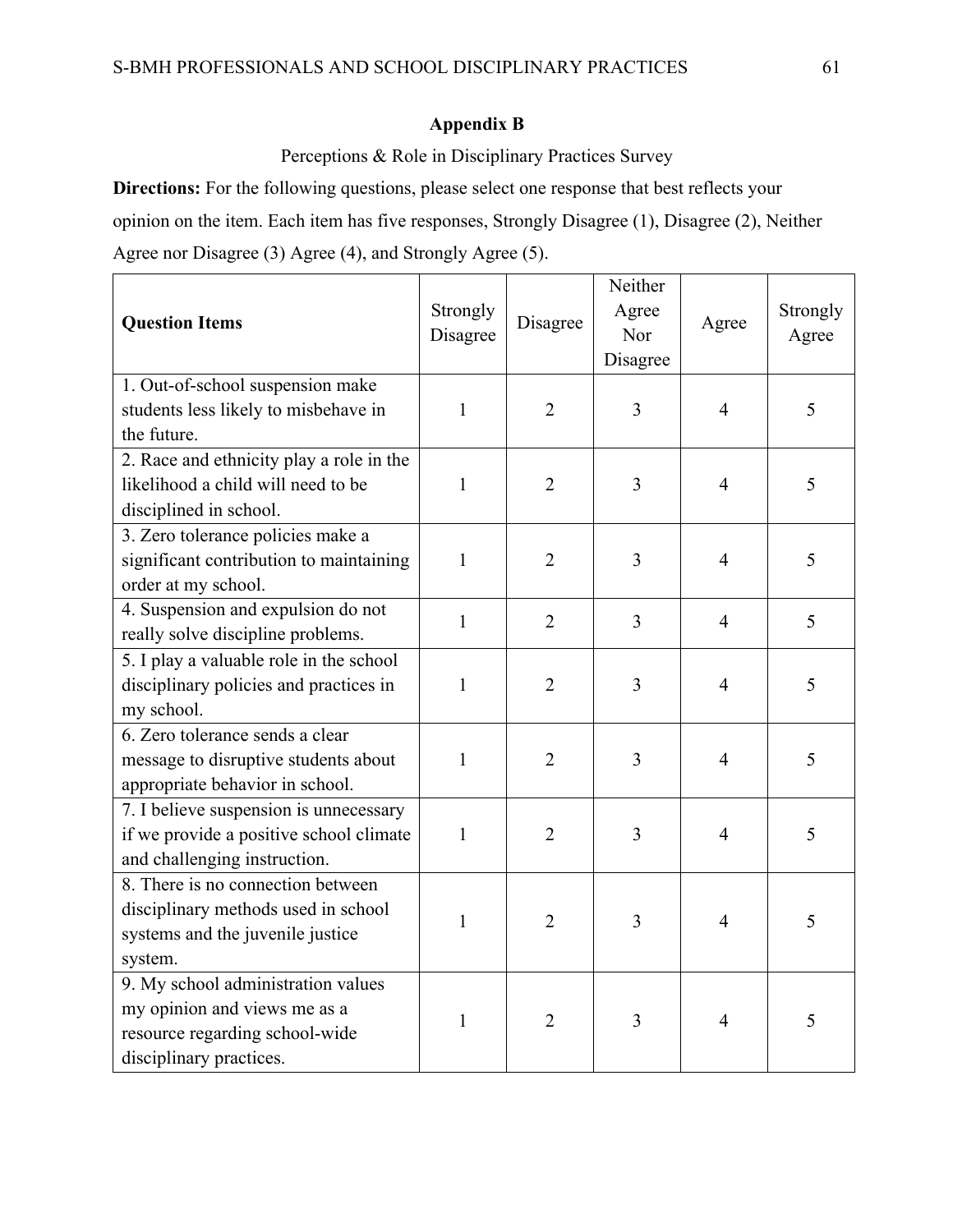| 10. Suspensions and expulsions hurt<br>students by removing them from<br>academic learning time.                                                                                                                                                                   | 1            | $\overline{2}$ | 3 | 4              | 5 |
|--------------------------------------------------------------------------------------------------------------------------------------------------------------------------------------------------------------------------------------------------------------------|--------------|----------------|---|----------------|---|
| 11. Regardless of whether it is<br>effective, suspension is virtually our<br>only option in disciplining disruptive<br>students.                                                                                                                                   | 1            | $\overline{2}$ | 3 | $\overline{4}$ | 5 |
| 12. Certain students are not gaining<br>anything from school and disrupt the<br>learning environment for others. In<br>such a case, the use of suspension and<br>expulsion is justified to preserve the<br>learning environment for students who<br>wish to learn. | 1            | 2              | 3 | 4              | 5 |
| 13. I am involved in a multi-<br>disciplinary team regarding<br>disciplinary practices at my school.                                                                                                                                                               | $\mathbf{1}$ | $\overline{2}$ | 3 | $\overline{4}$ | 5 |
| 14. I believe suspension and expulsion<br>allows students time away from<br>school that encourages them to think<br>about their behavior.                                                                                                                          | 1            | $\overline{2}$ | 3 | 4              | 5 |
| 15. I have the adequate knowledge<br>and training to advocate for effective<br>disciplinary strategies and practices in<br>my school.                                                                                                                              | 1            | $\overline{2}$ | 3 | 4              | 5 |
| 16. Suspension and expulsion are<br>unfair to minority students.                                                                                                                                                                                                   | 1            | $\overline{2}$ | 3 | $\overline{4}$ | 5 |
| 17. I believe that putting prevention<br>programs (e.g., restorative justice<br>practices, school-wide positive<br>behavior and intervention supports) in<br>place can reduce the need for<br>suspension and expulsion.                                            | 1            | $\overline{2}$ | 3 | 4              | 5 |
| 18. Exclusionary discipline<br>(suspension and expulsion) practices<br>are effective for improving student<br>behavior.                                                                                                                                            | $\mathbf{1}$ | $\overline{2}$ | 3 | 4              | 5 |

**Appendix B Continued**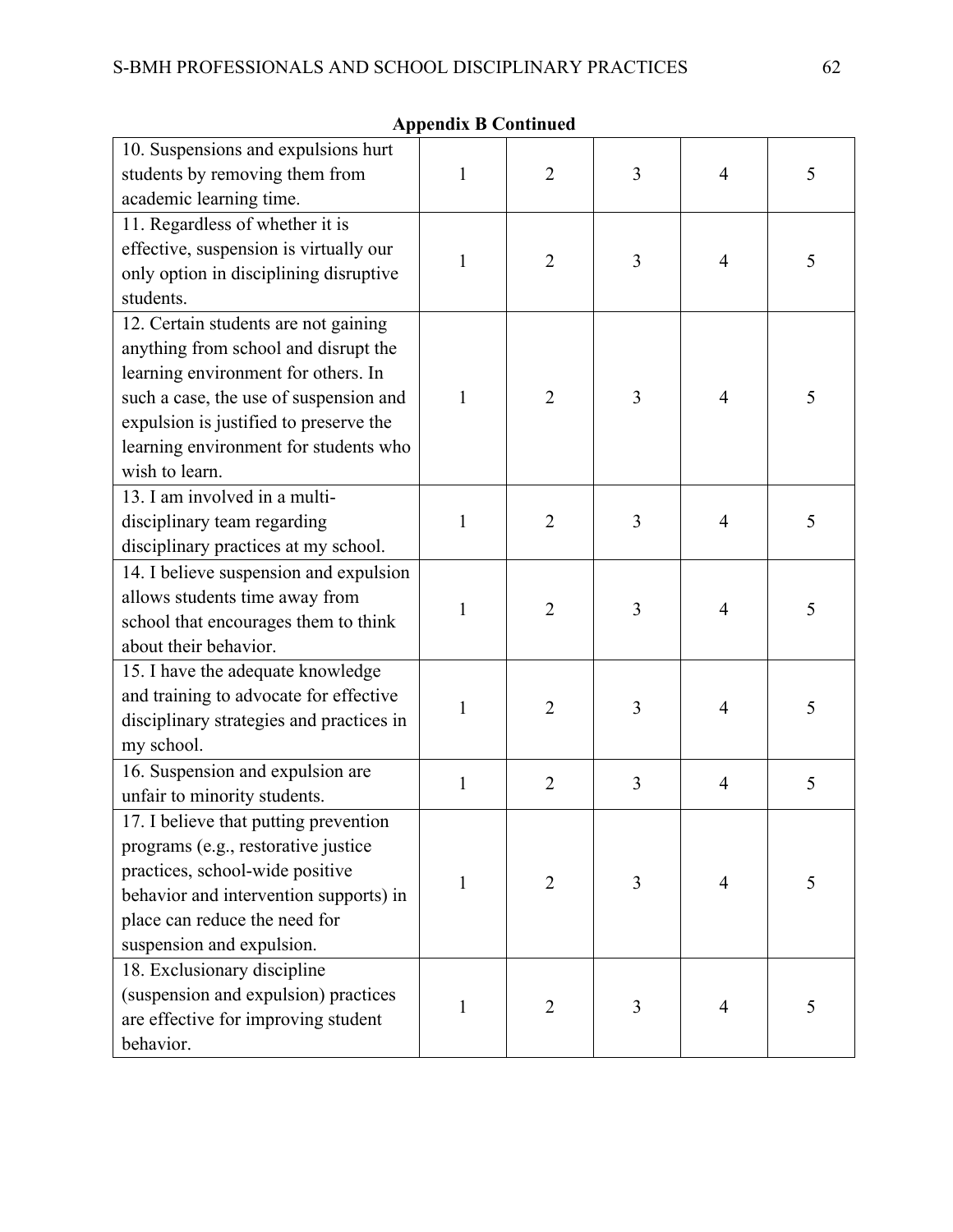| 19. If my school were implementing<br>an ineffective or harmful disciplinary<br>strategy, I would feel comfortable<br>advocating for evidence-based<br>disciplinary practices in my school. | 1            | $\overline{2}$ | 3              | 4              | 5 |
|---------------------------------------------------------------------------------------------------------------------------------------------------------------------------------------------|--------------|----------------|----------------|----------------|---|
| 20. Students who are suspended or<br>expelled have a higher likelihood of<br>future involvement with the criminal<br>justice system.                                                        | 1            | $\overline{2}$ | 3              | $\overline{4}$ | 5 |
| 21. The school-to-prison pipeline has<br>an adverse effect on the students at<br>my school.                                                                                                 | 1            | $\overline{2}$ | 3              | $\overline{4}$ | 5 |
| 22. I wish I could play a larger role in<br>disciplinary policies and practices at<br>my school.                                                                                            | 1            | $\overline{2}$ | 3              | $\overline{4}$ | 5 |
| 23. I am familiar with the concept of<br>the "school-to-prison pipeline".                                                                                                                   | $\mathbf{1}$ | $\overline{2}$ | $\overline{3}$ | $\overline{4}$ | 5 |
| 24. Students of color are at greater<br>risk of becoming part of the school-to-<br>prison pipeline.                                                                                         | $\mathbf{1}$ | $\overline{2}$ | 3              | $\overline{4}$ | 5 |
| 25. At my graduate training<br>institution, I received adequate<br>training in effective behavior<br>management strategies.                                                                 | 1            | $\overline{2}$ | 3              | $\overline{4}$ | 5 |
| 26. At my graduate training<br>institution, I received adequate<br>training in effective vs. ineffective<br>disciplinary policies and practices.                                            | 1            | $\overline{2}$ | 3              | $\overline{4}$ | 5 |
| 27. At my graduate training<br>institution, I received adequate<br>training regarding the school-to-prison<br>pipeline.                                                                     | 1            | $\overline{2}$ | $\overline{3}$ | $\overline{4}$ | 5 |
| 28. I have received adequate<br>professional development in effective<br>behavior management strategies.                                                                                    | $\mathbf{1}$ | $\overline{2}$ | 3              | $\overline{4}$ | 5 |
| 29. I have received adequate<br>professional development in effective<br>vs. ineffective disciplinary practices.                                                                            | $\mathbf{1}$ | $\overline{2}$ | 3              | $\overline{4}$ | 5 |

**Appendix B Continued**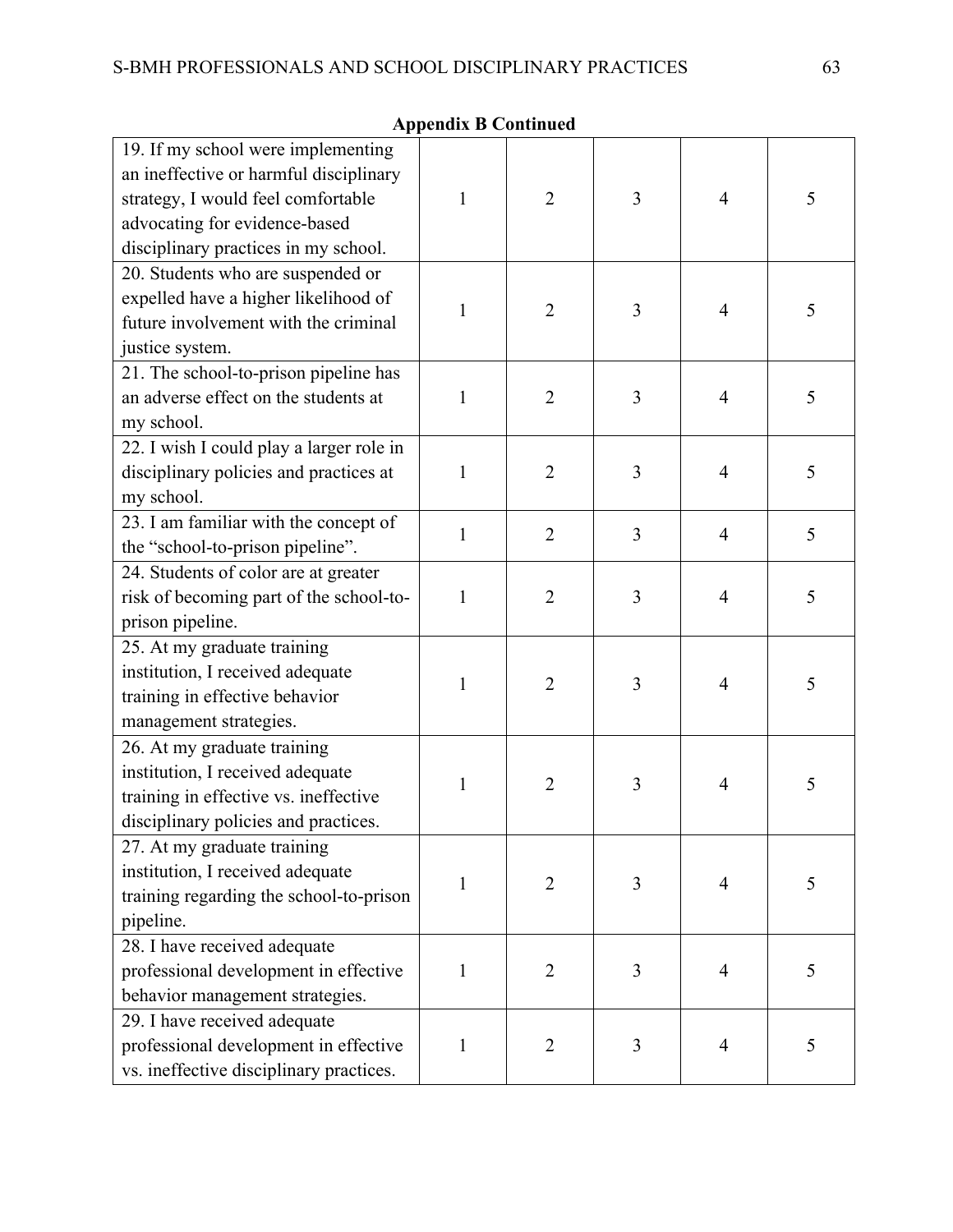| 30. I have received adequate       |  |  |  |
|------------------------------------|--|--|--|
| professional development regarding |  |  |  |
| the school-to-prison pipeline.     |  |  |  |

### **Appendix B Continued**

**Directions:** For question number 31, please rank the extent to which you believe the following **programs and practices should be used in maintaining discipline and promoting safety in your school**. Each item has six responses, ranging from Never Used (1) to Almost Always Used (5) and Unfamiliar Program/Practice (6). If you are unaware/unfamiliar with any of the disciplinary practices listed below (#31 a-k), please select the option #6, Unfamiliar Program/Practice.

| Question #31:                                                                                                                 | Never<br>Used | Occasionally<br>Used | Sometimes<br>Used | Often<br>Used  | Almost<br>Always<br>Used | Unfamiliar<br>Program /<br>Practice |
|-------------------------------------------------------------------------------------------------------------------------------|---------------|----------------------|-------------------|----------------|--------------------------|-------------------------------------|
| a. Positive Behavior<br>Intervention and<br>Supports                                                                          | 1             | $\overline{2}$       | 3                 | $\overline{4}$ | 5                        | 6                                   |
| b. In-School<br>Suspensions                                                                                                   | $\mathbf{1}$  | $\overline{2}$       | 3                 | $\overline{4}$ | 5                        | 6                                   |
| c. Placement in<br><b>Alternative Schools</b>                                                                                 | $\mathbf{1}$  | $\overline{2}$       | $\overline{3}$    | $\overline{4}$ | 5                        | 6                                   |
| d. Counseling or<br>Therapy                                                                                                   | $\mathbf{1}$  | $\overline{2}$       | $\overline{3}$    | $\overline{4}$ | 5                        | 6                                   |
| e. In-service training<br>and workshops for<br>school staff covering<br>discipline strategies<br>and classroom<br>management. | 1             | $\overline{2}$       | 3                 | $\overline{4}$ | 5                        | 6                                   |
| f. Expulsion                                                                                                                  | $\mathbf{1}$  | $\overline{2}$       | $\overline{3}$    | $\overline{4}$ | 5                        | 6                                   |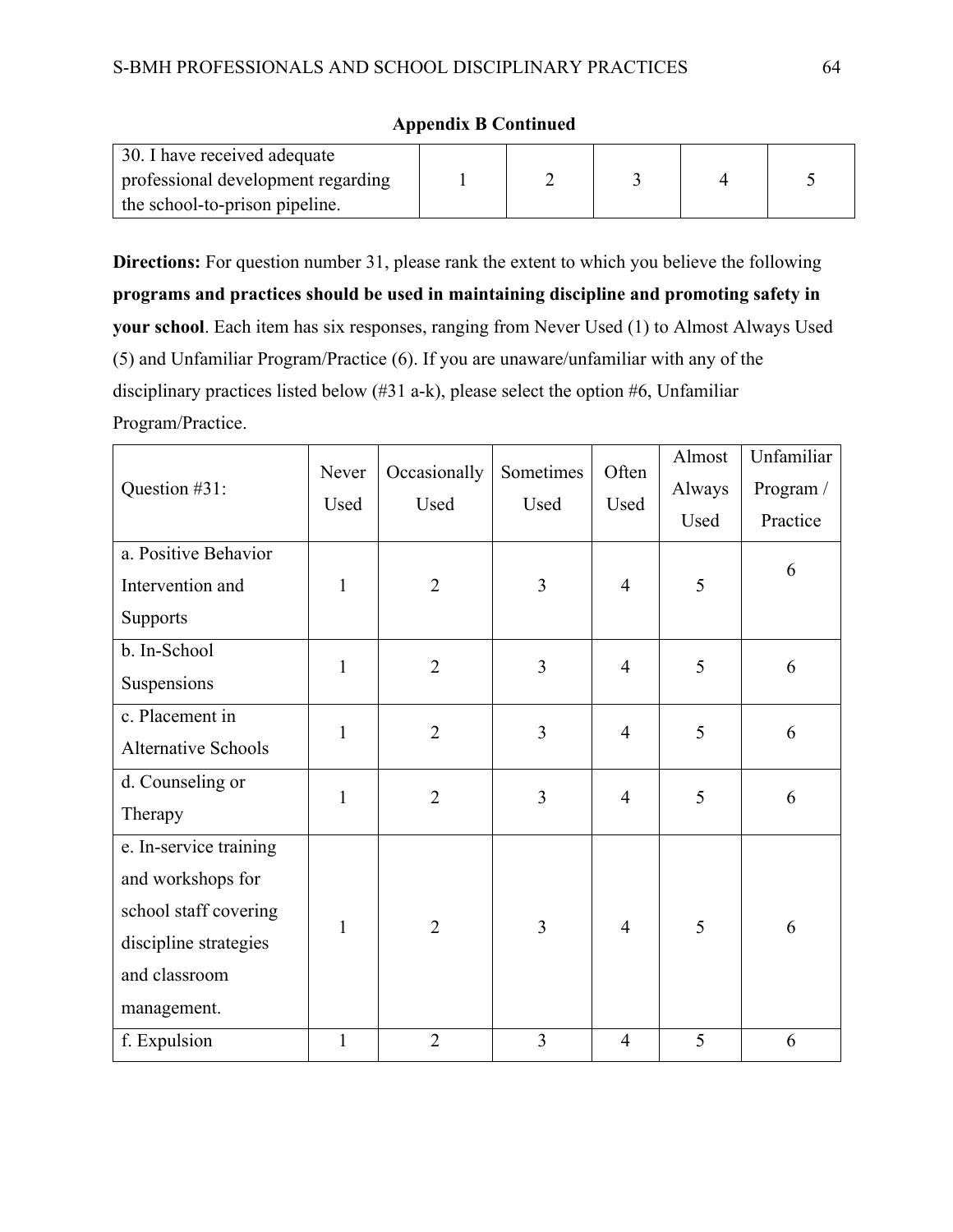|                                                                                                                                           |              | -17            |   |                |   |   |
|-------------------------------------------------------------------------------------------------------------------------------------------|--------------|----------------|---|----------------|---|---|
| g. Restorative Justice<br>Practices                                                                                                       | $\mathbf{1}$ | $\overline{2}$ | 3 | $\overline{4}$ | 5 | 6 |
| h. Out-of-school<br>Suspensions                                                                                                           | $\mathbf{1}$ | $\overline{2}$ | 3 | $\overline{4}$ | 5 | 6 |
| i. Zero Tolerance<br>Policies                                                                                                             | 1            | $\overline{2}$ | 3 | $\overline{4}$ | 5 | 6 |
| j. Multidisciplinary<br>Teams (including<br>School-based Mental<br>Health Professionals)<br>for addressing school<br>discipline practices | 1            | $\overline{2}$ | 3 | $\overline{4}$ | 5 | 6 |
| k. Data-Based Decision<br>Making                                                                                                          | 1            | $\overline{2}$ | 3 | $\overline{4}$ | 5 | 6 |

**Appendix B Continued**

32. If you play a role (or roles) in disciplinary practices at your school site, please select all roles that apply:

- o Developing and/or adapting school-wide disciplinary practices
- o Providing professional development trainings on effective disciplinary practices
- o Providing professional development trainings on classroom management
- o Decision-making for student suspensions and/or expulsions
- o School-wide prevention & intervention services focused on discipline (ex. PBIS or Restorative Justice Practices)
- o Other role or roles not listed here (please briefly describe):
- o I do not play a role in disciplinary policies or practices at my school site.

**Thank you for your participation in this study! Your participation will help advance knowledge in the impact of school-based mental health professionals in school disciplinary policies related to the school-to-prison pipeline. Again, thank you for your time and assistance in this project… it is truly appreciated!**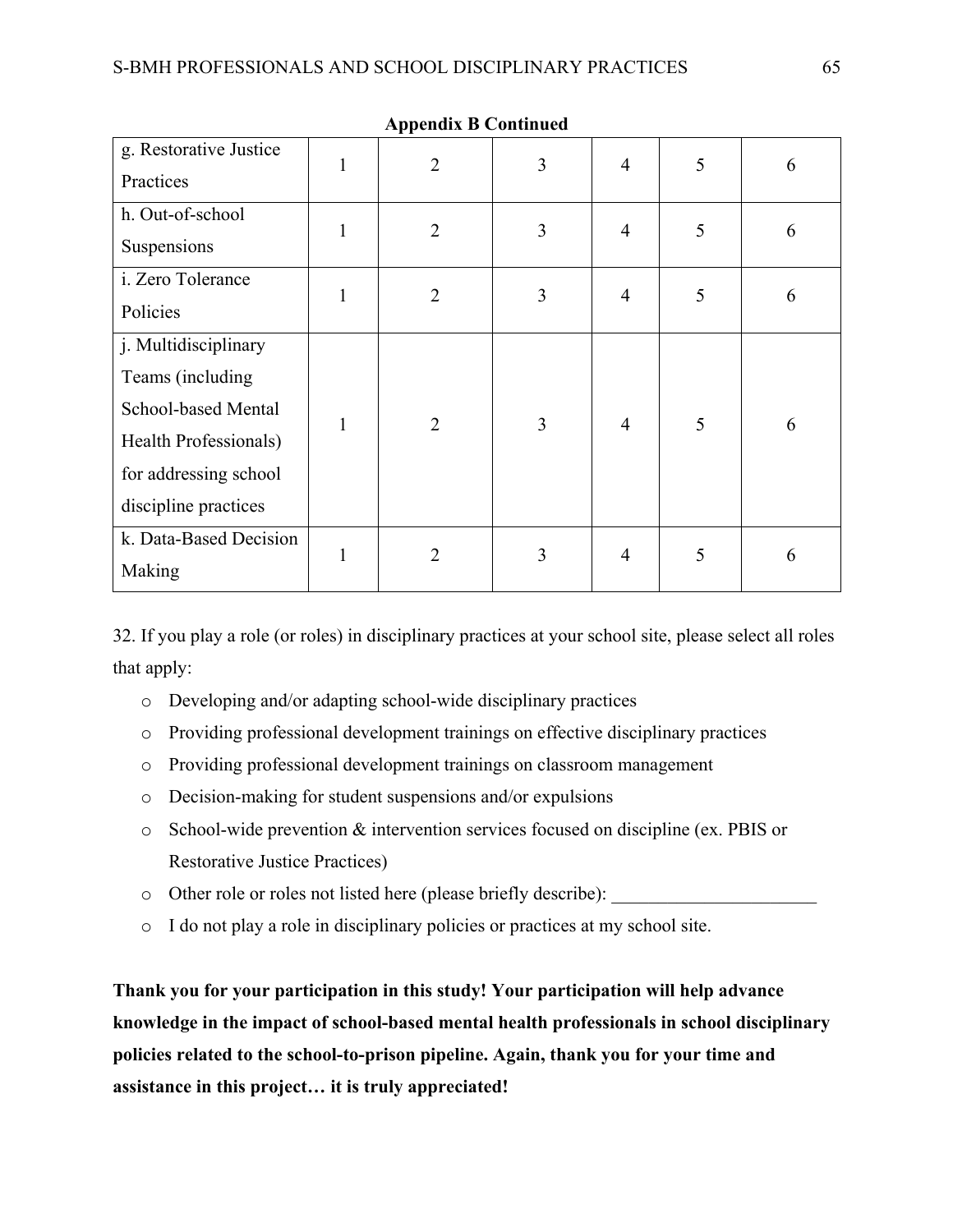# **Appendix C**

Consent to Participate in a Study

Thank you for your willingness to participate in a graduate thesis research study being conducted by Ashlyn Wingate, a graduate student in the Specialist in School Psychology Program at Eastern Illinois University. The research aims to understand the disciplinary policies and practices of public schools and the experiences of school-based mental health professionals in student discipline in general. This research project has been approved by the Eastern Illinois University Institutional Review Board, which assures the protection of the rights and welfare of research participants.

Participation in this study involves completing an electronic survey, which will take about 15 minutes to complete. Participation in this study is entirely voluntary and you can stop participation at any point without penalty. This study is also entirely confidential, meaning no personally identifying information will be collected and only aggregate data will be reported.

By completing this survey, you are giving consent to participate in the study (please check, 'AGREE to Participate' below). If you decline to participate, please click on 'EXIT' below, and the survey will close.

If you have questions or concerns, you may contact me, Ashlyn Wingate, at akwingate@eiu.edu; my thesis supervisor, Dr. Assege HaileMariam at  $ahailemarian@eiu.edu$ , or the EIU Institutional Review Board at eiuirb@www.eiu.edu.

In addition, if you have any questions or concerns about the treatment of human participants in this study, you may call or write:

Institutional Review Board Eastern Illinois University 600 Lincoln Ave. Charleston, IL 61920 Telephone: (217) 581-8576 E-mail: eiuirb@www.eiu.edu

You will be given the opportunity to discuss any questions about your rights as a research subject with a member of the IRB. The IRB is an independent committee composed of members of the University community, as well as lay members of the community not connected with EIU. The IRB has reviewed and approved this study.

Thank you for your participation and for contributing to knowledge in the field, and for helping me meet the thesis requirement of my program! I sincerely appreciate your help!

Sincerely,

Ashlyn Wingate

o AGREE to Participate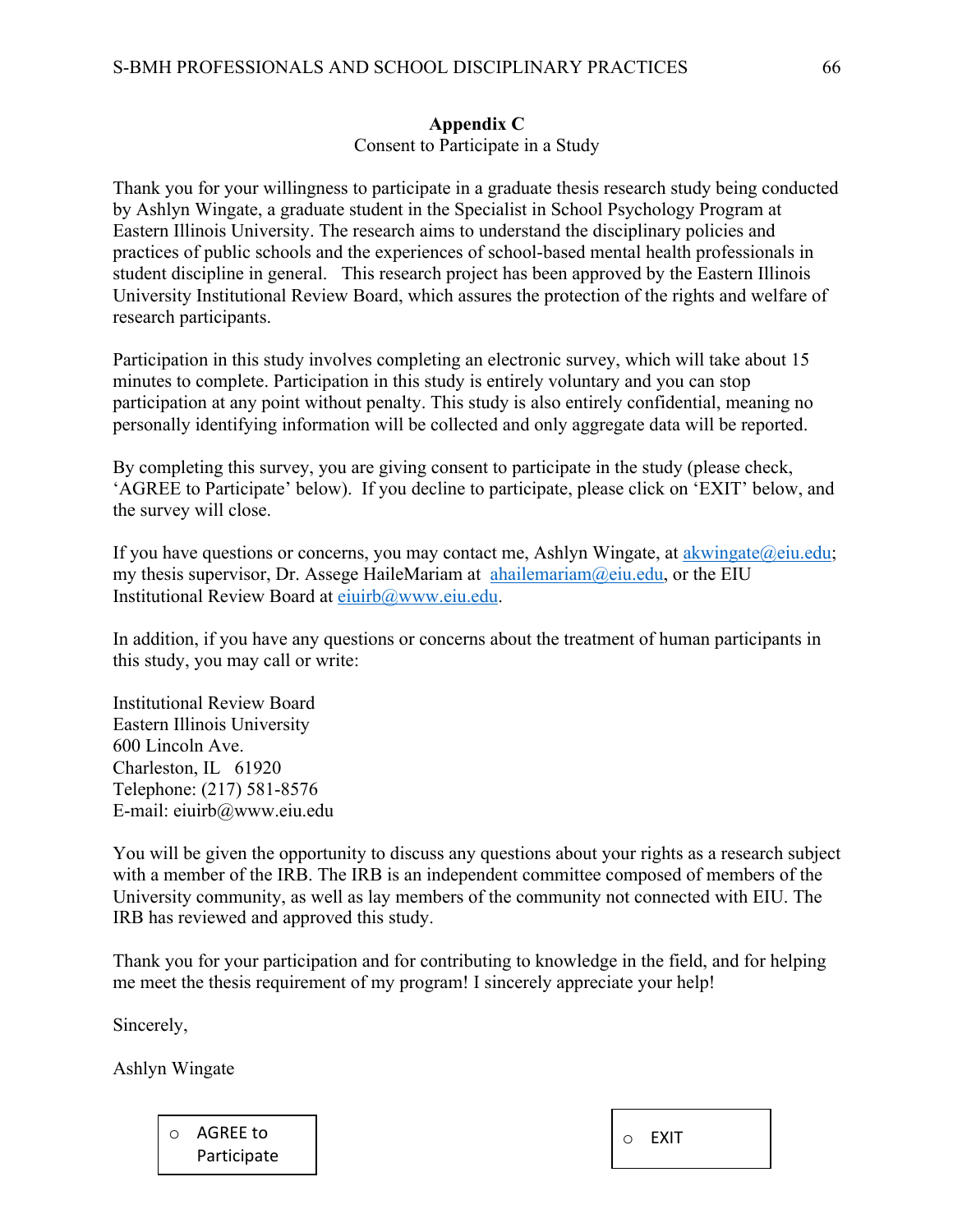### **Appendix D**

Letter to School District – Invitation to Participate in a Study

Administrator's Name Position School Name Address Date

 $Dear$  \_\_\_\_\_\_\_\_\_\_\_\_\_\_,

My name is Ashlyn Wingate. I am a third-year graduate student in the Specialist in School Psychology program at Eastern Illinois University. I am writing to request your permission for your school-based mental health employees (e.g., school psychologists, school social workers, and school counselors) to participate in a study I am conducting to fulfill my program thesis requirement. The input of these specific professionals will advance knowledge of school-based mental health professionals' understanding and training regarding school disciplinary practices regarding the school-to-prison pipeline and their actual role in these practices in the school setting.

With your permission, I will ask your school-based mental health professionals to complete two brief surveys that will take about 15 minutes to complete. All school psychologists, school social workers, and school counselors are invited to complete the online survey and their responses will remain anonymous, i.e., their name of the school they work at will never be identified. Upon your approval, I will send the link to the survey to you so that you can share the link with your district's mental health professionals.

I look forward to hearing from you. If you have any questions or concerns, please contact me, Ashlyn, at akwingate@eiu.edu; my thesis supervisor, Dr. Assege HaileMariam at ahailemariam@eiu.edu, or the EIU Institutional Review Board that approved my study at eiuirb@eiu.edu.

Thank you for your consideration and assistance!

Sincerely,

Ashlyn Wingate Candidate in the Specialist School Psychology Program Eastern Illinois University Email: akwingate@eiu.edu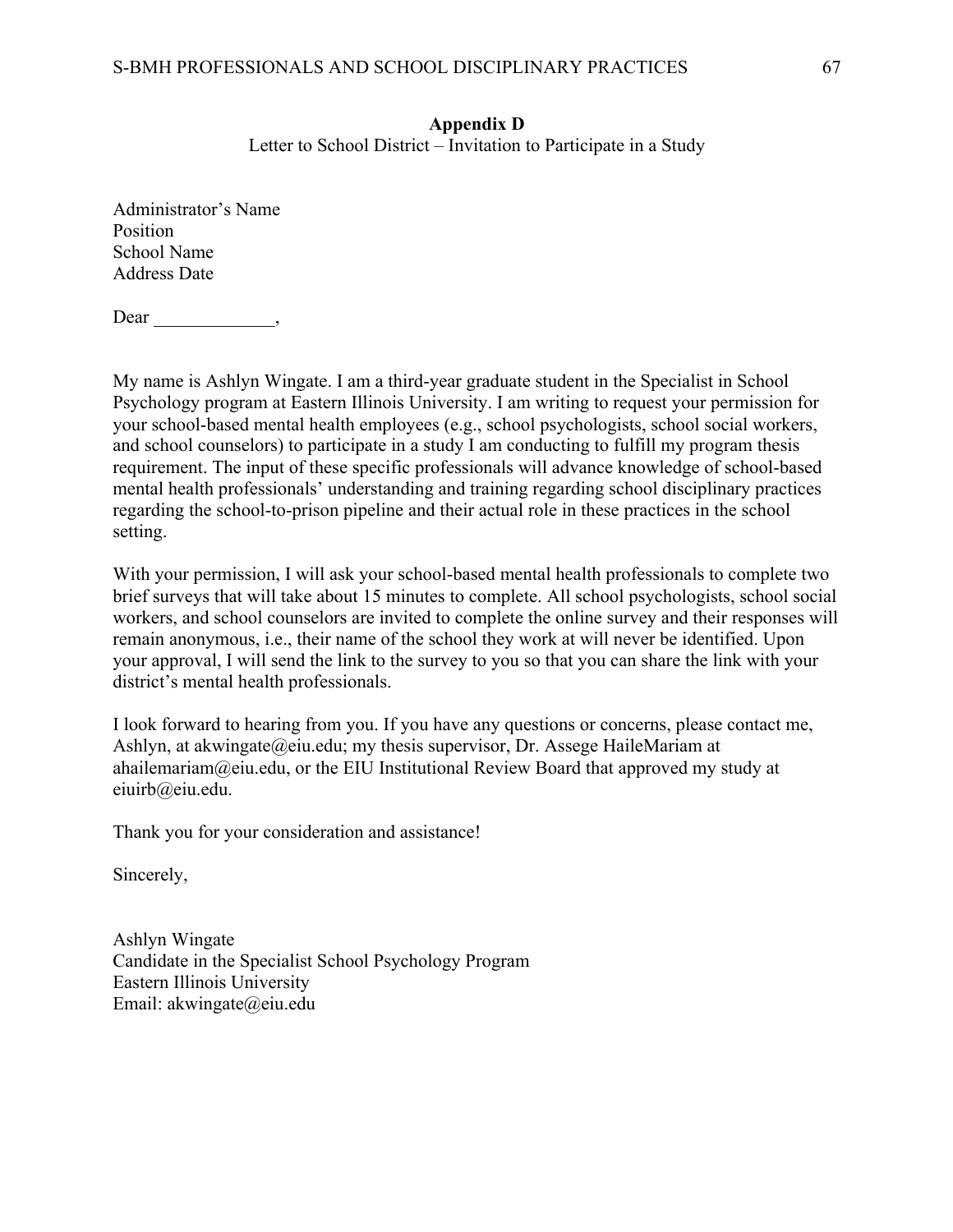### **Appendix D Continued**

FB/Professional Organization Advertising

Hello! My name is Ashlyn Wingate. I am a third-year graduate student in the Specialist in School Psychology program at Eastern Illinois University. I am seeking school-based mental health employees (school psychologists, school social workers, and school counselors) to serve as participants in a study I am conducting to fulfill my program thesis requirement.

The study is entitled, "School-based Mental Health Professionals' Perceptions of and Role in Disciplinary Practices Related to the School-to-Prison Pipeline." The purpose of the study is to assess school-based mental health professionals' perceptions and reported levels of training regarding school disciplinary practices that advance the school-to-prison pipeline. In addition, the study will assess school-based mental health professionals' actual role and practice in disciplinary matters in their current school settings.

Participation in this study involves completing an electronic survey, which will take about 15 minutes to complete. This study is also entirely confidential, meaning no personally identifying information will be collected and only aggregate data will be reported.

I would greatly appreciate your help in participating in this study! If you would like to participate and contribute to knowledge in this field, the link is

If you would like more information or have any questions about the study, please contact me, Ashlyn Wingate at akwingate@eiu.edu; my thesis supervisor, Dr. Assege HaileMariam at ahailemariam@eiu.edu, or the EIU Institutional Review Board that approved the study at eiuirb@www.eiu.edu.

Thank you!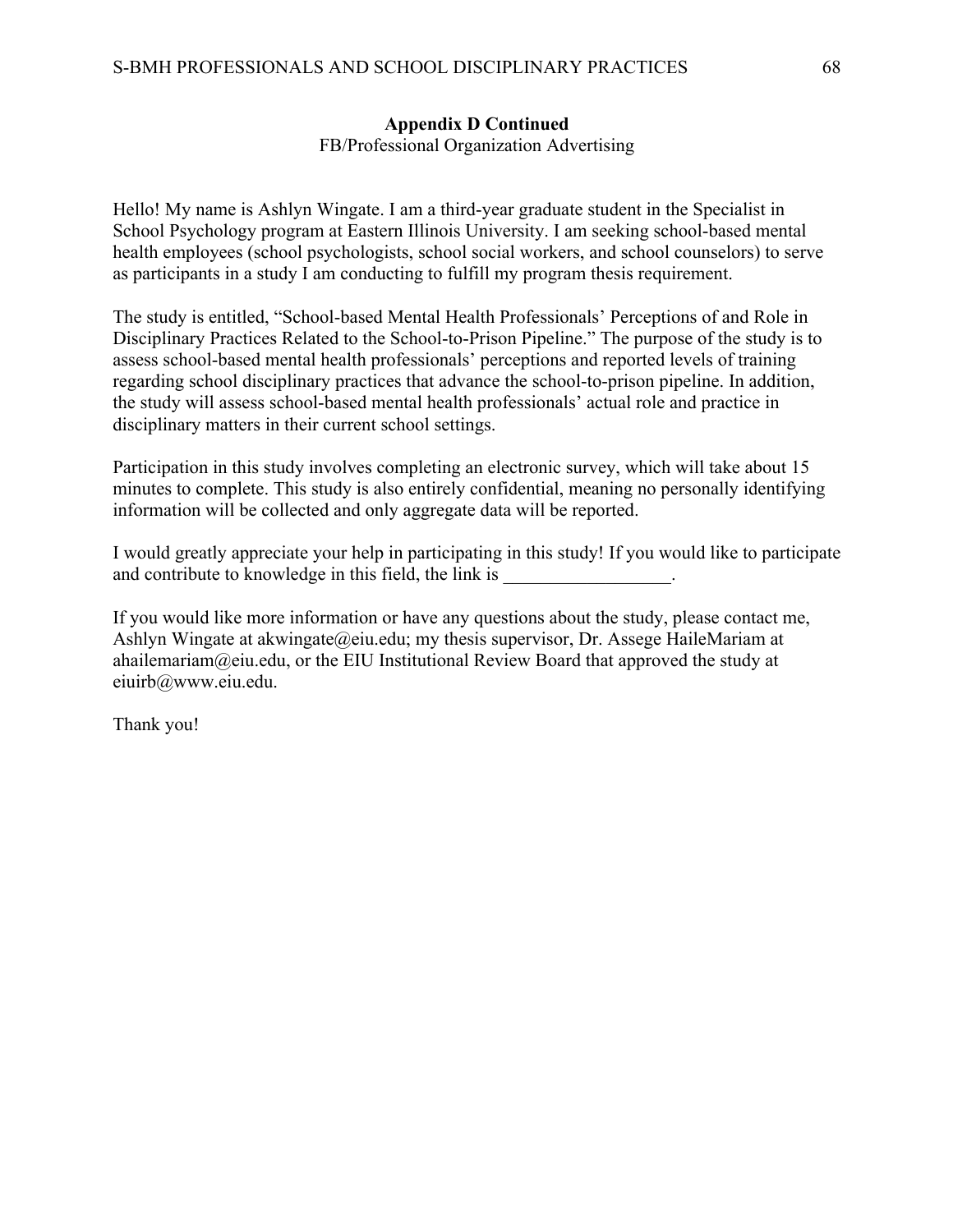Table 1

# *Participant Demographics*

|                       | $\boldsymbol{n}$ | $\frac{0}{0}$ |
|-----------------------|------------------|---------------|
| Gender                |                  |               |
| Woman                 | 303              | 88.9          |
| Man                   | 35               | 10.3          |
| Non-Binary            | $\mathbf{1}$     | 0.3           |
| Prefer Not To Say     | $\overline{2}$   | 0.6           |
| Race/Ethnicity        |                  |               |
| White                 | 311              | 91.2          |
| <b>Black</b>          | $\boldsymbol{7}$ | 2.1           |
| Asian                 | 5                | 1.5           |
| Latino/Latinx         | 8                | 2.3           |
| Native American       | $\overline{2}$   | 0.6           |
| <b>Multiple Races</b> | $\overline{4}$   | 1.2           |
| Prefer Not To Say     | $\overline{4}$   | 1.2           |
| Role in School        |                  |               |
| School Psychologist   | 136              | 39.9          |
| School Social Worker  | 105              | 30.8          |
| School Counselor      | 100              | 29.3          |
| Degree Earned         |                  |               |
| Bachelor's            | $\overline{4}$   | 1.2           |
| Master's              | 211              | 61.9          |
| Specialist            | 108              | 31.7          |
| Doctorate             | 18               | 5.3           |
| <b>State</b>          |                  |               |
| Illinois              | 210              | 61.6          |
| Indiana               | 31               | 9.1           |
| Wisconsin             | 100              | 29.3          |
| Setting               |                  |               |
| Rural                 | 158              | 46.3          |
| Suburban              | 147              | 43.1          |
| Urban                 | 36               | 10.6          |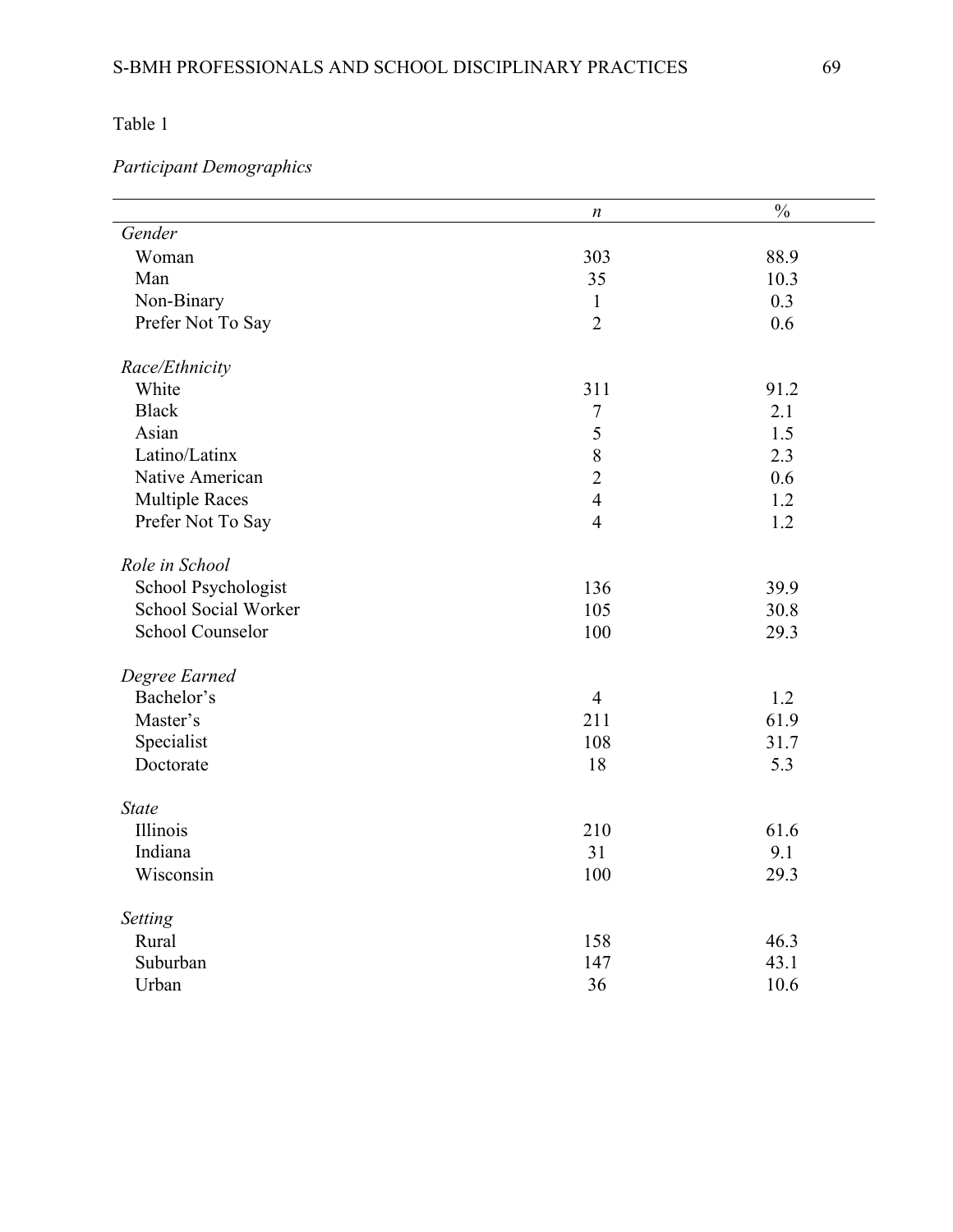|                        | $\boldsymbol{n}$ | $\frac{0}{0}$ |
|------------------------|------------------|---------------|
| Caseload               |                  |               |
| Less than 250 students | 91               | 26.7          |
| Up to 400 students     | 99               | 29.0          |
| 500 to 700 students    | 76               | 22.3          |
| 1000 to 1500 students  | 46               | 13.5          |
| 1500 to 2000 students  | 22               | 6.5           |
| Over 2000 students     | $\overline{7}$   | 2.1           |
| Years of Experience    |                  |               |
| 0-5 Years              | 117              | 34.3          |
| 6-10 Years             | 75               | 22.0          |
| $11-15$ Years          | 55               | 16.1          |
| $16-20$ Years          | 39               | 11.4          |
| $21-25$ Years          | 25               | 7.33          |
| 26-30 Years            | 20               | 5.87          |
| Over 31 Years          | 10               | 2.93          |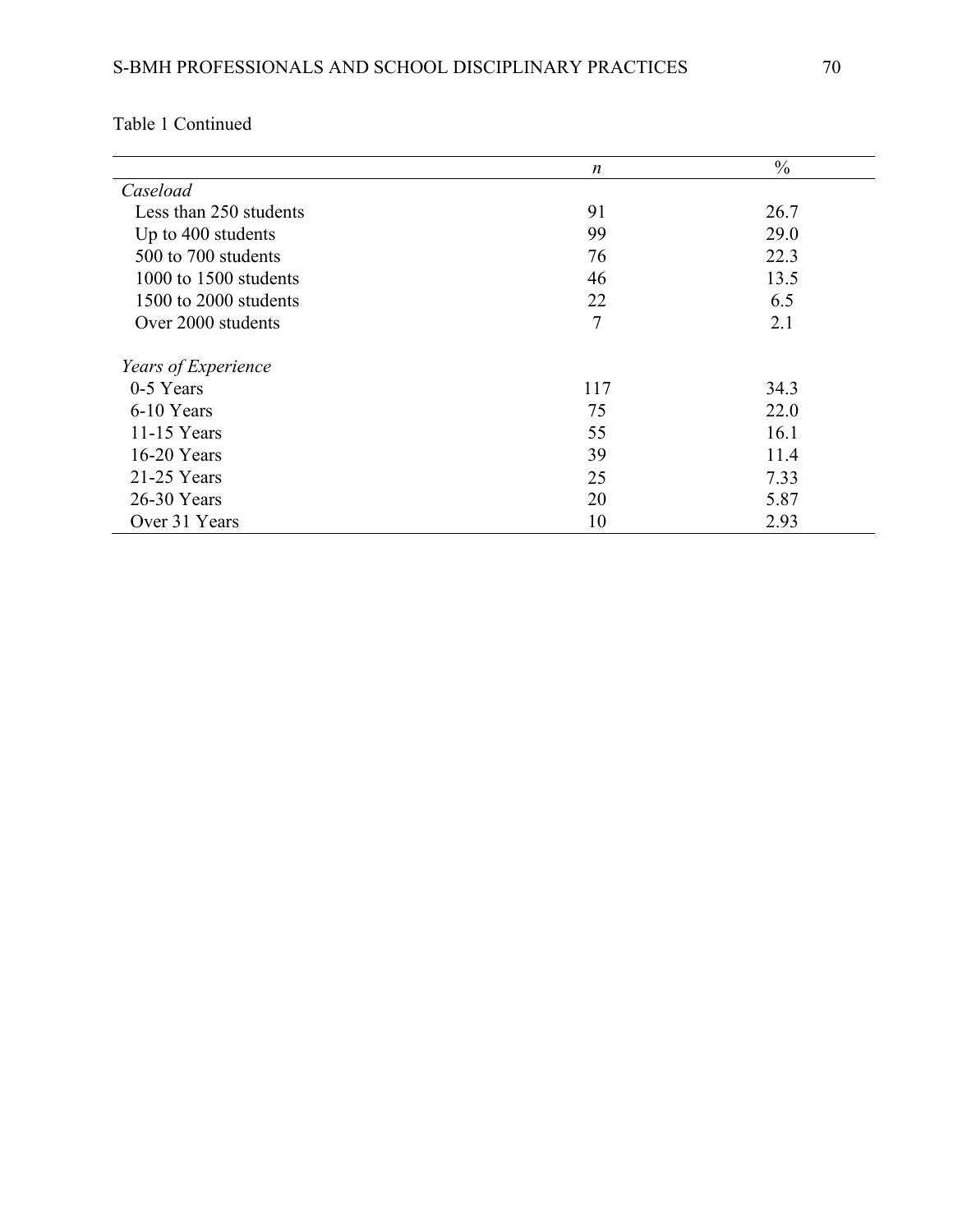# Table 2

| Items                                                                                                                  | Strongly<br>Agree $(\% )$ | Agree<br>$(\%)$ | Neither<br>Agree Nor<br>Disagree<br>$(\%)$ | Disagree<br>$(\%)$ | Strongly<br>Disagree<br>$(\%)$ | $\overline{M}$ |
|------------------------------------------------------------------------------------------------------------------------|---------------------------|-----------------|--------------------------------------------|--------------------|--------------------------------|----------------|
| **Out of school suspensions<br>make students less likely to<br>misbehave in the future.                                | 0.3                       | 5.0             | 10.6                                       | 41.9               | 42.2                           | 4.21           |
| Race and ethnicity play a<br>role in the likelihood a child<br>will need to be disciplined<br>at school.               | 7.0                       | 19.9            | 22.6                                       | 23.2               | 27.3                           | 2.56           |
| <i>**</i> Zero tolerance policies<br>make a significant<br>contribution to maintaining<br>order at my school.          | 0.6                       | 8.5             | 20.8                                       | 31.1               | 39.0                           | 3.99           |
| Suspension and expulsion<br>do not really solve<br>discipline problems.                                                | 39.3                      | 45.2            | 8.2                                        | 5.3                | 2.1                            | 4.14           |
| **Zero tolerance sends a<br>clear message to disruptive<br>students about appropriate<br>behavior in school.           | 1.2                       | 13.8            | 18.8                                       | 40.2               | 26.1                           | 3.76           |
| I believe suspension is<br>unnecessary if we provide a<br>positive school climate and<br>challenging instruction.      | 11.7                      | 33.7            | 23.8                                       | 29.3               | 1.5                            | 3.25           |
| **There is no connection<br>between disciplinary<br>methods used in school<br>systems and juvenile justice<br>systems. | 0.9                       | 4.7             | 13.2                                       | 43.1               | 38.1                           | 4.13           |
| Suspensions and expulsions<br>hurt students by removing<br>them from academic<br>learning time.                        | 37.5                      | 53.1            | 5.3                                        | 2.6                | 1.5                            | 4.23           |

*PRDPS Questions Related to Disciplinary Policies/ Practices and The STPP*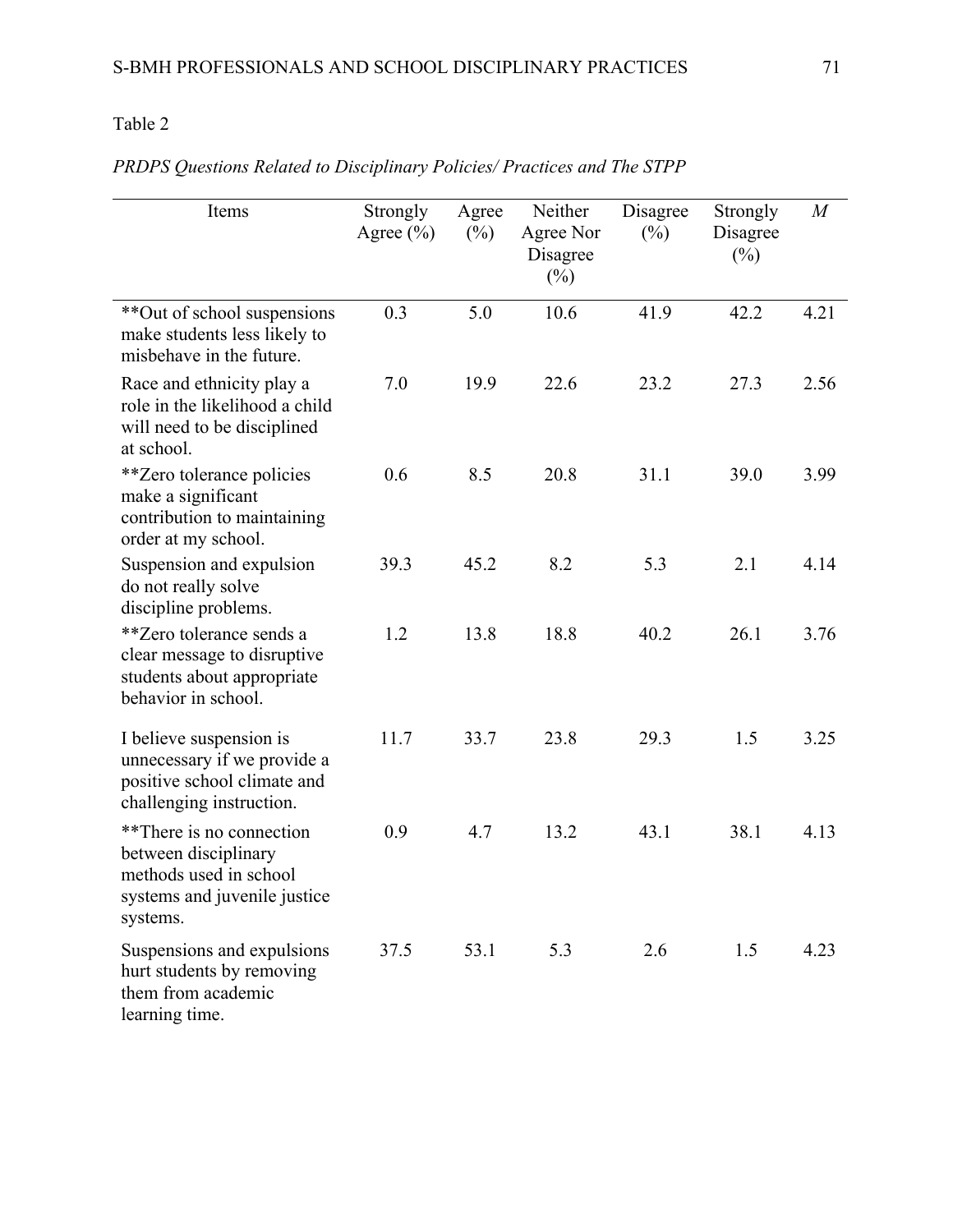| Items                                                                                                                                                                                                                                                       | Strongly<br>Agree $(\% )$ | Agree<br>$(\%)$ | Neither<br>Agree Nor<br>Disagree<br>$(\%)$ | Disagree<br>$(\%)$ | Strongly<br>Disagree<br>$(\%)$ | $\overline{M}$ |
|-------------------------------------------------------------------------------------------------------------------------------------------------------------------------------------------------------------------------------------------------------------|---------------------------|-----------------|--------------------------------------------|--------------------|--------------------------------|----------------|
| **Regardless of whether it<br>is effective, suspension is<br>virtually our only option in<br>disciplining disruptive<br>students.                                                                                                                           | 1.8                       | 13.5            | 11.1                                       | 43.7               | 29.9                           | 3.87           |
| **Certain students are not<br>gaining anything from<br>school and disrupt the<br>learning environment. In<br>such a case, the use of<br>suspension and expulsion is<br>justified to preserve the<br>learning environment for<br>students who wish to learn. | 2.3                       | 14.7            | 17.9                                       | 36.4               | 28.7                           | 3.74           |
| **I believe suspension and<br>expulsion allows students<br>time away from school that<br>encourages them to think<br>about their behavior.                                                                                                                  | 0.9                       | 4.4             | 12.9                                       | 38.4               | 43.4                           | 4.19           |
| Suspension and expulsion<br>are unfair to minority<br>students.                                                                                                                                                                                             | 23.5                      | 32.6            | 30.2                                       | 10.3               | 3.5                            | 3.62           |
| I believe that putting<br>prevention program (e.g.,<br>restorative justice practices,<br>school-wide positive<br>behavior and intervention<br>supports) in place can<br>reduce the need for<br>suspension and expulsion.                                    | 60.7                      | 33.1            | 5.0                                        | 0.9                | 0.3                            | 4.53           |
| ** Exclusionary discipline<br>(suspension and expulsion)<br>practices are effective for<br>improving student behavior.                                                                                                                                      | 0.6                       | 4.1             | 15.0                                       | 43.7               | 36.7                           | 4.12           |

## Table 2 Continued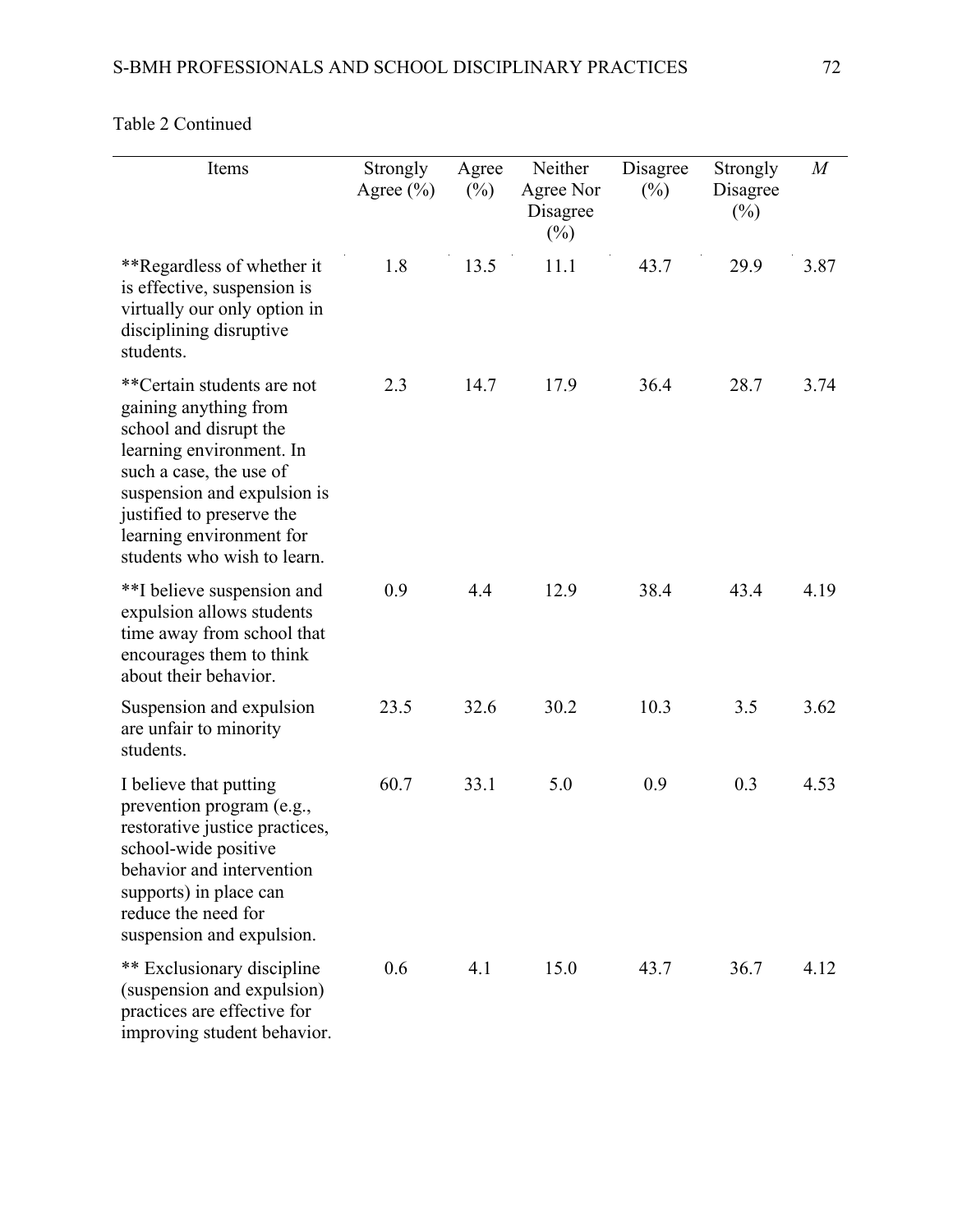| Items                                                                                                                               | Strongly<br>Agree $(\% )$ | Agree<br>$(\%)$ | Neither<br>Agree Nor<br>Disagree<br>$(\%)$ | Disagree<br>$(\%)$ | Strongly<br>Disagree<br>$(\%)$ | M    |
|-------------------------------------------------------------------------------------------------------------------------------------|---------------------------|-----------------|--------------------------------------------|--------------------|--------------------------------|------|
| Students who are suspended<br>or expelled have a higher<br>likelihood of future<br>involvement with the<br>criminal justice system. | 39.0                      | 47.5            | 11.7                                       | 0.9                | 0.9                            | 4.23 |
| The school-to-prison<br>pipeline has an adverse<br>effect on the students at my<br>school.                                          | 11.7                      | 31.4            | 44.3                                       | 10.9               | 1.8                            | 3.40 |
| I am familiar with the<br>concept "the school-to-<br>prison pipeline".                                                              | 36.1                      | 43.4            | 7.6                                        | 9.1                | 3.8                            | 3.99 |
| Students of color are at<br>greater risk of becoming<br>part of the school-to-prison<br>pipeline.                                   | 41.6                      | 43.1            | 11.7                                       | 2.9                | 0.6                            | 4.22 |

# Table 2 Continued

a. \*\* refers to a recoded item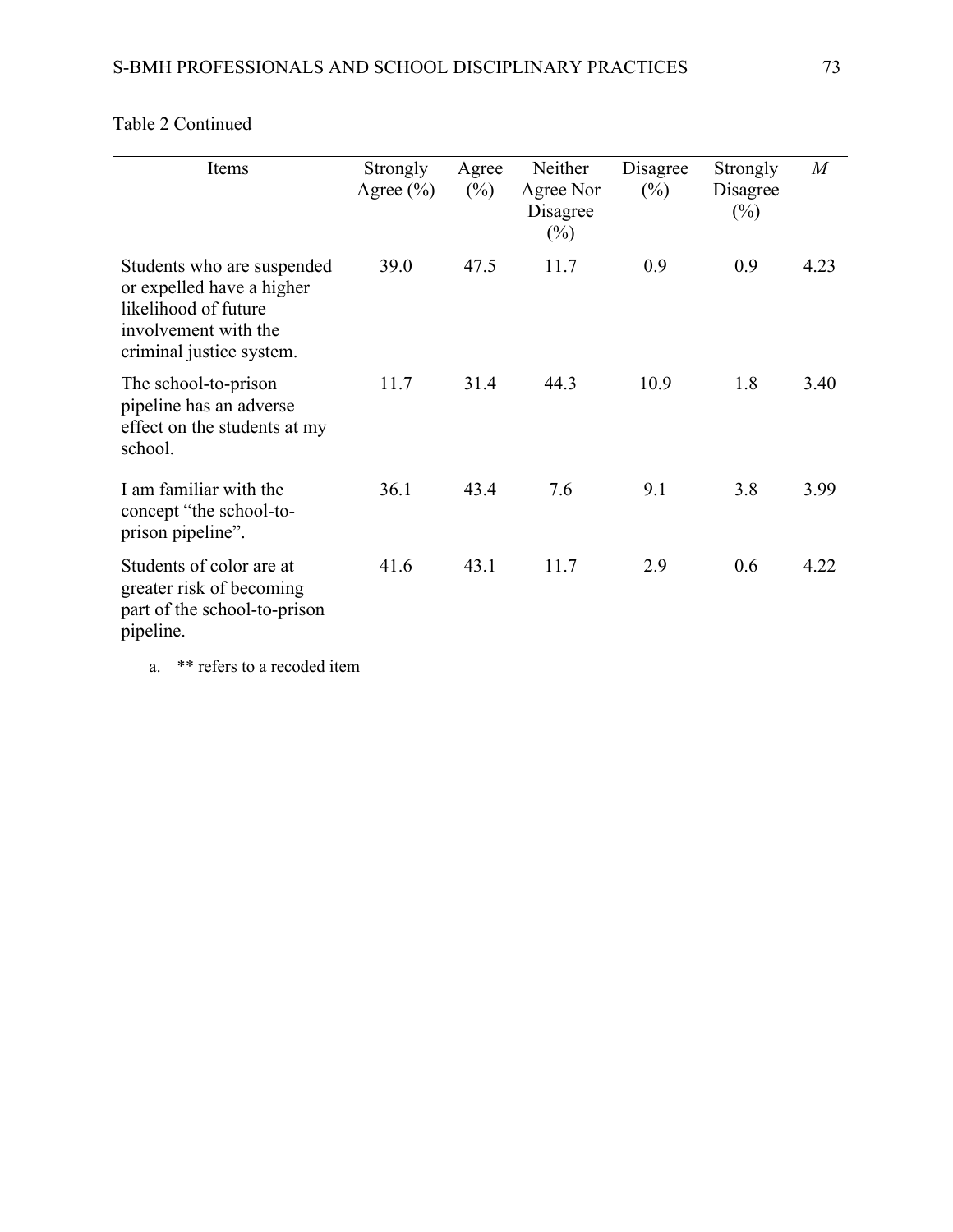| Items                                                                      | $\frac{0}{0}$<br>Strongly<br>Agree | $\frac{0}{0}$<br>Agree | $\frac{0}{0}$<br>Neither<br>Agree Nor<br>Disagree | $\frac{0}{0}$<br>Disagree | $\frac{0}{0}$<br>Strongly<br>Disagree | M    |
|----------------------------------------------------------------------------|------------------------------------|------------------------|---------------------------------------------------|---------------------------|---------------------------------------|------|
| At my graduate training<br>institution, I received<br>adequate training in |                                    |                        |                                                   |                           |                                       |      |
| <b>Effective Behavior</b><br><b>Management Strategies</b>                  | 12.0                               | 40.2                   | 16.1                                              | 23.5                      | 8.2                                   | 3.24 |
| Effective v. Ineffective<br>Disciplinary Policies and<br>Practices         | 6.7                                | 33.4                   | 18.5                                              | 32.0                      | 9.4                                   | 2.96 |
| The School-to-Prison<br>Pipeline                                           | 7.9                                | 19.1                   | 19.6                                              | 37.2                      | 16.1                                  | 2.65 |
| I have received adequate<br>professional development<br>regarding          |                                    |                        |                                                   |                           |                                       |      |
| <b>Effective Behavior</b><br><b>Management Strategies</b>                  | 17.6                               | 47.5                   | 12.2                                              | 17.9                      | 3.8                                   | 3.57 |
| Effective v. Ineffective<br>Disciplinary Policies and<br>Practices         | 9.4                                | 43.1                   | 14.7                                              | 27.3                      | 5.6                                   | 3.23 |
| The School-to-Prison<br>Pipeline                                           | 6.7                                | 20.2                   | 19.4                                              | 38.4                      | 15.2                                  | 2.65 |

# *PRDPS Questions Related to S-BMH Professionals' Training*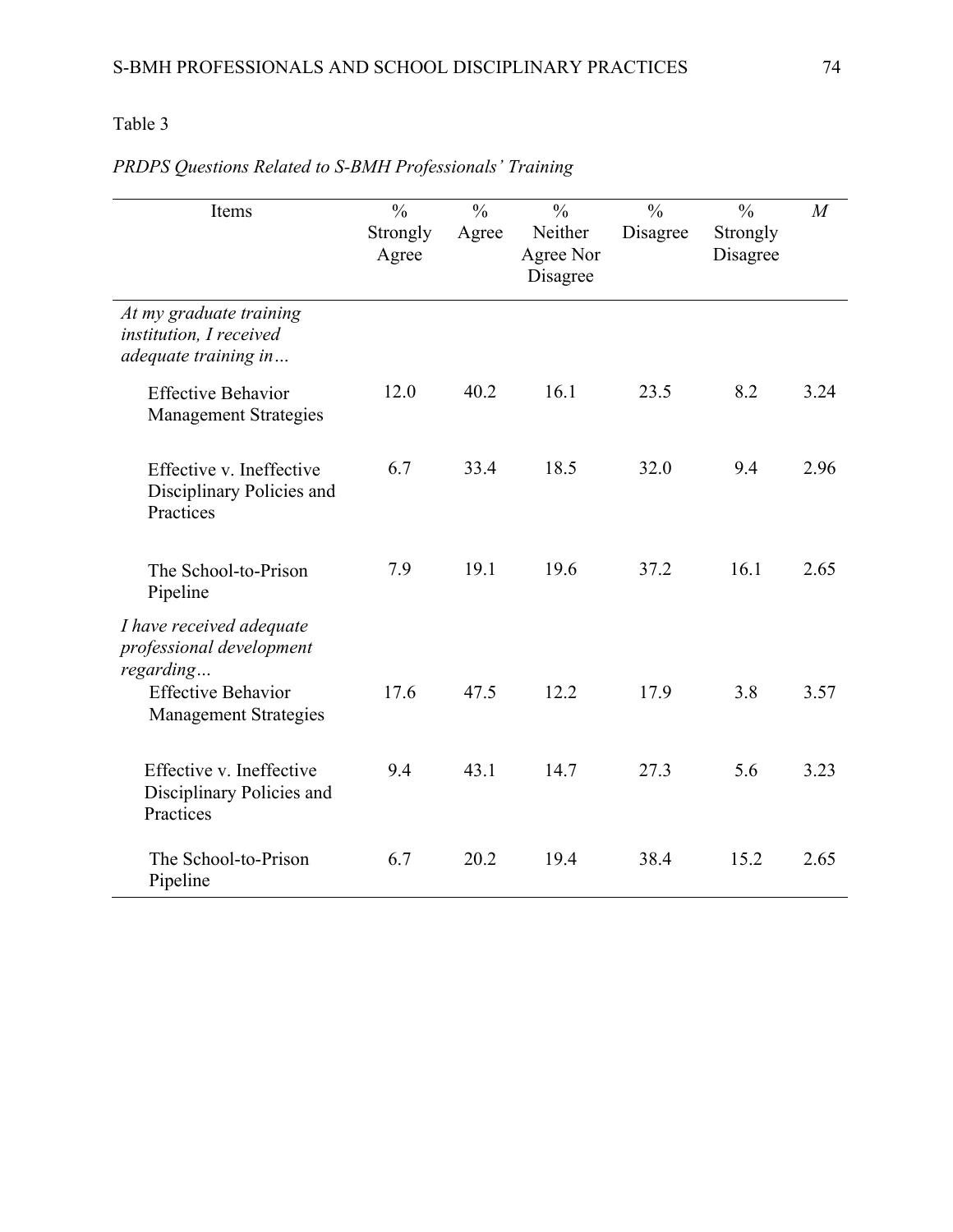| Items                                                                                                                                                                                                                                              | $\frac{0}{0}$<br>Agree <sup>a</sup> | $\frac{0}{0}$<br>Disagreeb | % Neither<br>Agree Nor<br>Disagree <sup>c</sup> | $\overline{M}$ |
|----------------------------------------------------------------------------------------------------------------------------------------------------------------------------------------------------------------------------------------------------|-------------------------------------|----------------------------|-------------------------------------------------|----------------|
| I believe that putting prevention programs<br>(e.g., restorative justice practices, school-wide<br>positive behavior and intervention supports) in<br>place can reduce the need for suspension and<br>expulsion.                                   | 93.8                                | 1.2                        | 5.0                                             | 4.53           |
| Suspensions and expulsions hurt students by<br>removing them from academic learning time.                                                                                                                                                          | 90.6                                | 4.1                        | 5.3                                             | 4.23           |
| **Out-of-school suspensions make students<br>less likely to misbehave in the future.                                                                                                                                                               | 5.3                                 | 84.1                       | 10.6                                            | 4.21           |
| Suspension and expulsion do not really solve<br>discipline problems.                                                                                                                                                                               | 84.5                                | 7.4                        | 8.2                                             | 4.14           |
| **I believe suspension and expulsion allows<br>students time away from school that<br>encourages them to think about their behavior.                                                                                                               | 5.3                                 | 81.8                       | 12.9                                            | 4.19           |
| **Exclusionary discipline practices<br>(suspension and expulsion) are effective for<br>improving student behavior.                                                                                                                                 | 4.7                                 | 80.4                       | 15.0                                            | 4.12           |
| **Regardless of whether it is effective,<br>suspension is virtually our only option in<br>disciplining disruptive students.                                                                                                                        | 15.3                                | 73.6                       | 11.1                                            | 3.87           |
| **Certain students are not gaining anything<br>from school and disrupt the learning<br>environment. In such a case, the use of<br>suspension and expulsion is justified to<br>preserve the learning environment for students<br>who wish to learn. | 17.0                                | 65.1                       | 17.9                                            | 3.74           |
| I believe suspension is unnecessary if a<br>positive school climate and challenging<br>instruction is provided.                                                                                                                                    | 45.4                                | 30.8                       | 23.8                                            | 3.25           |

## *S-BMH Professionals' Perceptions of Exclusionary Discipline Practices*

a. Percent of items that were rated as Strongly Agree and Agree.

b. Percent of items that were rated as Strongly Disagree and Disagree.

c. Percent of items that were rated as Neither Agree nor Disagree.

d. \*\* refers to a recoded item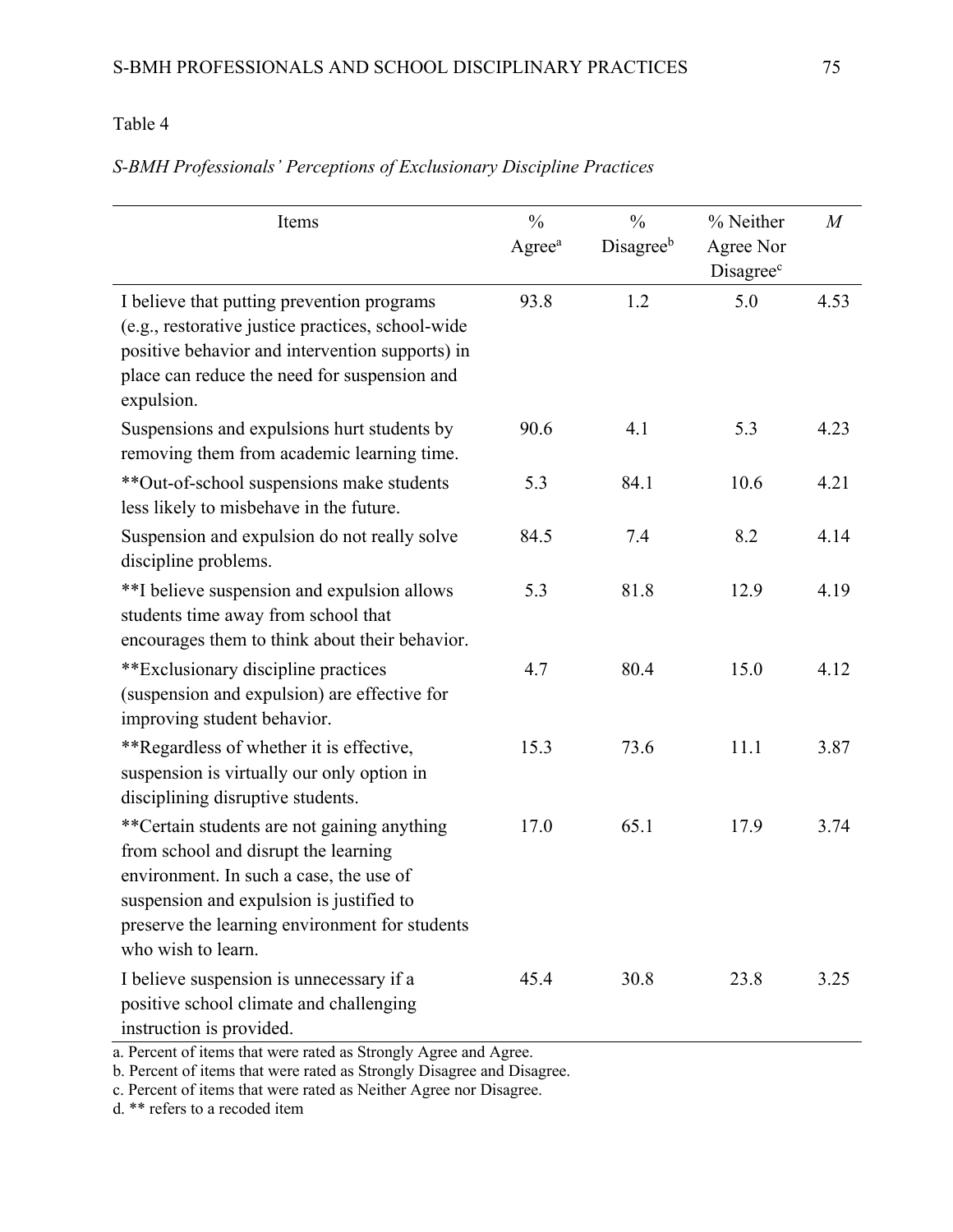| Items                                                                                                     | $\frac{0}{0}$<br>$A$ gree <sup>a</sup> | $\frac{0}{0}$<br>Disagree <sup>b</sup> | % Neither Agree<br>Nor Disagree <sup>c</sup> | $\overline{M}$ |  |  |
|-----------------------------------------------------------------------------------------------------------|----------------------------------------|----------------------------------------|----------------------------------------------|----------------|--|--|
| **Zero tolerance policies make a<br>significant contribution to maintaining<br>order at my school.        | 9.1                                    | 70.1                                   | 20.8                                         | 3.99           |  |  |
| **Zero tolerance sends a clear message to<br>disruptive students about appropriate<br>behavior in school. | 15.0                                   | 66.3                                   | 18.8                                         | 3.76           |  |  |
| a. Percent of items that were rated as Strongly Agree and Agree.                                          |                                        |                                        |                                              |                |  |  |

## *S-BMH Professionals' Perceptions on Zero Tolerance Policies*

b. Percent of items that were rated as Strongly Disagree and Disagree.

c. Percent of items that were rated as Neither Agree nor Disagree.

d. \*\* refers to a recoded item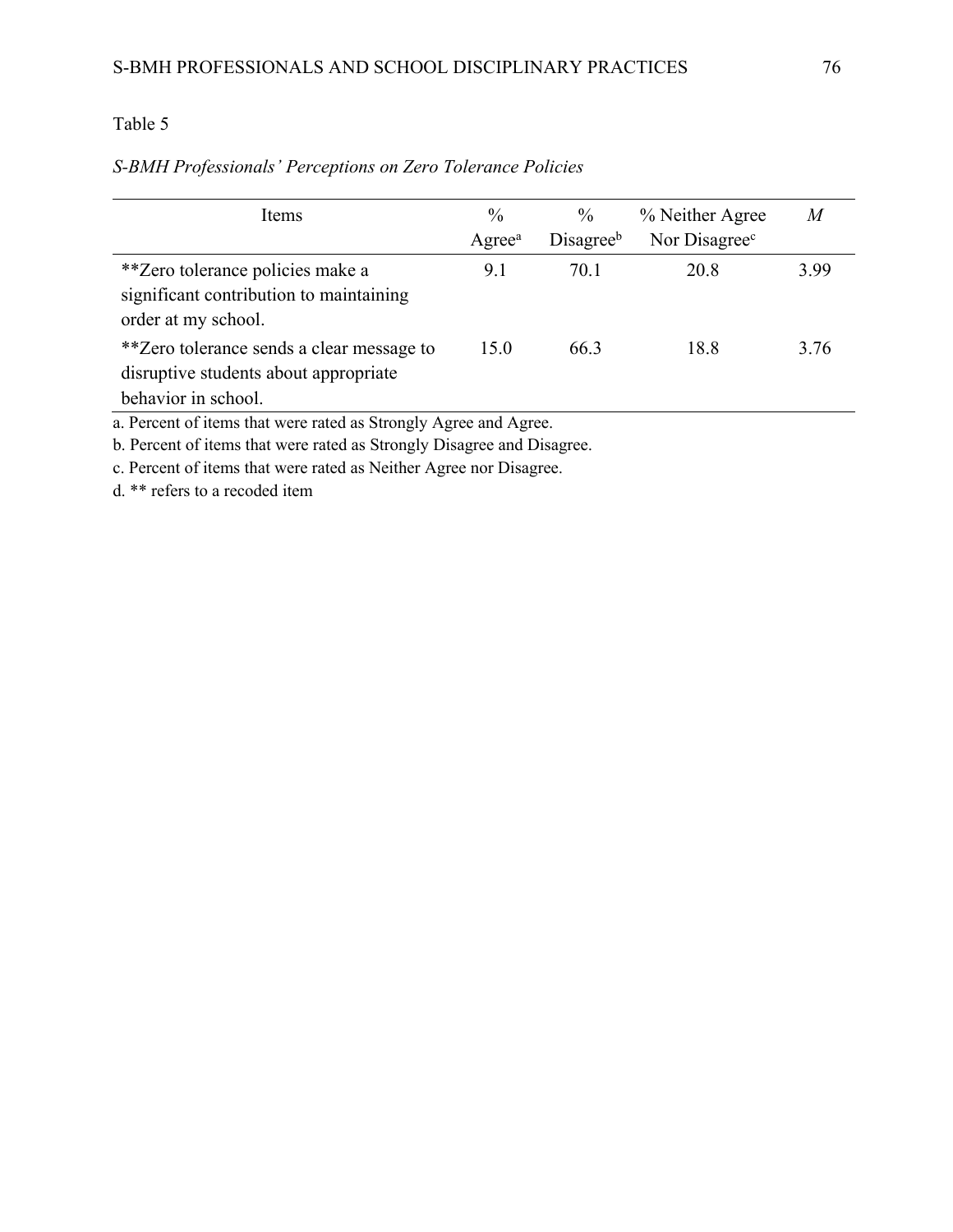| Items                                                                                                 | $\frac{0}{0}$<br>Agree <sup>a</sup> | $\frac{0}{0}$<br>Disagreeb | % Neither<br>Agree Nor<br>Disagree <sup>c</sup> | $\overline{M}$ |
|-------------------------------------------------------------------------------------------------------|-------------------------------------|----------------------------|-------------------------------------------------|----------------|
| Students of color are at greater risk to of<br>becoming part of the school-to-prison<br>pipeline.     | 84.7                                | 3.5                        | 11.7                                            | 4.22           |
| Suspension and expulsion are unfair to<br>minority students.                                          | 56.1                                | 13.8                       | 30.2                                            | 3.62           |
| Race and ethnicity play a role in the<br>likelihood a child will need to be<br>disciplined at school. | 26.9                                | 50.5                       | 22.6                                            | 2.56           |

## *S-BMH Professionals' Perceptions on the Impact of Race/Ethnicity and Disciplinary Practices*

a. Percent of items that were rated as Strongly Agree and Agree.

b. Percent of items that were rated as Strongly Disagree and Disagree.

c. Percent of items that were rated as Neither Agree nor Disagree.